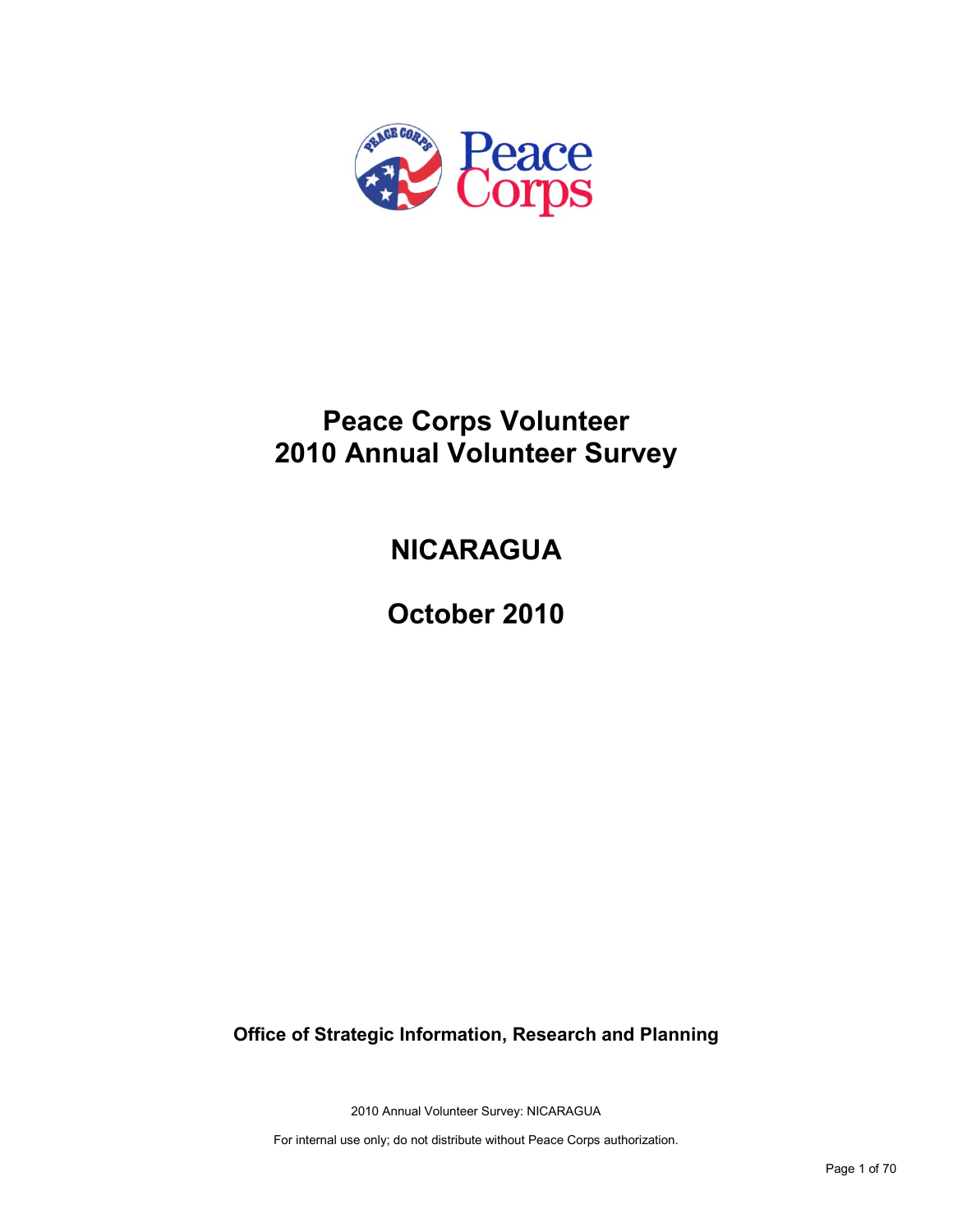## **Table of Contents**

| A.           |     |
|--------------|-----|
| В.           |     |
| C.           |     |
| D.           |     |
| Е.           |     |
| F.           | .25 |
| G.           | .29 |
| Н.           | 54  |
| $\mathbf{L}$ | .55 |
| J.           |     |
| Κ.           |     |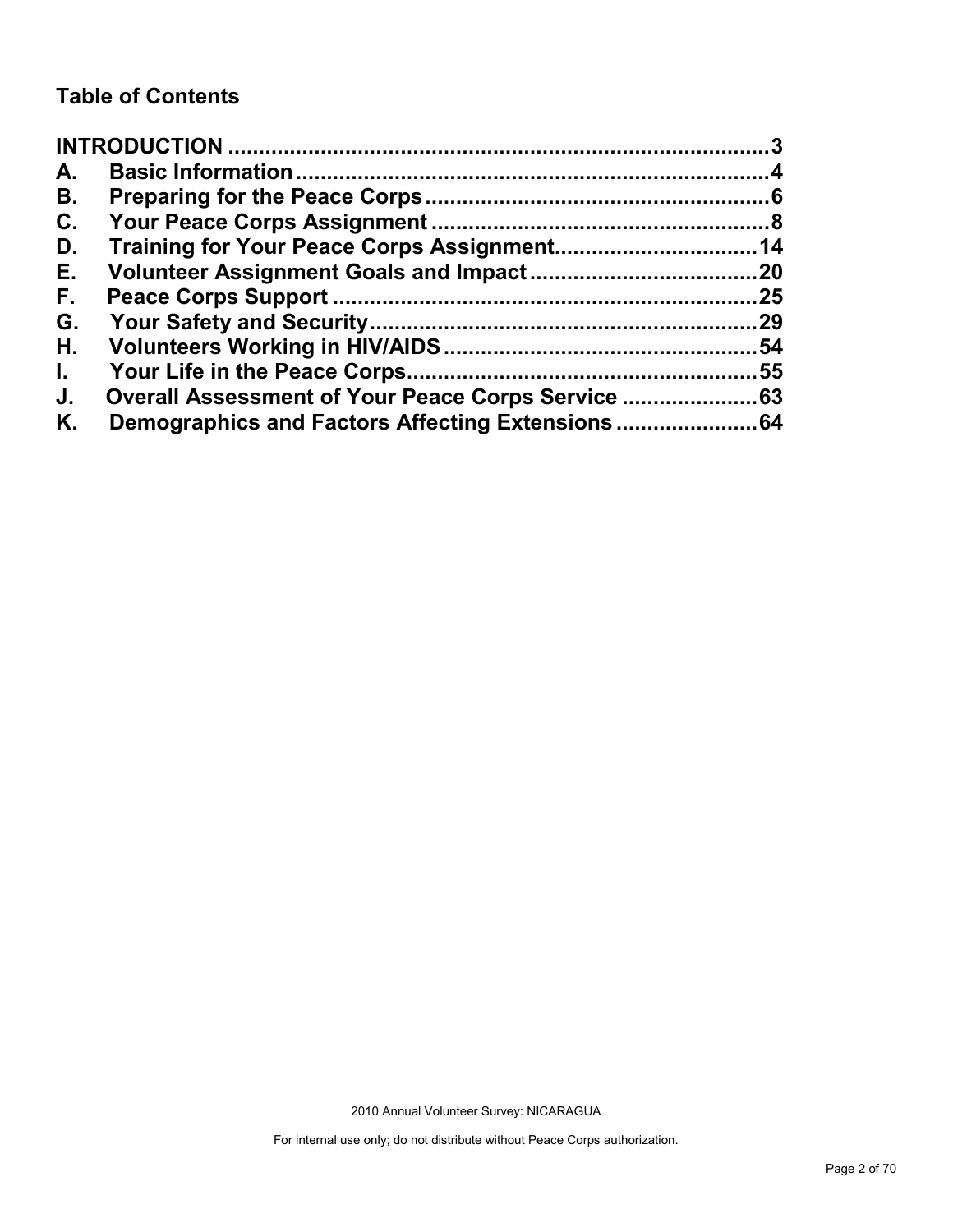## <span id="page-2-0"></span>**INTRODUCTION**

The Annual Volunteer Survey was conducted from June – August 2010 and 81 percent of the Volunteers (5, 239) responded, the highest number in the 35-year history of the survey. Most Volunteers (89 percent) completed the online version of the survey, and another 11 percent completed a paper version of the survey.

This report conveys the responses to the survey from Volunteers serving in one particular country. The report contains the tables and short narrative responses from the questions offering a finite set of possible responses. The results provide a picture of the activities, experiences and views of Peace Corps Volunteers in 2010, including areas where Volunteers confirm that their needs are being well met and where improvements may be needed.

A second report contains the Volunteers' extensive narrative responses to eight open-ended questions on the survey. The report, *2010 Annual Volunteer Survey Open Ended Responses,* is being distributed separately to the Regional and Country Directors.

### **ORGANIZATION OF THE REPORT**

The country report contains eleven sections, corresponding to the major sections of the survey questionnaire.

The tabular results are presented in the order in which the questions appeared in the 2010 AVS, which corresponds roughly to the phases of Volunteer service. Initial questions asked about preparing for Peace Corps. These were followed by questions about assignment activities and training. The final set of questions asked about extending service beyond two years.

The tables show the percent of post respondents that selected each choice and the total number of post respondents that answered the question. Most survey questions asked respondents to select one answer from a set of choices. The percentages for the "select one" responses add up to 100 percent. Questions that allowed Volunteers to "mark all that apply" result in percentages that total to more than 100 percent. This is because each percentage equals the number of respondents selecting that choice divided by the number of respondents who answered the question.

The 2010 AVS included most questions from earlier annual and biennial surveys. A dozen open-ended questions were excluded this year to reduce the reporting burden and internet connection costs to Volunteers.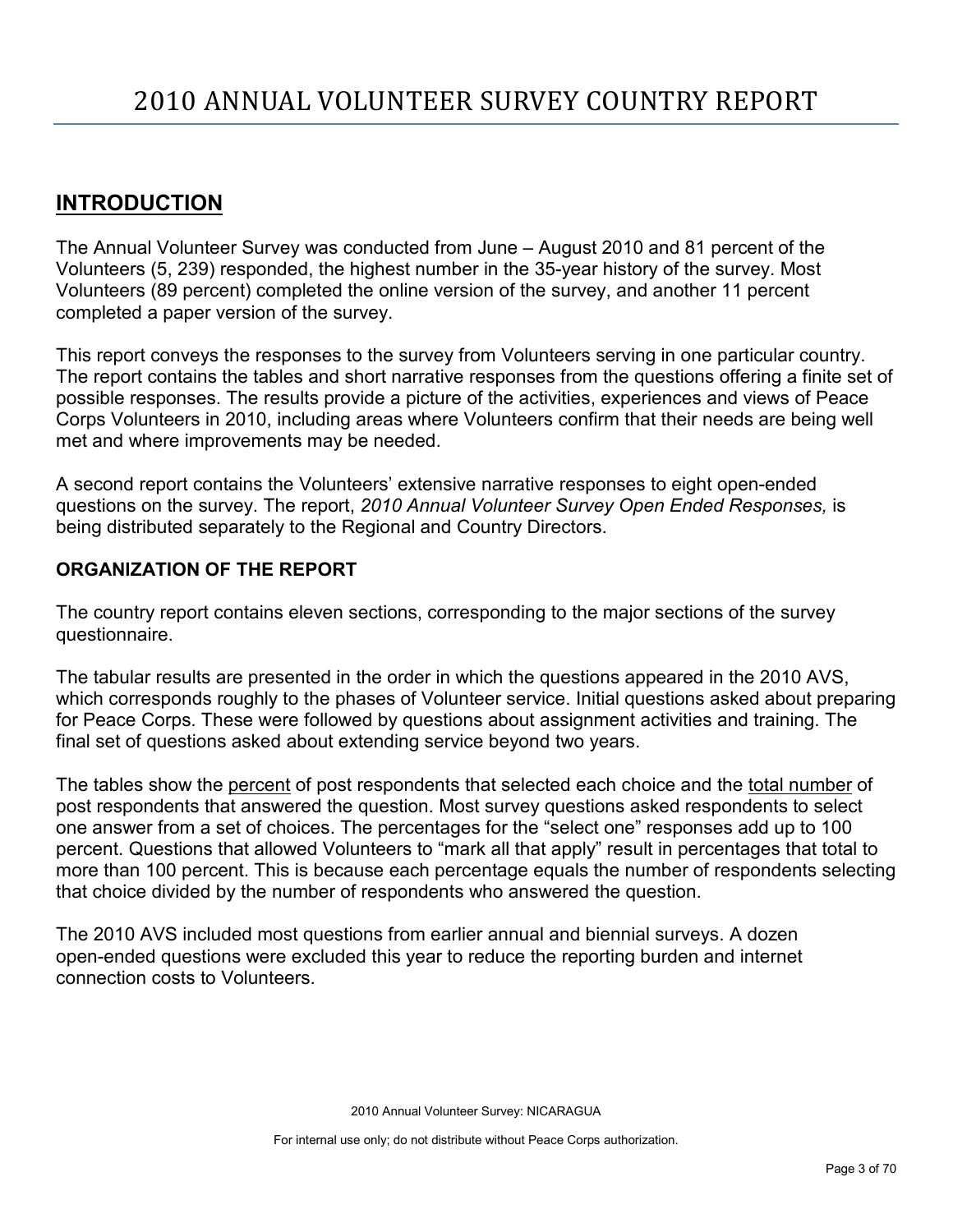Key questions were added to gather more information about:

- Experiences with insensitive comments and behavior based on race, ethnicity, age, gender, or sexual orientation
- Observations or comments about harassment/discrimination experiences (added to the online 2010 AVS after the survey began)
- Reasons that might influence whether or not to extend Volunteer service beyond two years

A crosswalk between the 2009 and 2010 questions is posted on the OSIRP intranet under 2010 AVS Reports "Reference Documents." Earlier surveys and global, regional and post reports are also on the OSIRP Intranet.

## **HOW TO USE THE INFORMATION**

Posts are encouraged to share the results with staff and Volunteers. These reports are an excellent way to initiate a dialogue with staff and Volunteers at post about what is working well and areas for improvement. In the past, posts have found it useful to share the results with their Volunteers, via the VAC, monthly newsletters, summary bulletins, and presentations at PST and IST.

Please consider comparing these 2010 results with your 2006, 2008 and 2009 survey results to identify trends and changes over time. You may also want to compare your country's results with the regional and global numbers.

## <span id="page-3-0"></span>**A. Basic Information**

This section reports on the overall response rate and percentages of online and paper surveys completed, as well as the Volunteers' descriptions of their project and site. Results are more representative of all Volunteers at post when the response rate is above 50 percent.

The 2010 Annual Volunteer Survey response rate for NICARAGUA was 100%.

| Completed Online and Fapel Surveys |         |     |  |  |  |
|------------------------------------|---------|-----|--|--|--|
|                                    | Percent |     |  |  |  |
| Online                             | 100%    |     |  |  |  |
| Paper                              |         |     |  |  |  |
| Total                              | 100%    | 173 |  |  |  |

**Completed Online and Paper Surveys**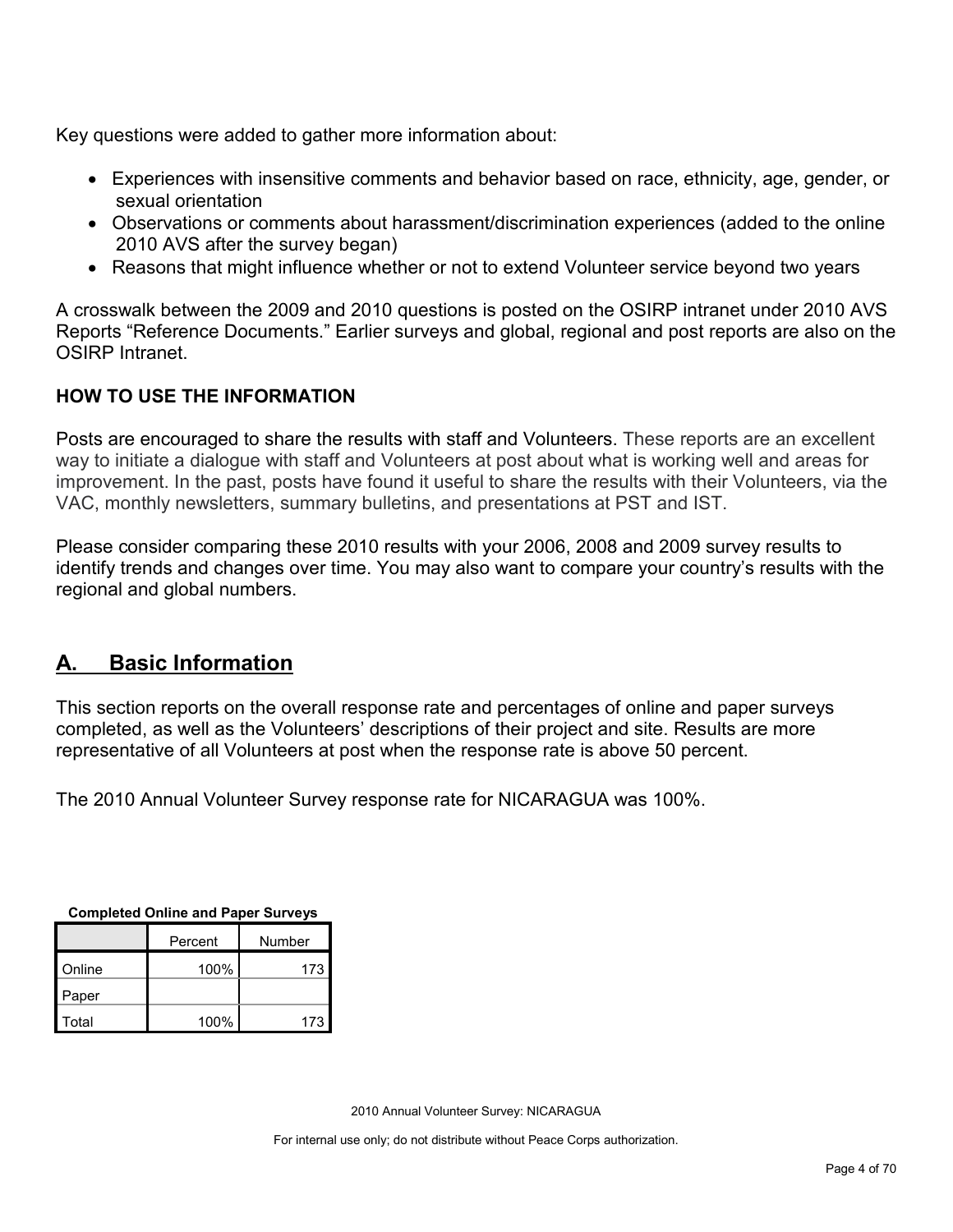|                   | Percent | Number |
|-------------------|---------|--------|
| 6 months or less  | 4%      |        |
| 7 to 12 months    | 34%     | 59     |
| 13 to 20 months   | 24%     |        |
| 21 to 27 months   | 36%     | 62     |
| 28 months or more | 2%      |        |
| Total             | 100%    |        |

#### **A2: How many months have you been in country?**

#### **A3: Please select your project.**

|                                               | Percent | Number |
|-----------------------------------------------|---------|--------|
| Agriculture (Food Security Project)           | 17%     | 30     |
| Community-Based Environmental Education       | 20%     | 35     |
| Community Health Education                    | 23%     | 39     |
| <b>Small Business Development</b>             | 18%     | 31     |
| Teaching English as a Foreign Language (TEFL) | 21%     | 37     |
| Other. Please specify                         | 1%      |        |
| Total                                         | 100%    |        |

#### **A3. Description of "other" project**

| .                 |                                                |        |  |  |  |  |  |
|-------------------|------------------------------------------------|--------|--|--|--|--|--|
|                   | Percent                                        | Number |  |  |  |  |  |
|                   | Open-ended results. Not responsive to request. |        |  |  |  |  |  |
|                   |                                                |        |  |  |  |  |  |
|                   |                                                |        |  |  |  |  |  |
|                   |                                                |        |  |  |  |  |  |
| otal <sup>.</sup> | 100%                                           | 173 I  |  |  |  |  |  |
|                   |                                                |        |  |  |  |  |  |

#### **A4: Please choose the best description of your assigned site.**

|                                           | Percent | Number |
|-------------------------------------------|---------|--------|
| Rural town (pop. 2,000 + 25,000)          | 40%     | 69     |
| Village/rural area (pop. under 2,000)     | 32%     | 56     |
| City (pop. over 25,000) - not the capital | 28%     | 48     |
| Capital of the country                    |         |        |
| Outer island (regardless of size)         |         |        |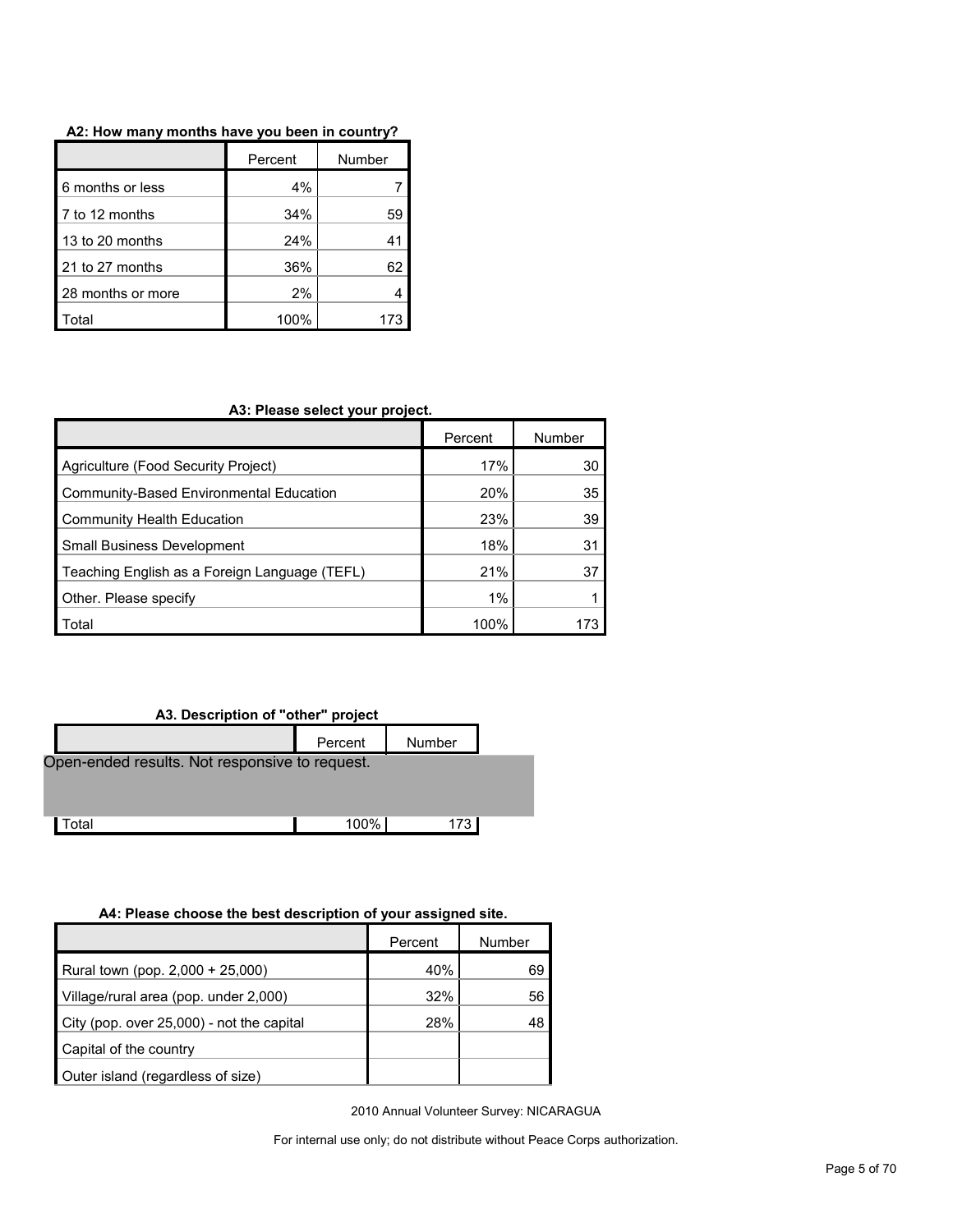#### **A4: Please choose the best description of your assigned site.**

|                                           | Percent | Number |
|-------------------------------------------|---------|--------|
| Rural town (pop. 2,000 + 25,000)          | 40%     | 69     |
| Village/rural area (pop. under 2,000)     | 32%     | 56     |
| City (pop. over 25,000) - not the capital | 28%     | 48     |
| Capital of the country                    |         |        |
| Outer island (regardless of size)         |         |        |
| Total                                     | 100%    |        |

## <span id="page-5-0"></span>**B. Preparing for the Peace Corps**

This section reports Volunteers' motivations in applying and accepting a Peace Corps assignment, as well as how prepared they are currently to meet the challenges of service.

|                                                     |                      | % Selected This | <b>Total PCVs</b> |
|-----------------------------------------------------|----------------------|-----------------|-------------------|
|                                                     | <b>PCV Responses</b> | Choice          | Responding        |
| Personal interest in the Peace Corps                | 134                  | 77%             |                   |
| Returned Peace Corps Volunteer whom you met or      | 53                   | 31%             |                   |
| know personally                                     |                      |                 |                   |
| Peace Corps campus or community information session | 48                   | 28%             |                   |
| Peace Corps website                                 | 39                   | 23%             |                   |
| Peace Corps recruiter                               | 30                   | 17%             |                   |
| Article or book about the Peace Corps               | 24                   | 14%             |                   |
| Other: Please specify                               | 19                   | 11%             |                   |
| Family member/s who served in the Peace Corps       | 16                   | 9%              |                   |
| Returned Peace Corps Volunteer who spoke to your    | 15                   | 9%              |                   |
| school or group about the Peace Corps               |                      |                 |                   |
| Radio, TV, or print advertisement                   | 6                    | 3%              |                   |
| Americorps service                                  | 4                    | 2%              |                   |
| Peace Corps material in the mail                    |                      | $1\%$           |                   |
| Social media (Facebook, Twitter, etc.               |                      | $1\%$           |                   |
| Total                                               |                      |                 | 173               |

### **B1: What prompted you to apply to the PC? Mark all that apply.**

Percents may total to more than 100% since Volunteers were asked to "Mark all that apply."

2010 Annual Volunteer Survey: NICARAGUA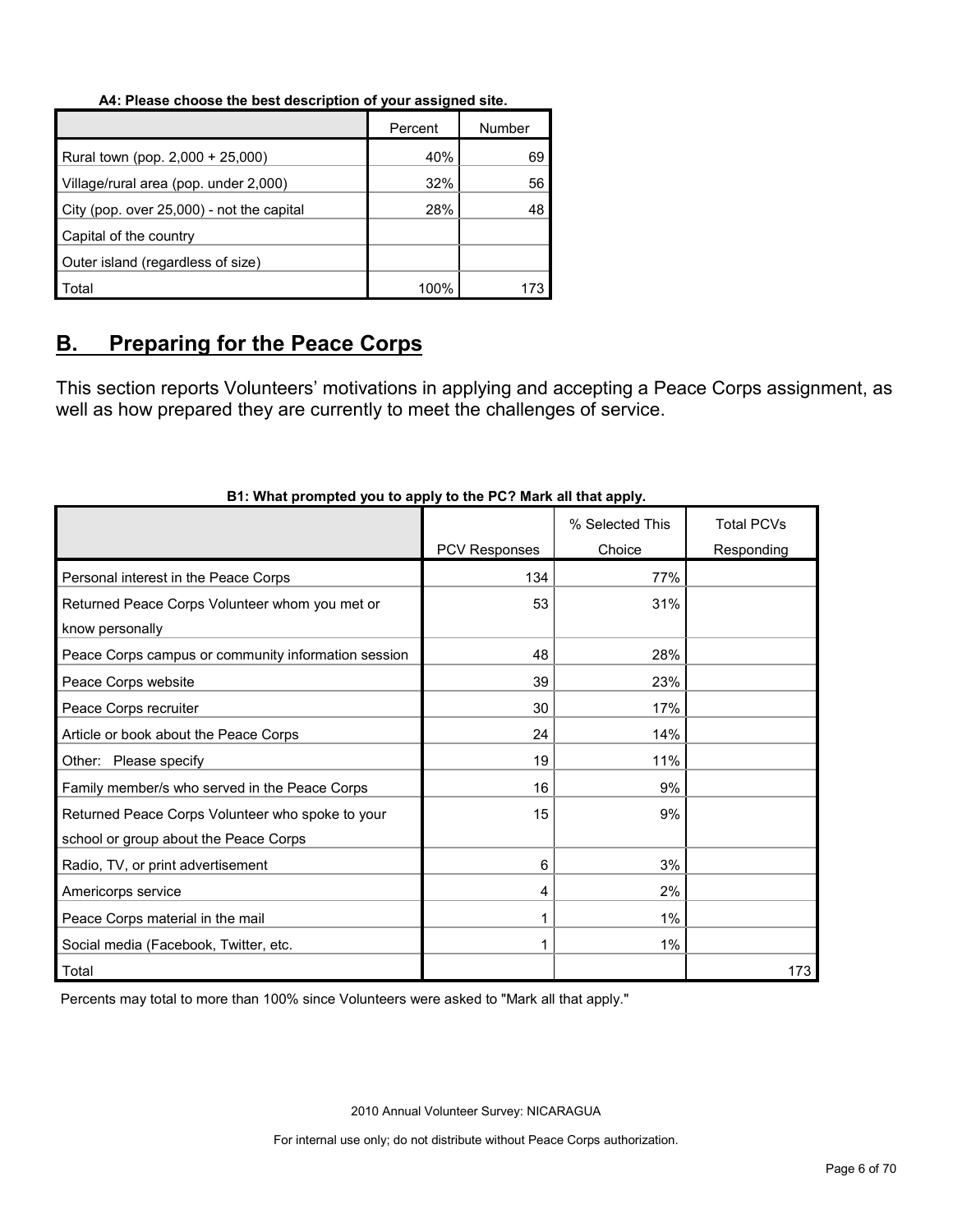| B1.OTHER: Description of other reasons for applying to Peace Corps |                |               |  |  |  |  |
|--------------------------------------------------------------------|----------------|---------------|--|--|--|--|
|                                                                    | <b>PERCENT</b> | <b>NUMBER</b> |  |  |  |  |
| Open-ended results. Not responsive to request.                     |                |               |  |  |  |  |
|                                                                    |                |               |  |  |  |  |
|                                                                    |                |               |  |  |  |  |
|                                                                    |                |               |  |  |  |  |
|                                                                    |                |               |  |  |  |  |
|                                                                    |                |               |  |  |  |  |
|                                                                    |                |               |  |  |  |  |
|                                                                    |                |               |  |  |  |  |
|                                                                    |                |               |  |  |  |  |
|                                                                    |                |               |  |  |  |  |
|                                                                    |                |               |  |  |  |  |
|                                                                    |                |               |  |  |  |  |
|                                                                    |                |               |  |  |  |  |
|                                                                    |                |               |  |  |  |  |
|                                                                    |                |               |  |  |  |  |
|                                                                    |                |               |  |  |  |  |
|                                                                    |                |               |  |  |  |  |
|                                                                    |                |               |  |  |  |  |
|                                                                    |                |               |  |  |  |  |
|                                                                    |                |               |  |  |  |  |
|                                                                    |                |               |  |  |  |  |
|                                                                    |                |               |  |  |  |  |
|                                                                    |                |               |  |  |  |  |
| Total                                                              | 100%           | 173           |  |  |  |  |

| B2: How important were the following factors in accepting a PC assignment? |
|----------------------------------------------------------------------------|
|                                                                            |

|                          |               | Somewhat  |           |       |
|--------------------------|---------------|-----------|-----------|-------|
|                          | Not Important | important | Important | Total |
| Different culture        | 4%            | 21%       | 75%       | 173   |
| Work experience          | 6%            | 25%       | 69%       | 171   |
| Help others              | 1%            | 12%       | 87%       | 173   |
| International experience | 2%            | 8%        | 90%       | 173   |
| Language                 | 6%            | 14%       | 80%       | 173   |
| Personal growth          | $1\%$         | 18%       | 81%       | 171   |
| U. S. job market         | 44%           | 35%       | 21%       | 165   |
| Serve my country         | 24%           | 40%       | 36%       | 169   |
| Travel/adventure         | 4%            | 23%       | 74%       | 171   |

2010 Annual Volunteer Survey: NICARAGUA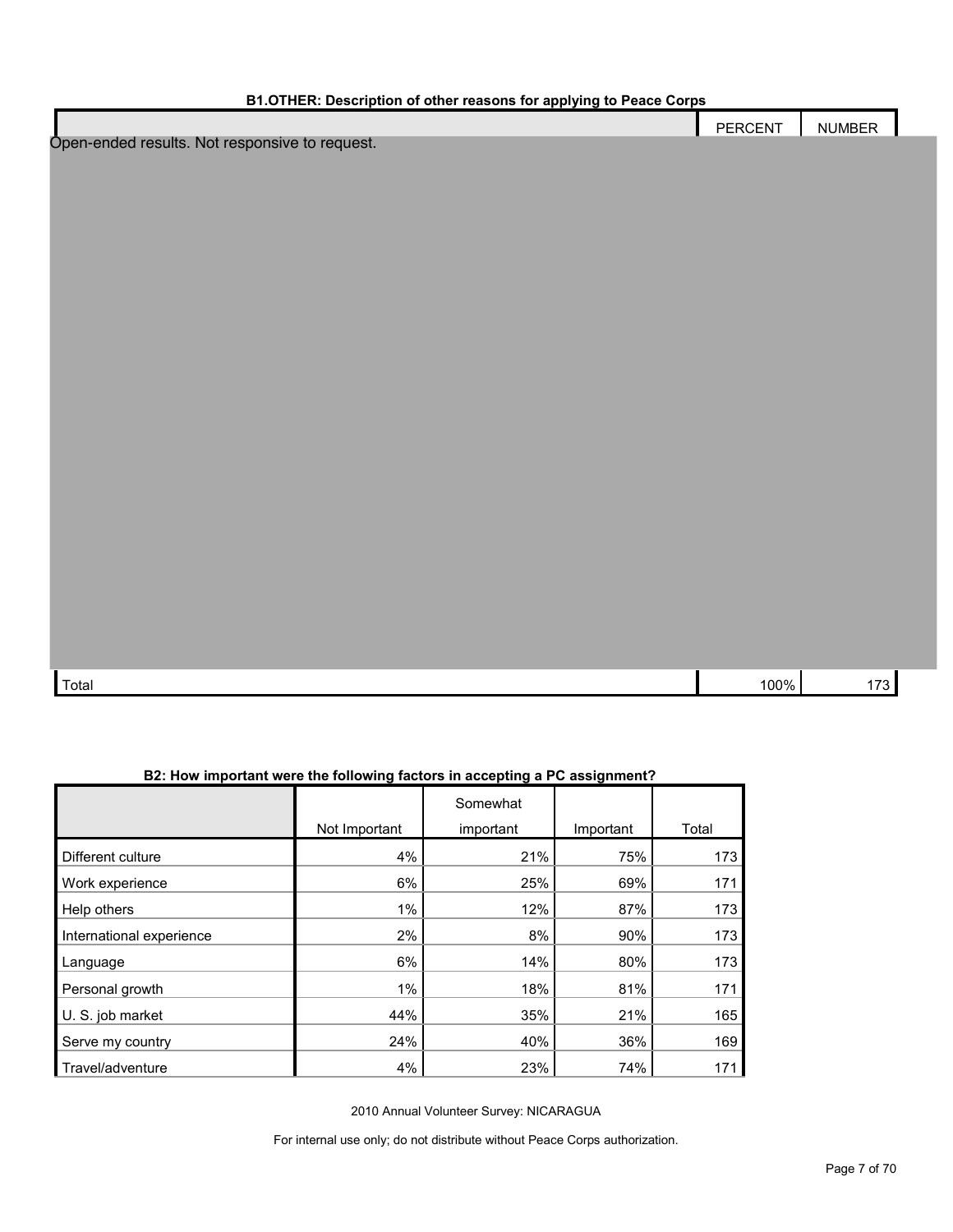| B2: How important were the following factors in accepting a PC assignment? |  |  |  |
|----------------------------------------------------------------------------|--|--|--|
|                                                                            |  |  |  |

|                                |               | Somewhat  |           |       |
|--------------------------------|---------------|-----------|-----------|-------|
|                                | Not Important | important | Important | Total |
| Different culture              | 4%            | 21%       | 75%       | 173   |
| Work experience                | 6%            | 25%       | 69%       | 171   |
| Help others                    | 1%            | 12%       | 87%       | 173   |
| International experience       | 2%            | 8%        | 90%       | 173   |
| Language                       | 6%            | 14%       | 80%       | 173   |
| Personal growth                | 1%            | 18%       | 81%       | 171   |
| U. S. job market               | 44%           | 35%       | 21%       | 165   |
| Serve my country               | 24%           | 40%       | 36%       | 169   |
| Travel/adventure               | 4%            | 23%       | 74%       | 171   |
| Please specify below<br>Other: | 30%           | 20%       | 50%       | 10    |

#### **B2.OTHER: Description of other factor/s in accepting a PC assignment**

|                                                | PERCENT | <b>NUMBER</b> |  |
|------------------------------------------------|---------|---------------|--|
| Open-ended results. Not responsive to request. |         |               |  |
|                                                |         |               |  |
|                                                |         |               |  |
|                                                |         |               |  |
|                                                |         |               |  |
|                                                |         |               |  |
|                                                |         |               |  |
|                                                |         |               |  |
|                                                |         |               |  |
| Total                                          | 100%    | 173           |  |
|                                                |         |               |  |

#### **B3: How prepared do you feel today to meet the challenges of PC service?**

|    | Not at all | Minimally | Adequatelv | ∴onsiderablv | Exceptionally | Tota <sub>l</sub>               |
|----|------------|-----------|------------|--------------|---------------|---------------------------------|
| B3 |            | 2%        | 29%        | 55%          | 4%            | $\overline{\phantom{a}}$<br>ں ، |

## <span id="page-7-0"></span>**C. Your Peace Corps Assignment**

This section reports Volunteers' work on their primary assignment and their secondary activities. The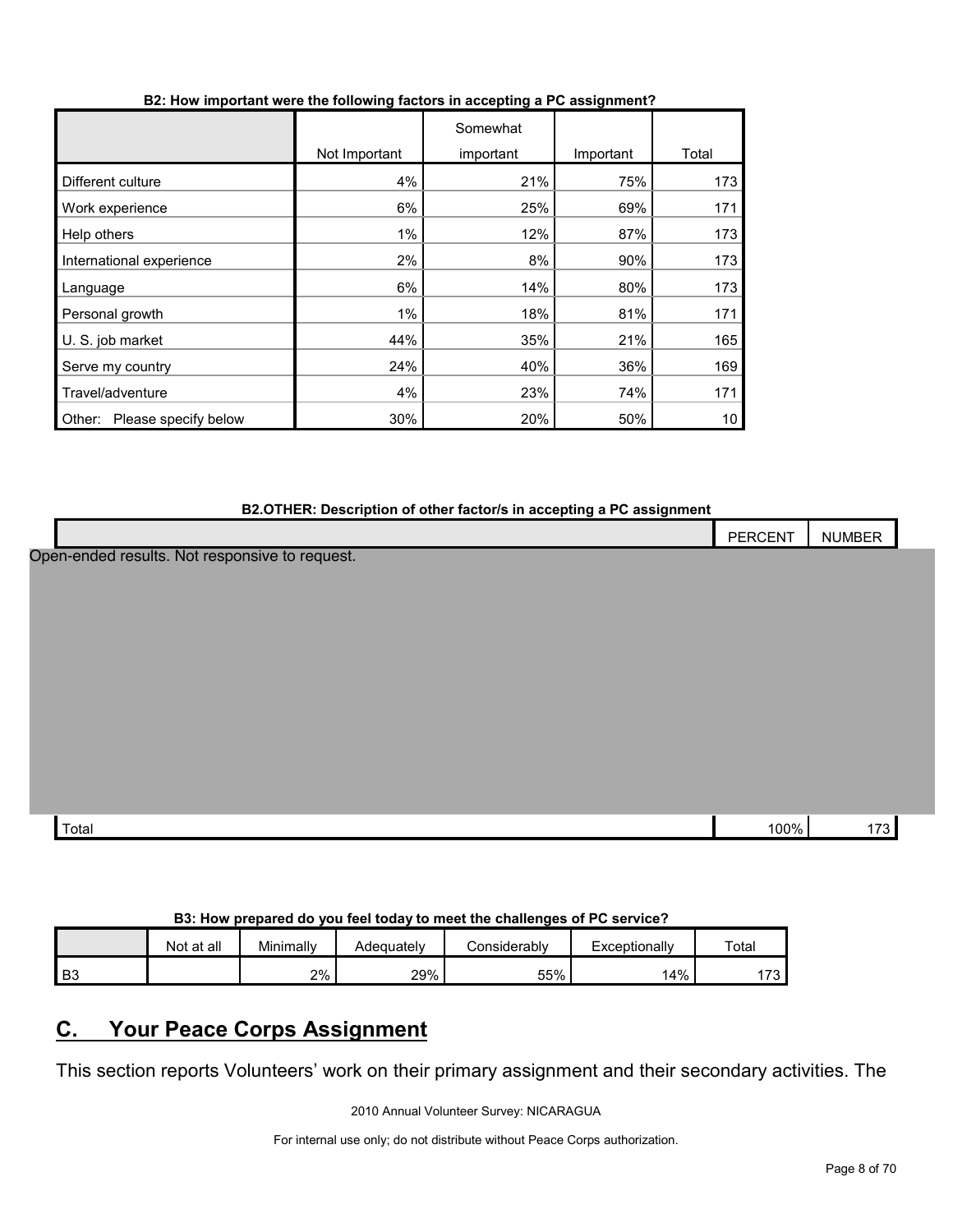term "primary assignment" refers to the Volunteers' assignment which is part of an overall project plan designed by the host country partners and in-country Peace Corps staff.

| <u>William Dest describes the Tocus of your primary assignment work:</u> |         |                |
|--------------------------------------------------------------------------|---------|----------------|
|                                                                          | Percent | Number         |
| Environmental education                                                  | 17%     | 30             |
| Business education/advising                                              | 16%     | 27             |
| Teacher training                                                         | 16%     | 27             |
| Health extension                                                         | 14%     | 24             |
| Agriculture/fish/livestock                                               | 10%     | 18             |
| English teaching                                                         | 9%      | 16             |
| Community development                                                    | 5%      | 9              |
| Other: Please specify                                                    | 4%      | 7              |
| Youth development                                                        | 4%      | 7              |
| <b>HIV/AIDS</b>                                                          | 3%      | 6              |
| Other education                                                          | 1%      | $\overline{2}$ |
| Urban & regional planning/municipal development                          |         |                |
| Water sanitation                                                         |         |                |
| Forestry/parks                                                           |         |                |
| Math/science teaching                                                    |         |                |
| Agroforestry                                                             |         |                |
| Information & communications technology (ICT)                            |         |                |
| NGO development                                                          |         |                |
| Total                                                                    | 100%    | 173            |

**C1: Which best describes the focus of your primary assignment/work?**

#### **C1.OTHER: Description of "other" primary assignment/work focus**

|                                                | PERCENT | <b>NUMBER</b> |  |
|------------------------------------------------|---------|---------------|--|
| Open-ended results. Not responsive to request. |         |               |  |
|                                                |         |               |  |
|                                                |         |               |  |
|                                                |         |               |  |
|                                                |         |               |  |
|                                                |         |               |  |
|                                                |         |               |  |
|                                                |         |               |  |

2010 Annual Volunteer Survey: NICARAGUA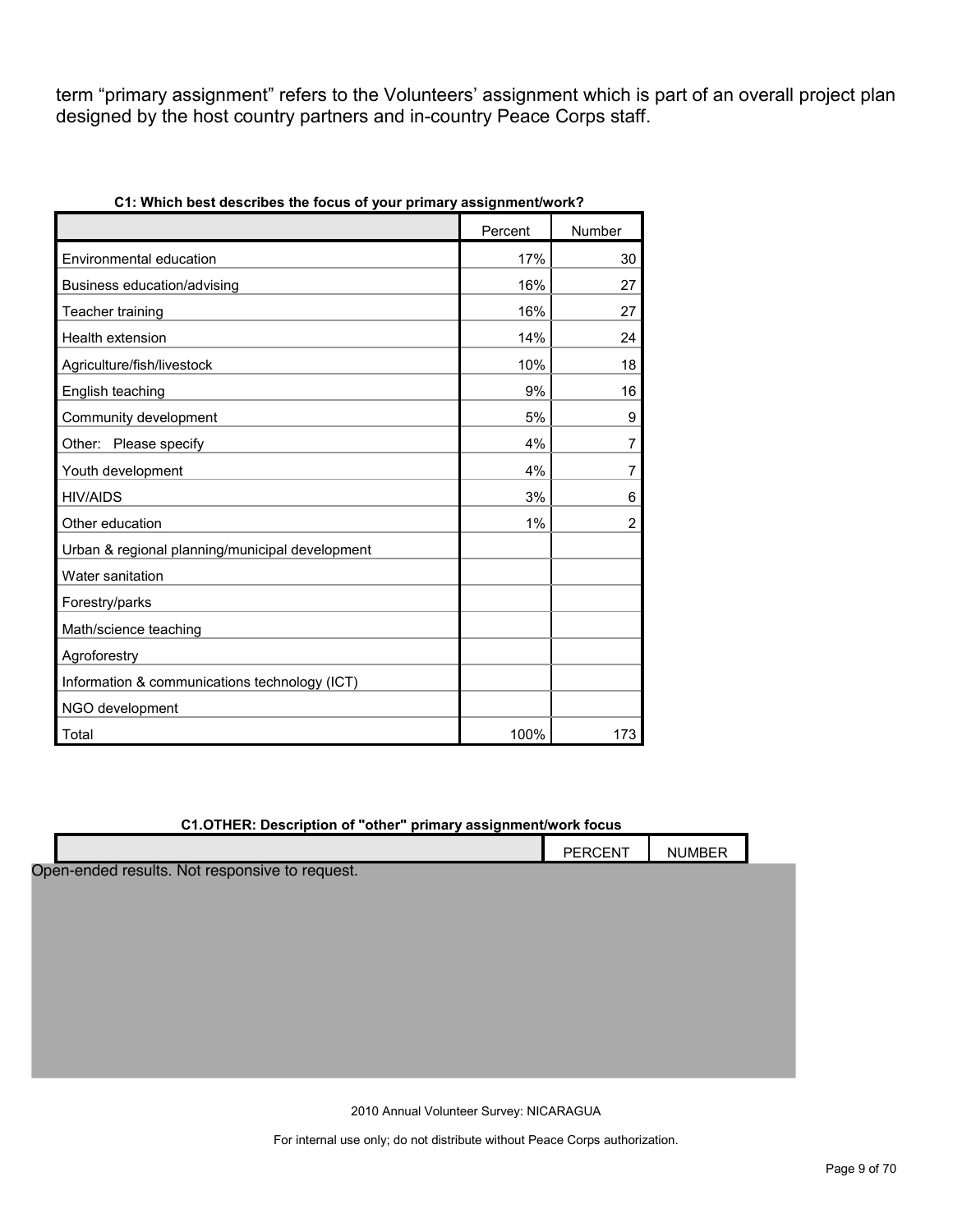#### **C1.OTHER: Description of "other" primary assignment/work focus**

|                                                | PERCENT | <b>NUMBER</b> |  |
|------------------------------------------------|---------|---------------|--|
| Open-ended results. Not responsive to request. |         |               |  |
|                                                |         |               |  |
|                                                |         |               |  |
|                                                |         |               |  |
|                                                |         |               |  |
|                                                |         |               |  |
|                                                |         |               |  |
|                                                |         |               |  |
| Total                                          | 100%    | 173           |  |

#### **C2: Are you a Masters International**

| student? |         |        |  |  |  |
|----------|---------|--------|--|--|--|
|          | Percent | Number |  |  |  |
| No       | 97%     | 168    |  |  |  |
| Yes      | 3%      | 5      |  |  |  |
| Total    | 100%    | 173    |  |  |  |

| US: WHICH OF the following activities does your primary assignmentwork include? |                      |               |                   |  |  |  |
|---------------------------------------------------------------------------------|----------------------|---------------|-------------------|--|--|--|
|                                                                                 |                      | % Involved in | <b>Total PCVs</b> |  |  |  |
|                                                                                 | <b>PCV Responses</b> | Activity      | Responding        |  |  |  |
| Working with youth                                                              | 122                  | 71%           |                   |  |  |  |
| Nutrition education                                                             | 58                   | 34%           |                   |  |  |  |
| Working with NGO(s)                                                             | 50                   | 29%           |                   |  |  |  |
| Household food security                                                         | 49                   | 28%           |                   |  |  |  |
| Environment work                                                                | 48                   | 28%           |                   |  |  |  |
| Income generation                                                               | 46                   | 27%           |                   |  |  |  |
| Community food security (production/marketing)                                  | 44                   | 25%           |                   |  |  |  |
| <b>HIV/AIDS</b>                                                                 | 44                   | 25%           |                   |  |  |  |
| English teaching                                                                | 40                   | 23%           |                   |  |  |  |
| Rural development                                                               | 37                   | 21%           |                   |  |  |  |
| <b>Business advertising</b>                                                     | 31                   | 18%           |                   |  |  |  |
| Girls' education                                                                | 31                   | 18%           |                   |  |  |  |

### **C3: Which of the following activities does your primary assignment/work include?**

2010 Annual Volunteer Survey: NICARAGUA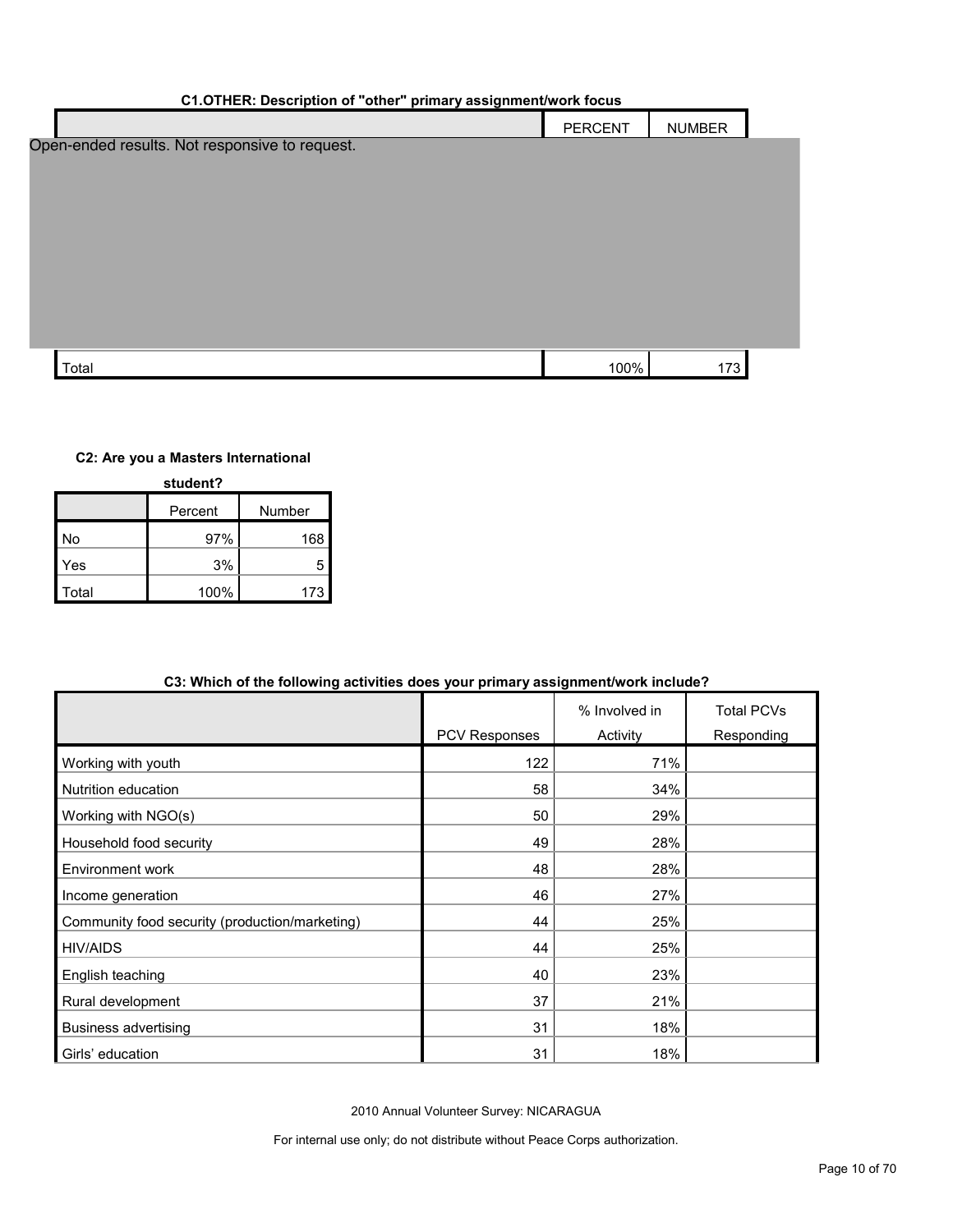| Microenterprise development                           | 30 | 17% |     |
|-------------------------------------------------------|----|-----|-----|
| Natural resources management                          | 27 | 16% |     |
| Biodiversity conservation                             | 19 | 11% |     |
| Other: Please specify                                 | 19 | 11% |     |
| Child survival                                        | 18 | 10% |     |
| World Wise Schools/ Correspondence Match              | 17 | 10% |     |
| WID/GAD                                               | 16 | 9%  |     |
| Working with special groups (e.g., disabled, elderly, | 15 | 9%  |     |
| ethnic minorities, orphans)                           |    |     |     |
| Water and sanitation                                  | 14 | 8%  |     |
| Arts                                                  | 10 | 6%  |     |
| Urban development/municipal development               | 9  | 5%  |     |
| Information and communications technology (ICT)       | 8  | 5%  |     |
| Sports/fitness                                        | 8  | 5%  |     |
| Literacy                                              | 6  | 3%  |     |
| Library development                                   | 5  | 3%  |     |
| Mobilize host country nationals (HCNs) to volunteer   | 3  | 2%  |     |
| Total                                                 |    |     | 173 |

Percents may total to more than 100% since Volunteers were asked to "Mark all that apply."

### **C3.OTHER: Description of other primary assignment/work activities**

2010 Annual Volunteer Survey: NICARAGUA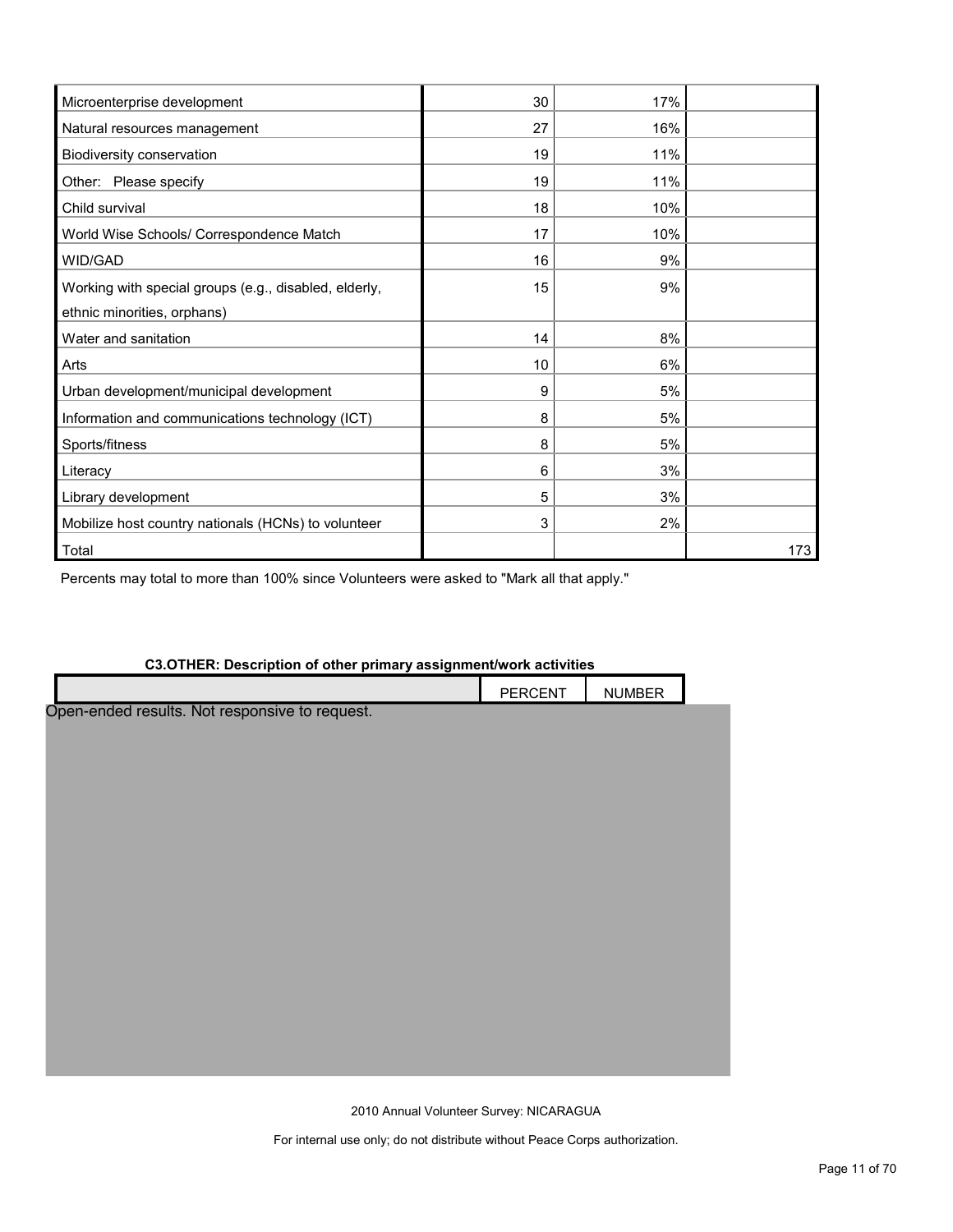|       | Open-ended results. Not responsive to request. |      |     |
|-------|------------------------------------------------|------|-----|
|       |                                                |      |     |
|       |                                                |      |     |
| Total |                                                | 100% | 173 |

#### **C4: Hours Spent on Primary Assignment During Average Work Week**

|           | None | 1-10 hrs | 11-20 hrs | 21-30 hrs<br>$^{\circ}$ | 31-40 hrs | More than 40 hrs | Total         |
|-----------|------|----------|-----------|-------------------------|-----------|------------------|---------------|
| C4Hrs6arp |      | $9\%$    | 36%       | 42%                     | 11%       | 3%               | $\rightarrow$ |

#### **C4: How many hours do you spend on your primary assignment during an average work week?**

|      | Volunteers<br>All | Average      | Lowest reported | Highest reported | Did not answer |
|------|-------------------|--------------|-----------------|------------------|----------------|
| I C4 | $-20$<br>ັບ       | 0 מ<br>ا . ت |                 | 50               |                |

### **C5: Which of the following do your secondary activities (other than your primary assignment work) include?**

|                                                |               | % Involved in | <b>Total PCVs</b> |
|------------------------------------------------|---------------|---------------|-------------------|
|                                                | PCV Responses | Activity      | Responding        |
| English teaching                               | 103           | 62%           |                   |
| Working with youth                             | 84            | 51%           |                   |
| Sports/fitness                                 | 57            | 34%           |                   |
| World Wise Schools/ Correspondence Match       | 43            | 26%           |                   |
| Arts                                           | 41            | 25%           |                   |
| Working with NGO(s)                            | 39            | 23%           |                   |
| Environment work                               | 37            | 22%           |                   |
| Girls' education                               | 36            | 22%           |                   |
| <b>HIV/AIDS</b>                                | 35            | 21%           |                   |
| Income generation                              | 26            | 16%           |                   |
| Community food security (production/marketing) | 25            | 15%           |                   |
| Nutrition education                            | 24            | 14%           |                   |
| Library development                            | 23            | 14%           |                   |
| Rural development                              | 23            | 14%           |                   |

2010 Annual Volunteer Survey: NICARAGUA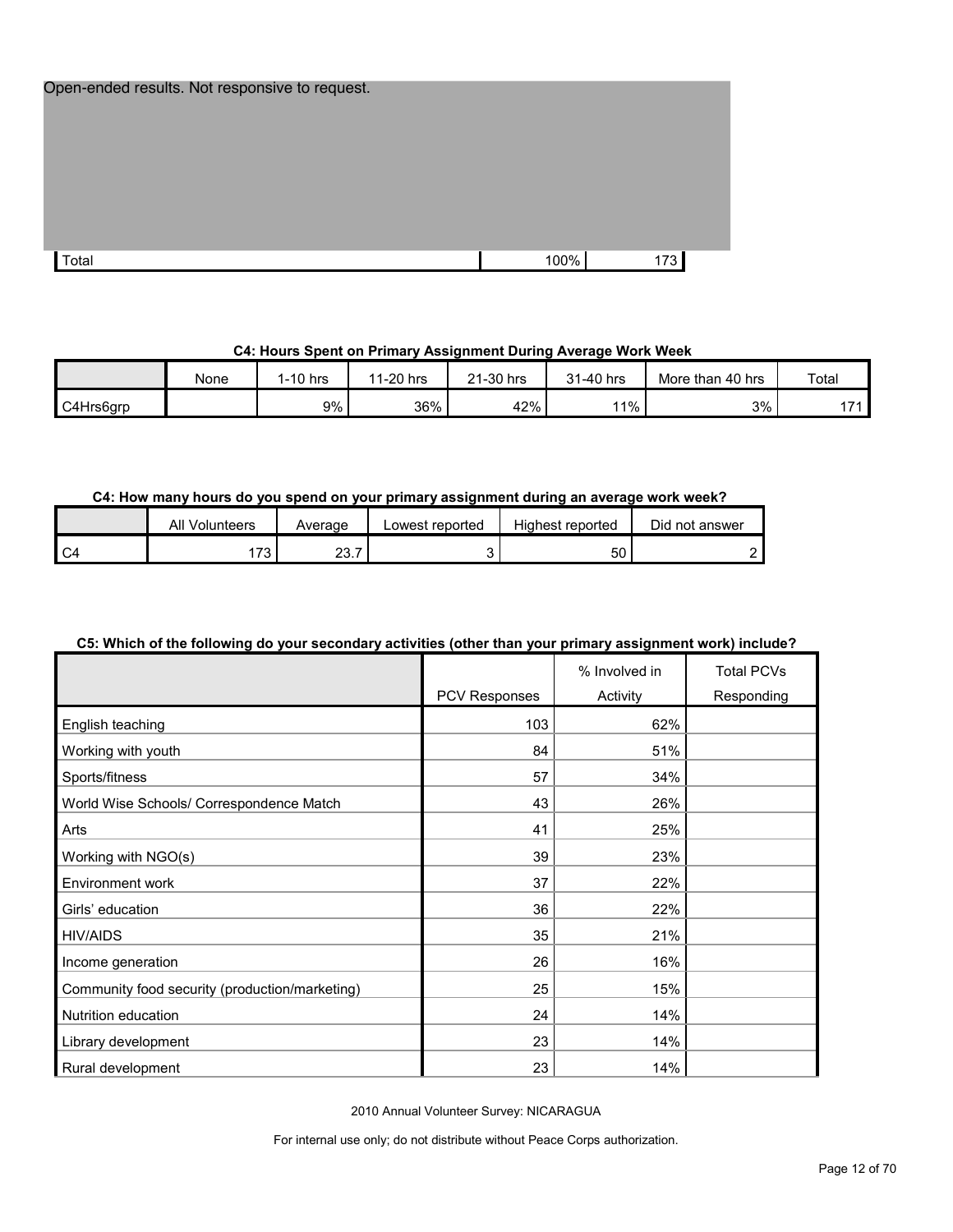| Water and sanitation                                  | 20 | 12% |     |
|-------------------------------------------------------|----|-----|-----|
| Working with special groups (e.g., disabled, elderly, | 20 | 12% |     |
| ethnic minorities, orphans)                           |    |     |     |
| Information and communications technology (ICT)       | 19 | 11% |     |
| Literacy                                              | 19 | 11% |     |
| Household food security                               | 17 | 10% |     |
| Microenterprise development                           | 15 | 9%  |     |
| <b>Business advertising</b>                           | 12 | 7%  |     |
| Mobilize host country nationals (HCNs) to volunteer   | 12 | 7%  |     |
| Other: Please specify                                 | 12 | 7%  |     |
| WID/GAD                                               | 11 | 7%  |     |
| Natural resources management                          | 10 | 6%  |     |
| Urban development/municipal development               | 9  | 5%  |     |
| Biodiversity conservation                             | 5  | 3%  |     |
| Child survival                                        | 3  | 2%  |     |
| Total                                                 |    |     | 166 |

Percents may total to more than 100% since Volunteers were asked to "Mark all that apply."

| <b>C5.OTHER: Description of other secondary activities</b> |            |       |  |
|------------------------------------------------------------|------------|-------|--|
|                                                            | Column N % | Count |  |
| Open-ended results. Not responsive to request.             |            |       |  |
|                                                            |            |       |  |
|                                                            |            |       |  |
|                                                            |            |       |  |
|                                                            |            |       |  |
|                                                            |            |       |  |
|                                                            |            |       |  |
|                                                            |            |       |  |
|                                                            |            |       |  |
|                                                            |            |       |  |
|                                                            |            |       |  |
|                                                            |            |       |  |
|                                                            |            |       |  |
| Total                                                      | 100%       | 173   |  |

**C5: No Secondary Activities**

Percent Number

2010 Annual Volunteer Survey: NICARAGUA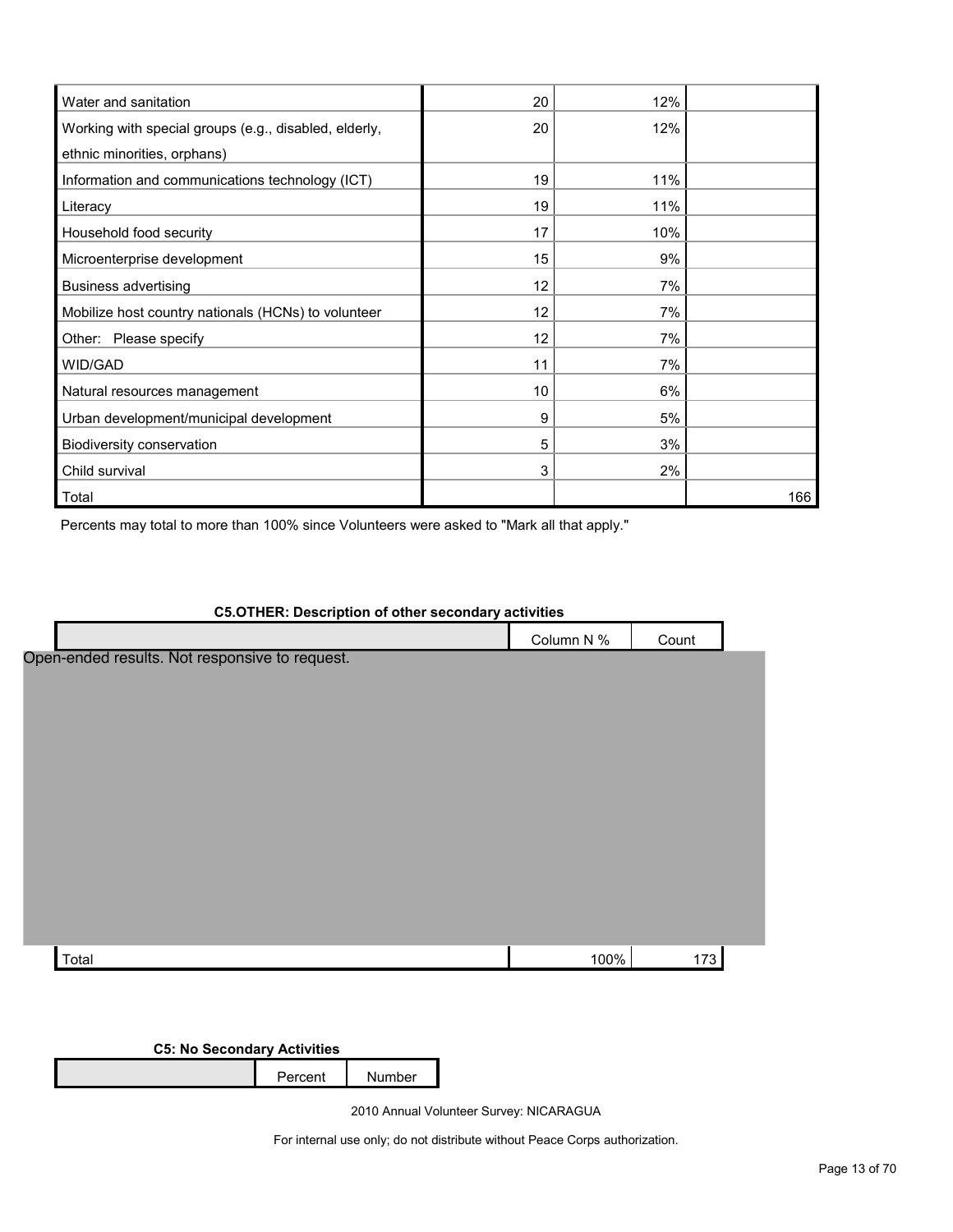| ' NA                    | 96%  | 166 |
|-------------------------|------|-----|
| No secondary activities | 4%   |     |
| ʻotal                   | 100% |     |

#### **C6: Hours Spent on Secondary Activities During Average Work Week**

|           | None | 1-10 hrs | 1-20 hrs<br>44 | 21-30 hrs | 31-40 hrs | . 40 hrs<br>More than | Total |
|-----------|------|----------|----------------|-----------|-----------|-----------------------|-------|
| C6Hrs6grp | 2%   | 62%      | 30%            | 5%        | 1%        | $1\%$                 | 169   |

#### **C6. How many hours do you spend on secondary activities during an average work week?**

|                | Volunteers<br>Al | Average | Lowest reported | Highest reported | Did not answer |
|----------------|------------------|---------|-----------------|------------------|----------------|
| C <sub>6</sub> | $-20$<br>ن ·     | 44<br>. |                 | 49               |                |

#### **C7: How personally satisfying is your--?**

|                              | Not at all | Minimallv | Adeauatelv | Considerably | Exceptionally | Total |
|------------------------------|------------|-----------|------------|--------------|---------------|-------|
| Primary assignment           | 3%         | 12%       | 41%        | 32%          | 13%           | 172   |
| Secondary project activities | 2%         | 7%        | 27%        | 42%          | 22%           | 168   |

NOTE: See the Open-Ended Responses report for Volunteer comments (C8) about their satisfaction with the work they do

## <span id="page-13-0"></span>**D. Training for Your Peace Corps Assignment**

This section reports Volunteers' assessment of the effectiveness of Pre-Service Training (PST) and In-Service Training at post. In-Service Training (IST) includes: Reconnect, Technical IST, Mid-Service and Close of Service Conferences, project management/leadership conferences, and other post-sponsored training sessions.

#### **D1: How many weeks of PST did you have before you were sworn in?**

|                   | ∟ess than 8 |         |         |          |       |          | More than 12 |       |
|-------------------|-------------|---------|---------|----------|-------|----------|--------------|-------|
|                   | weeks       | 8 weeks | 9 weeks | 10 weeks | weeks | 12 weeks | weeks        | Total |
| D <sub>1GRP</sub> |             |         | $1\%$   | 13%      | 59%   | 24%      | 3%           | 152   |

**D2: How effective was your Pre-Service Training (PST) in preparing you to--**

2010 Annual Volunteer Survey: NICARAGUA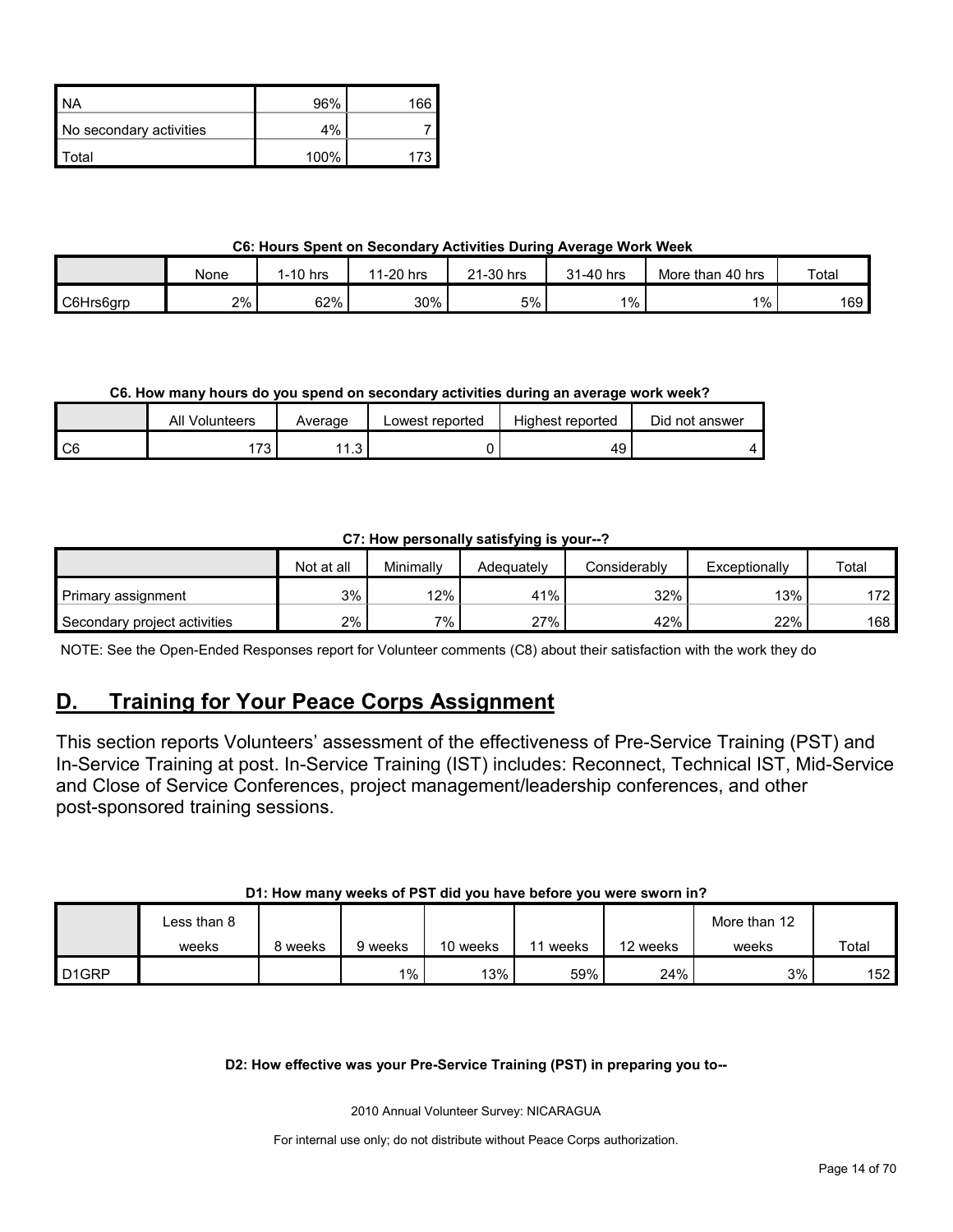|                                                     | Not effective | Poor | Adequate | Effective | Very effective |
|-----------------------------------------------------|---------------|------|----------|-----------|----------------|
| Manage cultural differences                         | 1%            | 2%   | 32%      | 40%       | 25%            |
| Deal with adjustment issues                         |               | 3%   | 42%      | 34%       | 21%            |
| Work with counterparts/community partners           |               | 18%  | 45%      | 29%       | 8%             |
| Use language needed in work and social interactions |               | 3%   | 20%      | 37%       | 38%            |
| Perform technical aspects of your work              | $1\%$         | 9%   | 31%      | 41%       | 17%            |
| Work on your project goals and objectives           |               | 5%   | 35%      | 41%       | 19%            |
| Conduct a participatory community needs             | $1\%$         | 3%   | 34%      | 38%       | 23%            |
| assessment (e.g., PACA)                             |               |      |          |           |                |
| Monitor your project goals and outcomes             |               | 9%   | 46%      | 34%       | 10%            |
| Maintain your physical health                       | 1%            | 6%   | 32%      | 36%       | 23%            |
| Maintain your mental/emotional health               |               | 8%   | 37%      | 36%       | 19%            |
| Maintain your personal safety and security          |               | 2%   | 19%      | 36%       | 42%            |

**D2: How effective was your Pre-Service Training (PST) in preparing you to--**

|                                                     | NA/No training | Total |
|-----------------------------------------------------|----------------|-------|
| Manage cultural differences                         | 1%             | 173   |
| Deal with adjustment issues                         | 1%             | 173   |
| Work with counterparts/community partners           | 1%             | 173   |
| Use language needed in work and social interactions | 2%             | 172   |
| Perform technical aspects of your work              | 1%             | 173   |
| Work on your project goals and objectives           | 1%             | 172   |
| Conduct a participatory community needs assessment  | 1%             | 173   |
| (e.g., PACA)                                        |                |       |
| Monitor your project goals and outcomes             | 2%             | 173   |
| Maintain your physical health                       | 2%             | 173   |
| Maintain your mental/emotional health               | 1%             | 173   |
| Maintain your personal safety and security          | $1\%$          | 173   |

#### **D2: How effective was your Pre-Service Training (PST) in preparing you to-- (excluding "NA/No training" responses)**

|                                           | Not effective | Poor | Adequate | Effective | Verv effective | Total            |
|-------------------------------------------|---------------|------|----------|-----------|----------------|------------------|
| Manage cultural differences               | 1%            | 2%1  | 33%      | 40%       | 25%            | 172 <sub>l</sub> |
| Deal with adjustment issues               |               | 3%   | 42%      | 34%       | 21%            | 172 <sub>l</sub> |
| Work with counterparts/community partners |               | 18%  | 45%      | 29%       | 8%             | 172 <sub>l</sub> |
| Use language needed in work and social    |               | 3%   | 20%      | 38%       | 39%            | 168 <sup>1</sup> |
| interactions                              |               |      |          |           |                |                  |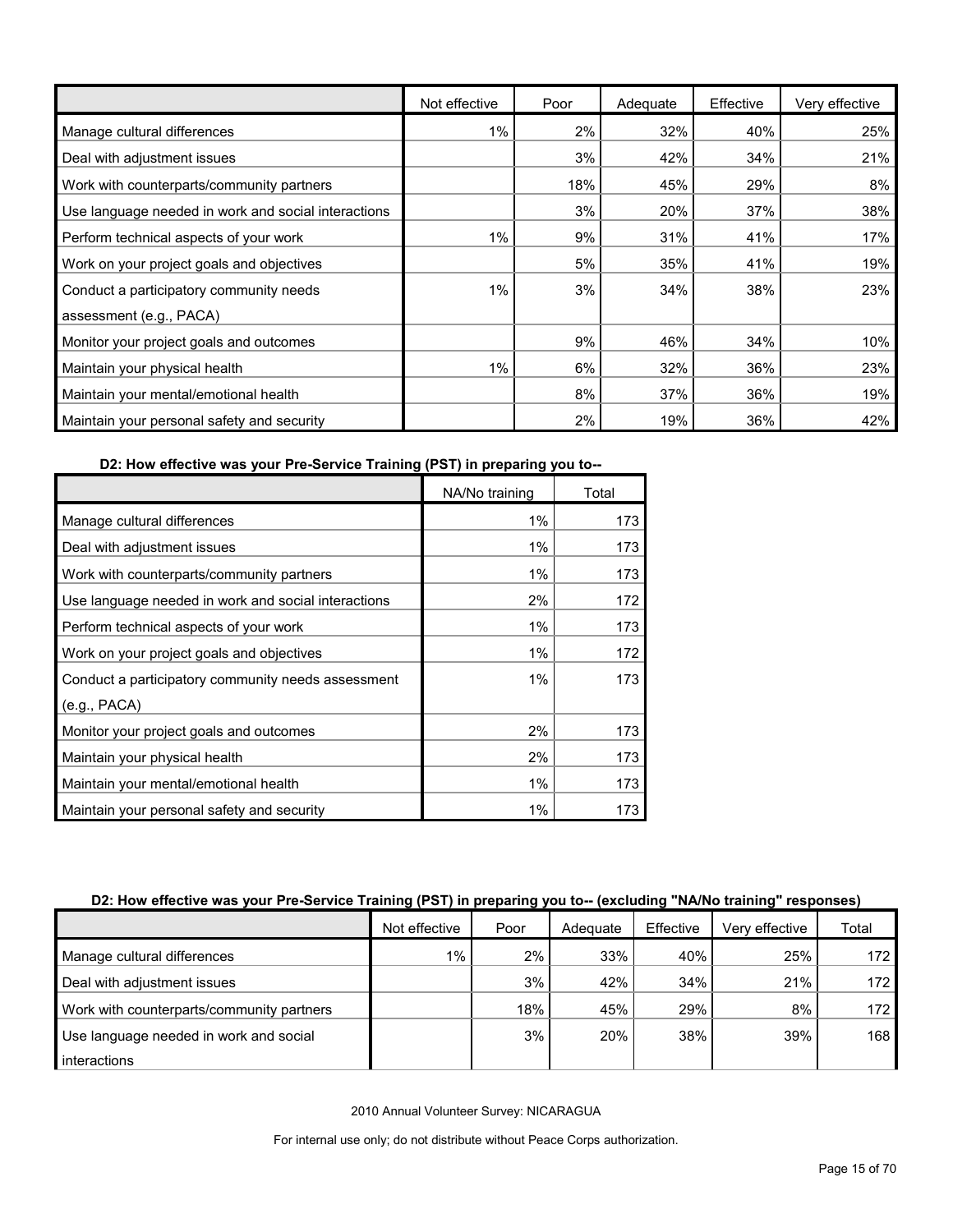| Perform technical aspects of your work     | $1\%$ | $9\%$ | 31% | 41% | 17% | 172 |
|--------------------------------------------|-------|-------|-----|-----|-----|-----|
| Work on your project goals and objectives  |       | 5%    | 36% | 41% | 19% | 171 |
| Conduct a participatory community needs    | $1\%$ | 3%    | 35% | 39% | 23% | 171 |
| assessment (e.g., PACA)                    |       |       |     |     |     |     |
| Monitor your project goals and outcomes    |       | 9%    | 46% | 35% | 10% | 170 |
| Maintain your physical health              | $1\%$ | $6\%$ | 33% | 36% | 24% | 170 |
| Maintain your mental/emotional health      |       | 8%    | 37% | 36% | 19% | 172 |
| Maintain your personal safety and security |       | $2\%$ | 19% | 37% | 42% | 171 |

**D3: How many days of PC-sponsored training have you had since you were sworn in?**

|                    | None | -5 davs | $6-10$ days | $1-15$ davs<br>44 | 16-20 days | $21-39$ days | $40+$<br>davs | <b>Total</b> |
|--------------------|------|---------|-------------|-------------------|------------|--------------|---------------|--------------|
| D <sub>3</sub> GRP | 9%   | $21\%$  | 33%         | 20%               | 9%         | 5%           | 3%            | 170<br>1 L   |

| D4: How effective was your In-Service Training (IST) in preparing you to-- |               |      |          |           |                |  |  |  |
|----------------------------------------------------------------------------|---------------|------|----------|-----------|----------------|--|--|--|
|                                                                            | Not effective | Poor | Adequate | Effective | Very effective |  |  |  |
| Manage cultural differences                                                | 2%            | 4%   | 31%      | 28%       | 9%             |  |  |  |
| Deal with adjustment issues                                                | 2%            | 5%   | 31%      | 29%       | 9%             |  |  |  |
| Build and strengthen working relationships with                            | 2%            | 6%   | 28%      | 31%       | 13%            |  |  |  |
| counterparts/community partners                                            |               |      |          |           |                |  |  |  |
| Use language needed in work and social interactions                        | $1\%$         | 3%   | 25%      | 25%       | 16%            |  |  |  |
| Perform technical aspects of your work                                     | 1%            | 6%   | 24%      | 35%       | 21%            |  |  |  |
| Work on your project goals and objectives                                  | 1%            | 5%   | 27%      | 34%       | 20%            |  |  |  |
| Conduct a participatory community needs                                    | 3%            | 6%   | 31%      | 16%       | 5%             |  |  |  |
| assessment (e.g., PACA)                                                    |               |      |          |           |                |  |  |  |
| Monitor project goals and outcomes                                         | $1\%$         | 5%   | 34%      | 29%       | 11%            |  |  |  |
| Maintain your physical health                                              | 2%            | 3%   | 27%      | 25%       | 10%            |  |  |  |
| Maintain your mental/emotional health                                      | 3%            | 4%   | 31%      | 28%       | 10%            |  |  |  |
| Maintain your personal safety and security                                 | $1\%$         | 4%   | 25%      | 31%       | 16%            |  |  |  |

#### **D4: How effective was your In-Service Training (IST) in preparing you to--**

|                                                 | NA/No training | Total |
|-------------------------------------------------|----------------|-------|
| Manage cultural differences                     | 26%            | 173   |
| Deal with adjustment issues                     | 24%            | 173   |
| Build and strengthen working relationships with | 20%            | 172   |
| counterparts/community partners                 |                |       |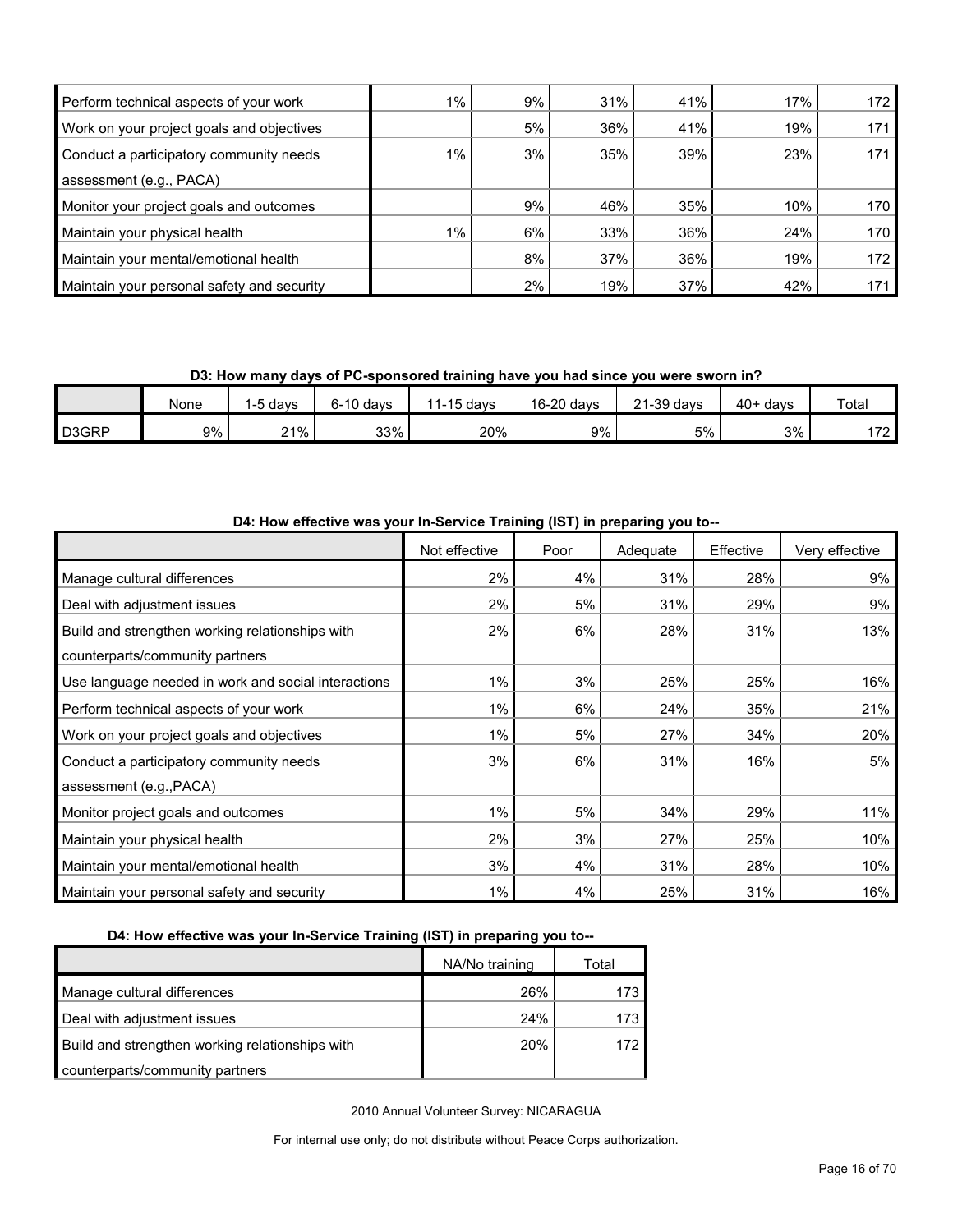| Use language needed in work and social interactions | 29% | 173 |
|-----------------------------------------------------|-----|-----|
| Perform technical aspects of your work              | 13% | 173 |
| Work on your project goals and objectives           | 13% | 172 |
| Conduct a participatory community needs assessment  | 39% | 173 |
| (e.g., PACA)                                        |     |     |
| Monitor project goals and outcomes                  | 20% | 171 |
| Maintain your physical health                       | 32% | 173 |
| Maintain your mental/emotional health               | 24% | 173 |
| Maintain your personal safety and security          | 23% | 172 |

#### **D4: How effective was your In-Service Training (IST) in preparing you to-- (excluding "NA/No training" responses)**

|                                                 | Not effective | Poor | Adequate | Effective | Very effective | Total |
|-------------------------------------------------|---------------|------|----------|-----------|----------------|-------|
| Manage cultural differences                     | 2%            | 5%   | 42%      | 38%       | 13%            | 128   |
| Deal with adjustment issues                     | 2%            | 7%   | 40%      | 39%       | 11%            | 131   |
| Build and strengthen working relationships with | 3%            | 7%   | 35%      | 38%       | 17%            | 138   |
| counterparts/community partners                 |               |      |          |           |                |       |
| Use language needed in work and social          | 2%            | 5%   | 36%      | 36%       | 22%            | 123   |
| interactions                                    |               |      |          |           |                |       |
| Perform technical aspects of your work          | 1%            | 7%   | 28%      | 40%       | 25%            | 151   |
| Work on your project goals and objectives       | 1%            | 5%   | 31%      | 39%       | 23%            | 150   |
| Conduct a participatory community needs         | 5%            | 10%  | 51%      | 25%       | 8%             | 106   |
| assessment (e.g., PACA)                         |               |      |          |           |                |       |
| Monitor project goals and outcomes              | 1%            | 6%   | 43%      | 37%       | 14%            | 136   |
| Maintain your physical health                   | 3%            | 5%   | 40%      | 36%       | 15%            | 118   |
| Maintain your mental/emotional health           | 4%            | 5%   | 40%      | 37%       | 14%            | 132   |
| Maintain your personal safety and security      | 2%            | 5%   | 32%      | 41%       | 20%            | 133   |

#### **D5: Please list other types of training you have had that were sponsored by someone other than PC**

Open-ended results. Not responsive to request.

2010 Annual Volunteer Survey: NICARAGUA

For internal use only; do not distribute without Peace Corps authorization.

Percent | Number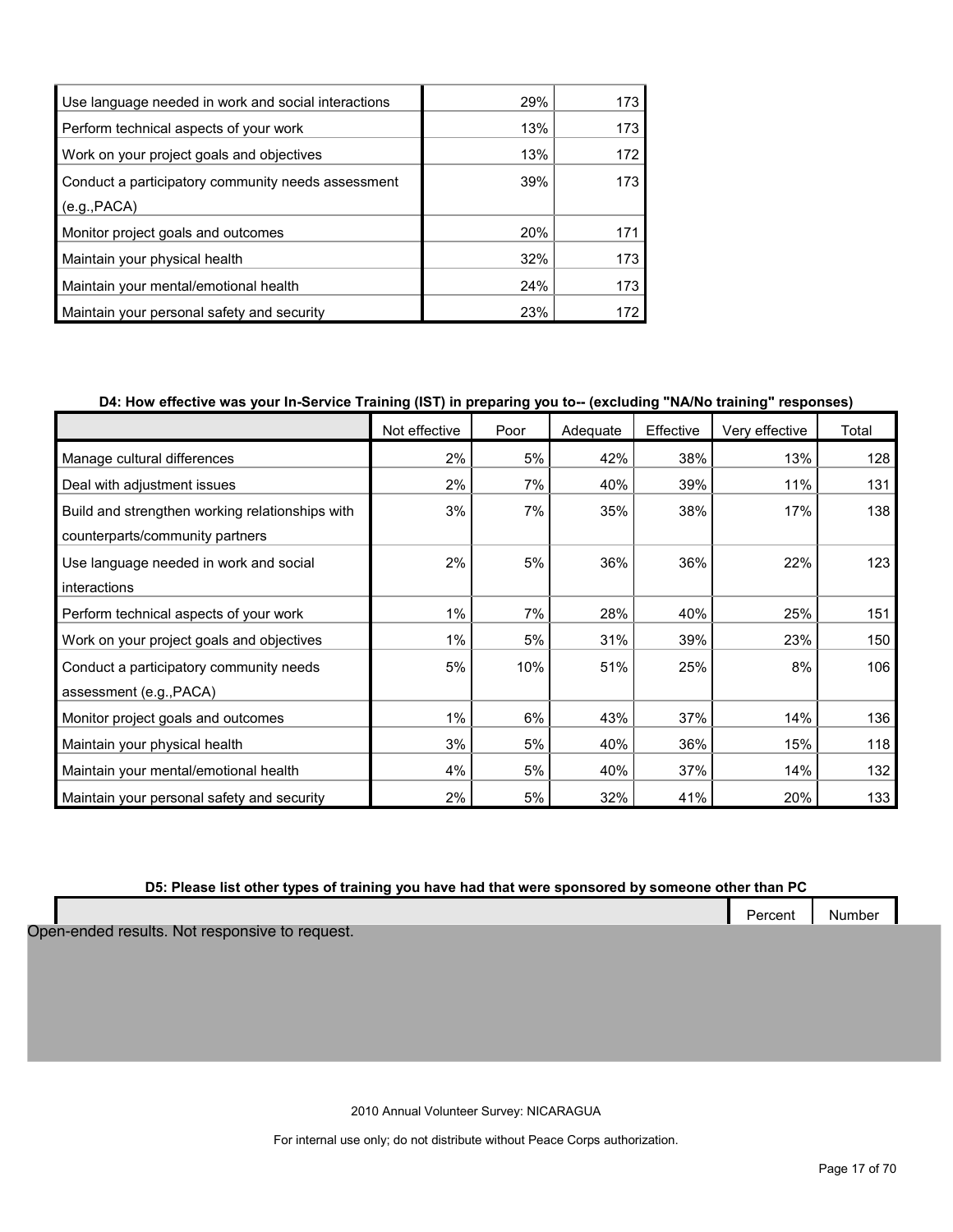#### Open-ended results. Not responsive to request.

2010 Annual Volunteer Survey: NICARAGUA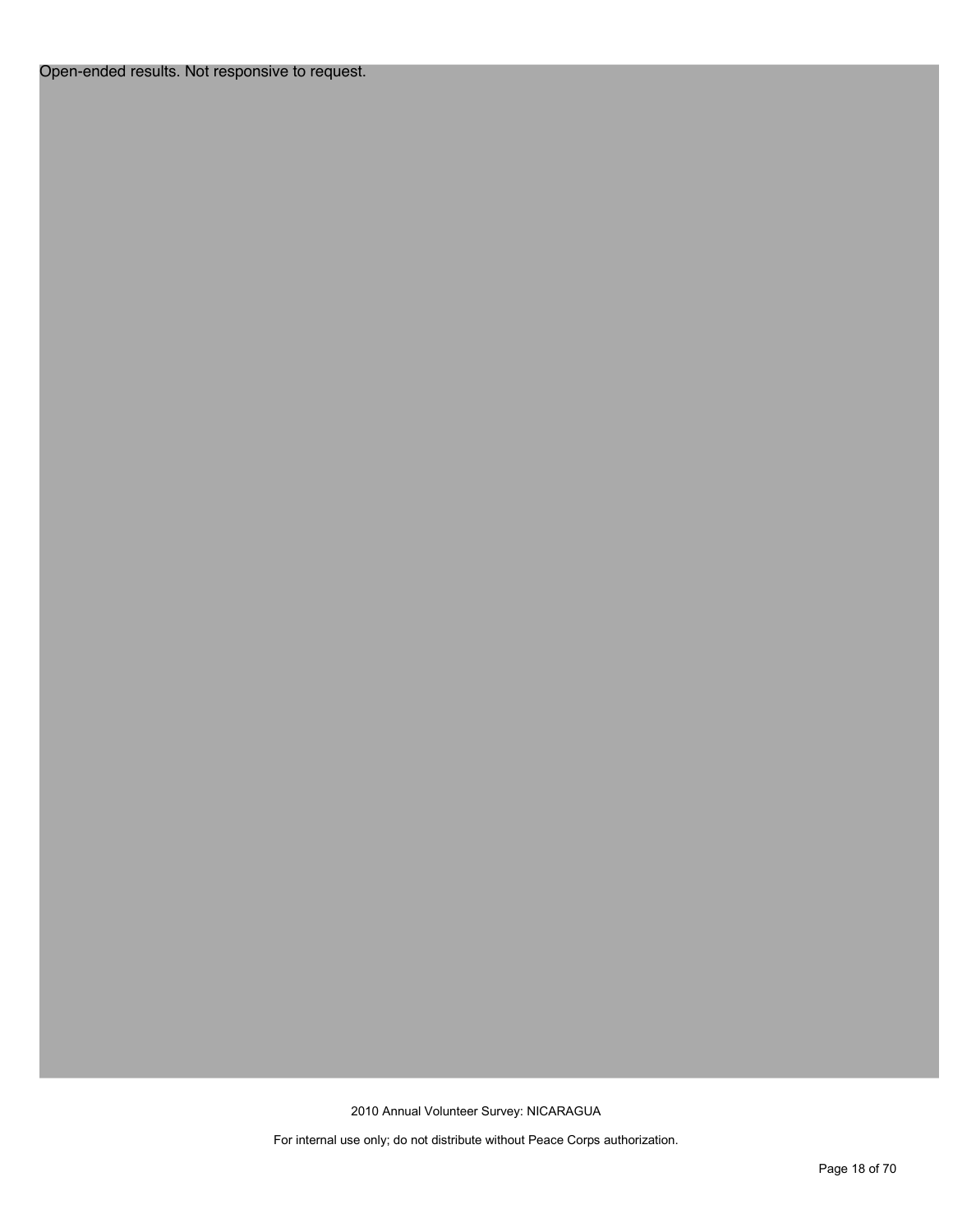| Total | 100%<br>. | المستندر<br>_ |
|-------|-----------|---------------|

#### **D6: How well can you communicate in the language used by most local people in your**

**community?**

|      | Not at all | Poorlv | Adeɑuatelv | Well | Verv well | Total                         |
|------|------------|--------|------------|------|-----------|-------------------------------|
| l D6 |            | $1\%$  | 20%        | 40%  | 39%       | $\overline{\phantom{a}}$<br>ັ |

2010 Annual Volunteer Survey: NICARAGUA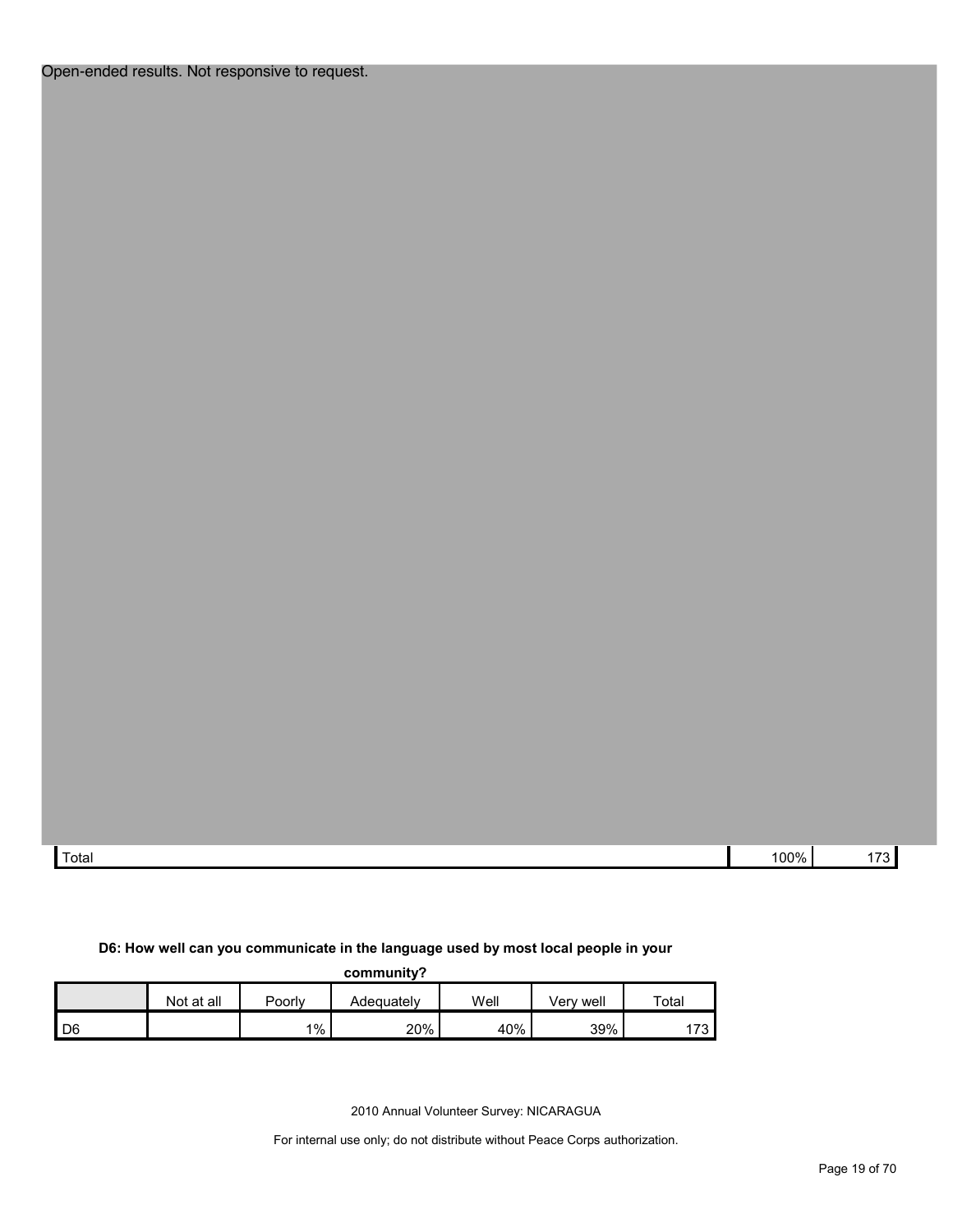|                   | Not at all | Poorly | Adequately | Well | Very well | Total |
|-------------------|------------|--------|------------|------|-----------|-------|
| 6 months or less  |            | 14%    | 71%        |      | 14%       |       |
| 7 to 12 months    |            | 2%     | 31%        | 37%  | 31%       | 59    |
| 13 to 20 months   |            |        | 12%        | 46%  | 41%       | 41    |
| 21 to 27 months   |            |        | 8%         | 44%  | 48%       | 62    |
| 28 months or more |            |        | 25%        | 25%  | 50%       | 4     |
| Total             |            | $1\%$  | 20%        | 40%  | 39%       | 173   |

**Local language proficiency (D6) by Time in Country (A2)**

## <span id="page-19-0"></span>**E. Volunteer Assignment Goals and Impact**

This section reports Volunteers' self-assessments of their impact on the individuals and organizations in the communities in which they serve. The results address the extent to which Volunteers' work and other community interaction have achieved the following three goals:

Goal 1: To help the people of interested countries in meeting their need for trained men and women by transferring skills to, and building capacity of, host country partners

Goal 2: To help promote a better understanding of Americans on the part of the peoples served Goal 3: To help Americans understand the people and cultures of other countries

|                                                    | Not at all | Minimally | Adequately | Considerably | Exceptionally |
|----------------------------------------------------|------------|-----------|------------|--------------|---------------|
| Meets the objectives of the project plan           |            | 3%        | 18%        | 53%          | 24%           |
| Builds local capacity for sustainability (goal 1)  | $1\%$      | 8%        | 33%        | 45%          | 13%           |
| Involves local people in planning and implementing | $1\%$      | 6%        | 26%        | 45%          | 23%           |
| activities                                         |            |           |            |              |               |
| Complements other local development activities     | $1\%$      | 8%        | 33%        | 41%          | 15%           |
| Transfers skills to host country individuals and   |            | 5%        | 27%        | 46%          | 23%           |
| organizations (goal 1)                             |            |           |            |              |               |
| Mobilizes host country individuals to volunteer    | 4%         | 27%       | 36%        | 21%          | 7%            |
| Helps promote a better understanding of Americans  |            | 5%        | 24%        | 40%          | 29%           |
| on the part of the peoples served (goal 2)         |            |           |            |              |               |
| Helps promote a better understanding of other      | $1\%$      | 6%        | 24%        | 34%          | 34%           |
| peoples on the part of Americans (goal 3)          |            |           |            |              |               |

#### **E1: To what extent does your Volunteer work assignment address the following?**

#### **E1: To what extent does your Volunteer work assignment address the following?**

|                                          | NΔ    | <sup>∽</sup> otal |
|------------------------------------------|-------|-------------------|
| Meets the objectives of the project plan | $1\%$ |                   |

2010 Annual Volunteer Survey: NICARAGUA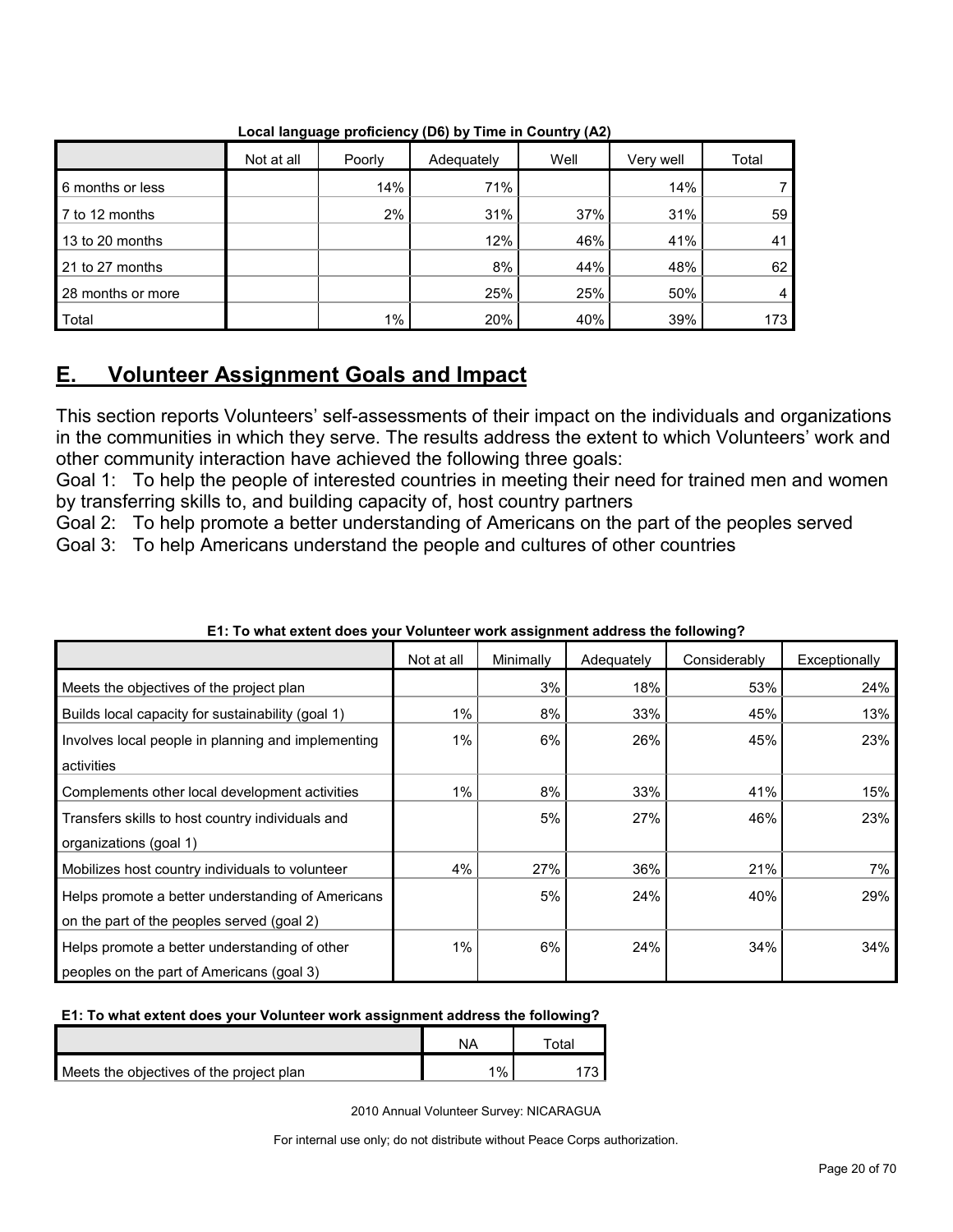| Builds local capacity for sustainability (goal 1)                |       | 172 |
|------------------------------------------------------------------|-------|-----|
| Involves local people in planning and implementing<br>activities |       | 173 |
| Complements other local development activities                   | 2%    | 172 |
| Transfers skills to host country individuals and                 |       | 173 |
| organizations (goal 1)                                           |       |     |
| Mobilizes host country individuals to volunteer                  | 6%    | 169 |
| Helps promote a better understanding of Americans on             | 1%    | 173 |
| the part of the peoples served (goal 2)                          |       |     |
| Helps promote a better understanding of other peoples            | $1\%$ | 173 |
| on the part of Americans (goal 3)                                |       |     |

#### **E1: To what extent does your Volunteer work assignment address the following? (excluding "NA" responses)**

|                                                       | Not at all | Minimally | Adequately | Considerably |
|-------------------------------------------------------|------------|-----------|------------|--------------|
| Meets the objectives of the project plan              |            | 3%        | 19%        | 53%          |
| Builds local capacity for sustainability (goal 1)     | 1%         | 8%        | 33%        | 45%          |
| Involves local people in planning and implementing    | 1%         | 6%        | 26%        | 45%          |
| activities                                            |            |           |            |              |
| Complements other local development activities        | 1%         | 8%        | 33%        | 42%          |
| Transfers skills to host country individuals and      |            | 5%        | 27%        | 46%          |
| organizations (goal 1)                                |            |           |            |              |
| Mobilizes host country individuals to volunteer       | 4%         | 28%       | 38%        | 22%          |
| Helps promote a better understanding of Americans on  |            | 5%        | 24%        | 41%          |
| the part of the peoples served (goal 2)               |            |           |            |              |
| Helps promote a better understanding of other peoples | 1%         | 6%        | 24%        | 34%          |
| on the part of Americans (goal 3)                     |            |           |            |              |

#### **E1: To what extent does your Volunteer work assignment address the following?**

| 500                                                |               |       |  |  |  |
|----------------------------------------------------|---------------|-------|--|--|--|
|                                                    | Exceptionally | Total |  |  |  |
| Meets the objectives of the project plan           | 24%           | 172   |  |  |  |
| Builds local capacity for sustainability (goal 1)  | 13%           | 172   |  |  |  |
| Involves local people in planning and implementing | 23%           | 173   |  |  |  |
| activities                                         |               |       |  |  |  |
| Complements other local development activities     | 15%           | 168   |  |  |  |
| Transfers skills to host country individuals and   | 23%           | 173   |  |  |  |
| organizations (goal 1)                             |               |       |  |  |  |

**(excluding "NA" responses)**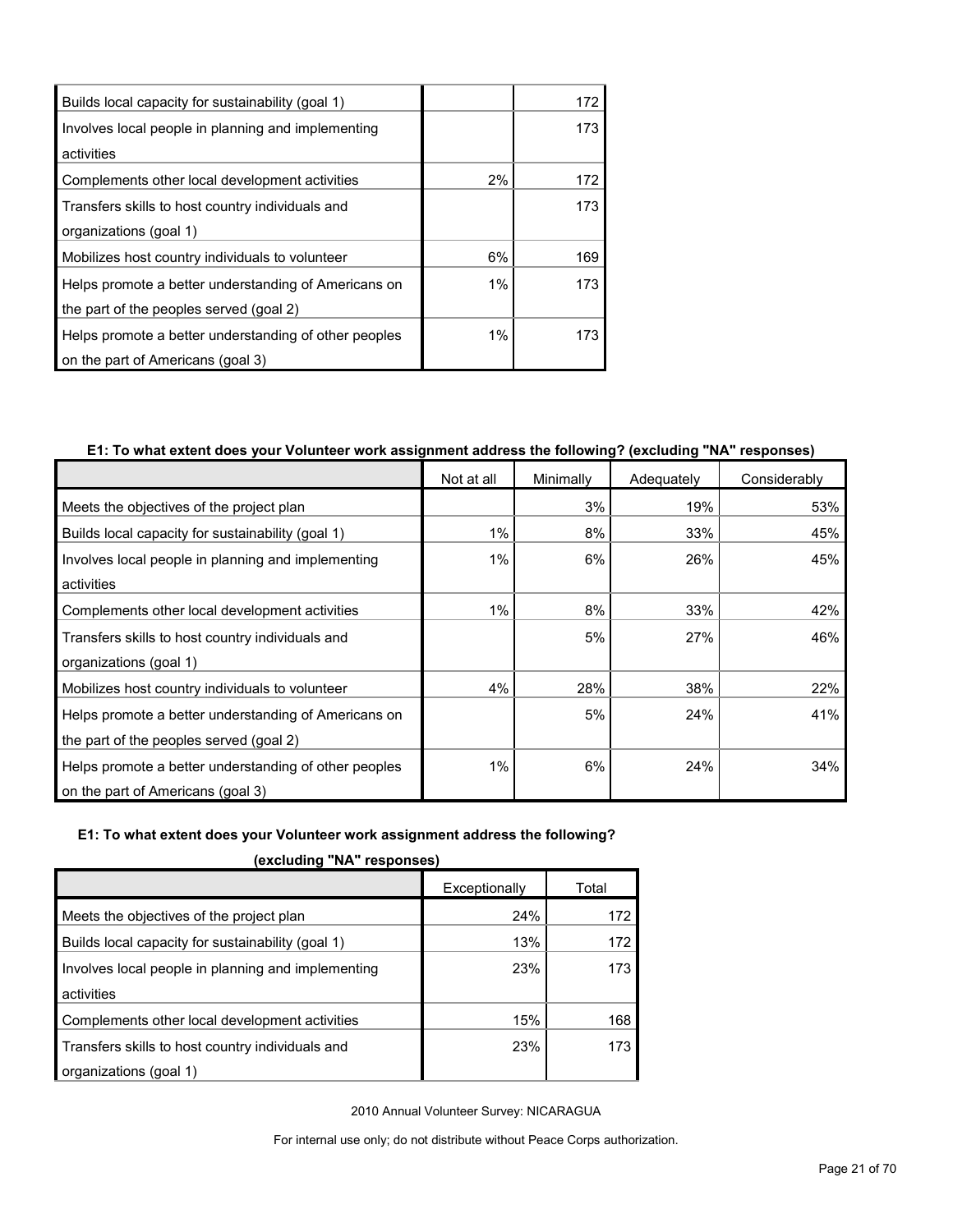| Mobilizes host country individuals to volunteer       | 7%  | 159 |
|-------------------------------------------------------|-----|-----|
| Helps promote a better understanding of Americans on  | 30% | 172 |
| the part of the peoples served (goal 2)               |     |     |
| Helps promote a better understanding of other peoples | 34% | 172 |
| on the part of Americans (goal 3)                     |     |     |

### **E2: How effective have you been in transferring knowledge and skills to help the following persons or groups build their**

| capacities?                                      |            |           |            |              |               |  |  |  |
|--------------------------------------------------|------------|-----------|------------|--------------|---------------|--|--|--|
|                                                  | Not at all | Minimally | Adequately | Considerably | Exceptionally |  |  |  |
| Your counterpart/community partner               | 3%         | 15%       | 27%        | 37%          | $16\%$        |  |  |  |
| An organization other than your host institution | 3%         | 12%       | 32%        | 32%          | $10\%$        |  |  |  |
| Members of your host community                   |            | 5%        | 38%        | 41%          | 15%           |  |  |  |
| <b>Other Peace Corps Volunteers</b>              | $1\%$      | 7%        | 30%        | 37%          | 20%           |  |  |  |

#### **E2: How effective have you been in transferring knowledge and skills to help the**

| <u>nunuwing persons or groups build their capacities:</u> |     |       |  |  |
|-----------------------------------------------------------|-----|-------|--|--|
|                                                           | ΝA  | Total |  |  |
| Your counterpart/community partner                        | 2%  | 173.  |  |  |
| An organization other than your host institution          | 11% | 173.  |  |  |
| Members of your host community                            | 2%  | 173   |  |  |
| <b>Other Peace Corps Volunteers</b>                       | 5%  | 172   |  |  |

#### **following persons or groups build their capacities?**

### **E2: How effective have you been in transferring knowledge and skills to help the following persons or groups build**

| their capacities? (excluding "NA" responses) |  |
|----------------------------------------------|--|
|----------------------------------------------|--|

|                                                  | Not at all | Minimally | Adequately | Considerably |
|--------------------------------------------------|------------|-----------|------------|--------------|
| Your counterpart/community partner               | 3%         | 15%       | 28%        | 38%          |
| An organization other than your host institution | 3%         | 13%       | 36%        | 36%          |
| Members of your host community                   |            | 5%        | 38%        | 42%          |
| <b>Other Peace Corps Volunteers</b>              | $1\%$      | $7\%$     | 32%        | 39%          |

#### **E2: How effective have you been in transferring knowledge and skills to help the**

#### **following persons or groups build their capacities? (excluding "NA" responses)**

|                                                  | Exceptionally | Total |
|--------------------------------------------------|---------------|-------|
| Your counterpart/community partner               | 16%           | 169   |
| An organization other than your host institution | 12%           | 154   |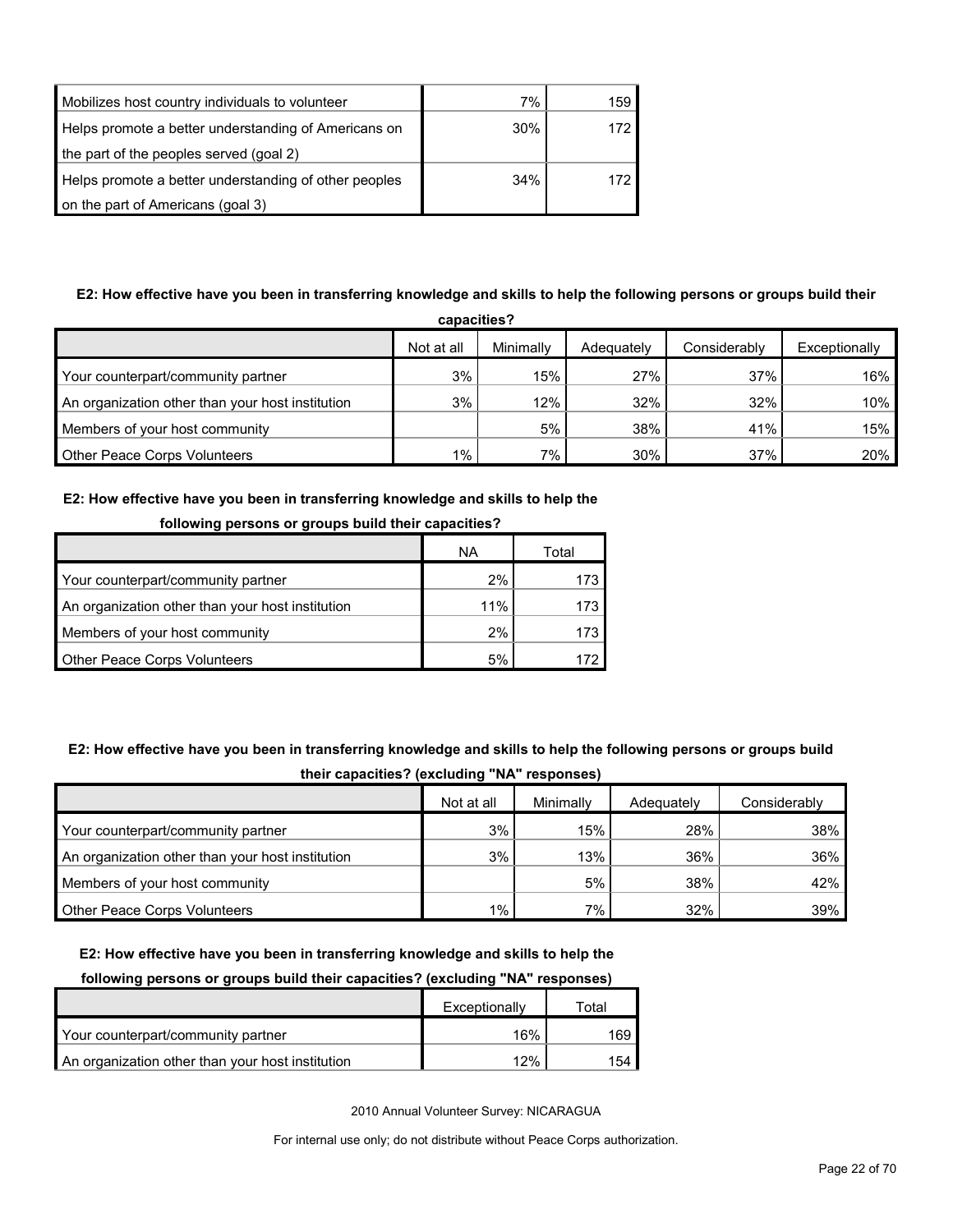| Members of your host community      | 15% |     |
|-------------------------------------|-----|-----|
| <b>Other Peace Corps Volunteers</b> | 21% | 163 |

#### **E2.TEXT: Description of others to whom you are transferring skills to help build their capacities**

|                                                | Column N % | Count |
|------------------------------------------------|------------|-------|
| Open-ended results. Not responsive to request. |            |       |
|                                                |            |       |
|                                                |            |       |
|                                                |            |       |
|                                                |            |       |
|                                                |            |       |
|                                                |            |       |
|                                                |            |       |
|                                                |            |       |
| Total                                          | 100%       | 173   |

#### **E3: Based on your contact with host country nationals, to what extent have they gained a better understanding of**

**Americans?**

|                    | Not at all | Minimally | Adequatelv | Considerablv | Exceptionally | Too early to tell | Total |
|--------------------|------------|-----------|------------|--------------|---------------|-------------------|-------|
| $\mathbf{r}$<br>∼∟ |            | 4%        | 22%        | 54%          | $7\%$         | 4%                | 170   |

#### **E3: Based on your contact with host country nationals, to what extent have they gained a better**

#### **understanding of Americans? (excluding "Too early to tell" responses)**

|    | Not at all | Minimally | Adeauatelv | ∠onsiderabl∨ | Exceptionally | Total |
|----|------------|-----------|------------|--------------|---------------|-------|
| E3 |            | 4%        | 23%        | 56%          | 18%           | 163   |

#### **E4: In which of the following third goal activities have you participated during your PC service? Mark all that**

| apply.                           |               |              |                   |  |  |  |  |
|----------------------------------|---------------|--------------|-------------------|--|--|--|--|
|                                  |               |              | <b>Total PCVs</b> |  |  |  |  |
|                                  | PCV Responses | % Doing This | Responding        |  |  |  |  |
| Electronic updates               | 152           | 89%          |                   |  |  |  |  |
| <b>Hosting American visitors</b> | 134           | 79%          |                   |  |  |  |  |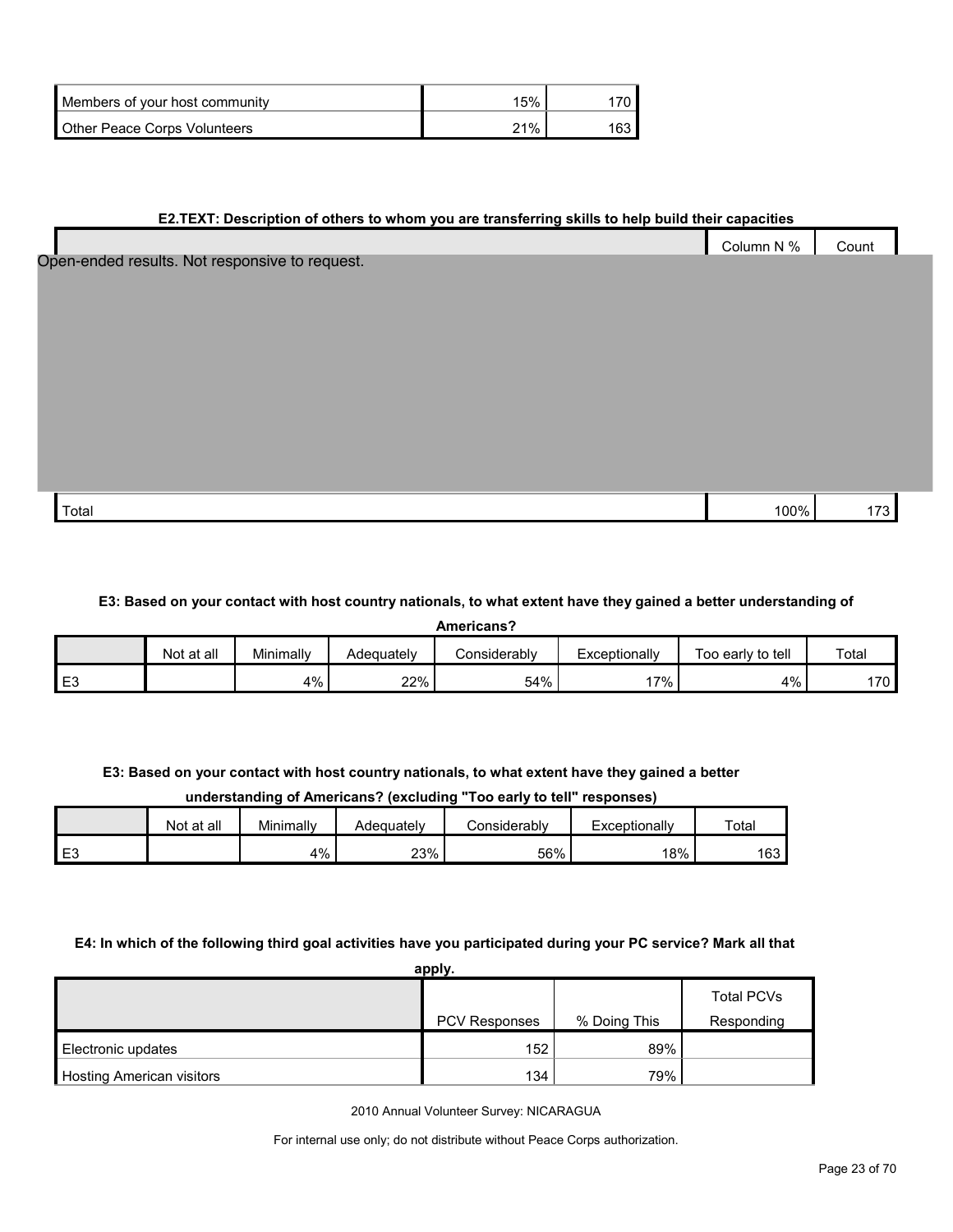| Personal website or blog                              | 83 | 49% |     |
|-------------------------------------------------------|----|-----|-----|
| Enrollment in the CWWS/CMS program                    | 74 | 44% |     |
| Hard copy/paper update                                | 67 | 39% |     |
| While on home leave, spoke at a school or community   | 39 | 23% |     |
| group                                                 |    |     |     |
| Pen pal program/letter exchange                       | 20 | 12% |     |
| Podcasted/created a slide show or video posted online | 8  | 5%  |     |
| Other please specify                                  | 6  | 4%  |     |
| Posted to PC Digital Library                          | 3  | 2%  |     |
| Peace Corps Week activities                           | 2  | 1%  |     |
| Total                                                 |    |     | 170 |

Percents may total to more than 100% since Volunteers were asked to "Mark all that apply."

#### **E4.TEXT: Description of "others" third goal activities**

|                                                | Column N % | Count |  |
|------------------------------------------------|------------|-------|--|
| Open-ended results. Not responsive to request. |            |       |  |

| Total | 100% |  |
|-------|------|--|
|       |      |  |

#### **E4: When asked about third goal activities, Volunteer answered "No**

| involvement in third goal activities." |     |               |       |  |  |  |  |
|----------------------------------------|-----|---------------|-------|--|--|--|--|
|                                        |     | No third goal |       |  |  |  |  |
|                                        | NA  | activities    | Total |  |  |  |  |
| No Goal 3 activities                   | 99% | 1%            | 173   |  |  |  |  |

#### **E5: Based on your contact with Americans, to what extent have they gained a better understanding of host country**

**nationals?**

| <br>all<br>$\sim$<br>NC<br>aι | Minimally | ∧dequatelv | วทรเderablv<br>∩r<br>,,, | Exceptionally | tell<br>early<br>to<br>ററ | otal |
|-------------------------------|-----------|------------|--------------------------|---------------|---------------------------|------|
|                               |           |            |                          |               |                           |      |

2010 Annual Volunteer Survey: NICARAGUA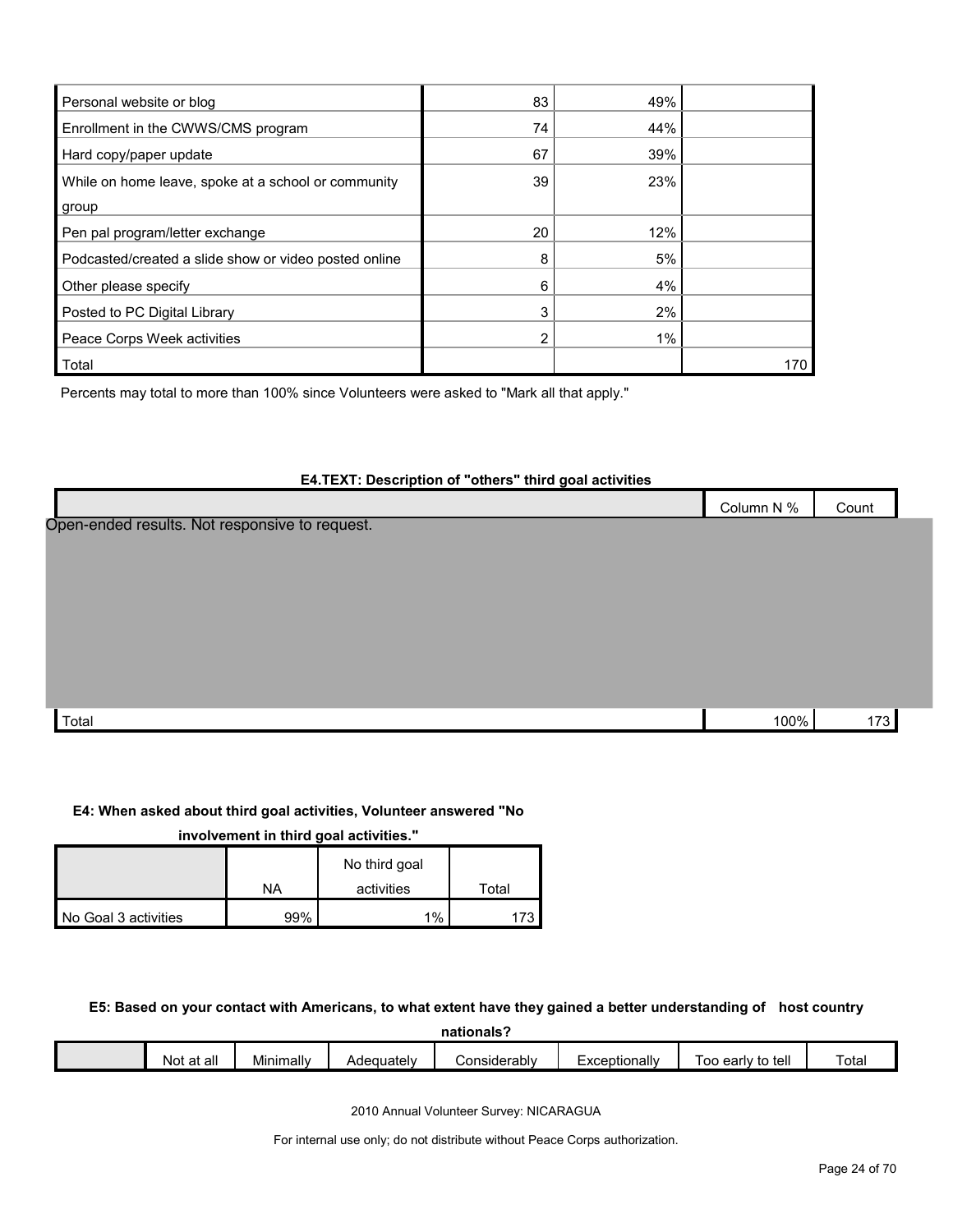#### **E5: Based on your contact with Americans, to what extent have they gained a better understanding of host country**

|                        | Not at all | Minimally | Adequately | onsiderablyٽ | Exceptionally | Too early to tell | Total          |
|------------------------|------------|-----------|------------|--------------|---------------|-------------------|----------------|
| <u>— r</u><br>--<br>∼∟ | 1%         | 4%        | $27\%$     | 43%          | 20%           | 5%                | .72.<br>- ت ان |

### **E5: Based on your contact with Americans, to what extent have they gained a better understanding of host**

**country nationals? (excluding "Too early to tell" responses)**

|                | Not at all | Minimally | Adequately | Considerabl∨ | Exceptionally | Total |
|----------------|------------|-----------|------------|--------------|---------------|-------|
| E <sub>5</sub> | 1%         | 4%        | 28%        | 46%          | 21%           | 164   |

## <span id="page-24-0"></span>**F. Peace Corps Support**

This section reports Volunteers' satisfaction with in-country Peace Corps staff support and how the Volunteers communicate with the post.

#### **F1: How prepared for your arrival were the host people with whom you would be working?**

|      | Not at all | $\cdot$ .<br>Minimally | Adequatelv | Considerably | Exceptionally | Total              |
|------|------------|------------------------|------------|--------------|---------------|--------------------|
| l F1 | 2%         | 22%                    | 37%<br>، ب | 32%          | 7%            | $\rightarrow$<br>ີ |

#### **F2: To what extent is your CD aware of Volunteer issues and concerns through interactions with PCVs?**

|                   | Not at all | Minimallv | Adequately | onsiderablvٽ | Exceptionally | Tota <sub>1</sub> |
|-------------------|------------|-----------|------------|--------------|---------------|-------------------|
| ∡ ⊏≏i<br><u>.</u> |            | 5%        | 29%        | 39%          | 27%           | $-20$<br>.        |

#### **F3: How satisfied are you with the health care you received from your PCMO(s)?**

|      | Not at all | Minimally | Adeauatelv    | onsiderablyٽ | <i>c</i> xceptionally | Not Used | Total    |
|------|------------|-----------|---------------|--------------|-----------------------|----------|----------|
| l F3 |            | 5%        | 21%<br>$\sim$ | 31%<br>. טו  | 11%                   | 2%       | 170<br>. |

**F3: How satisfied are you with the health care you received from your PCMO(s)?(excluding "Not used"** 

**responses)**

|               | Not at all | Minimally | Adequately | Considerabl∨ | xceptionally | Tota <sub>1</sub> |
|---------------|------------|-----------|------------|--------------|--------------|-------------------|
| $\Gamma$<br>- |            | 5%        | 22%        | 31%          | 42%          | 70                |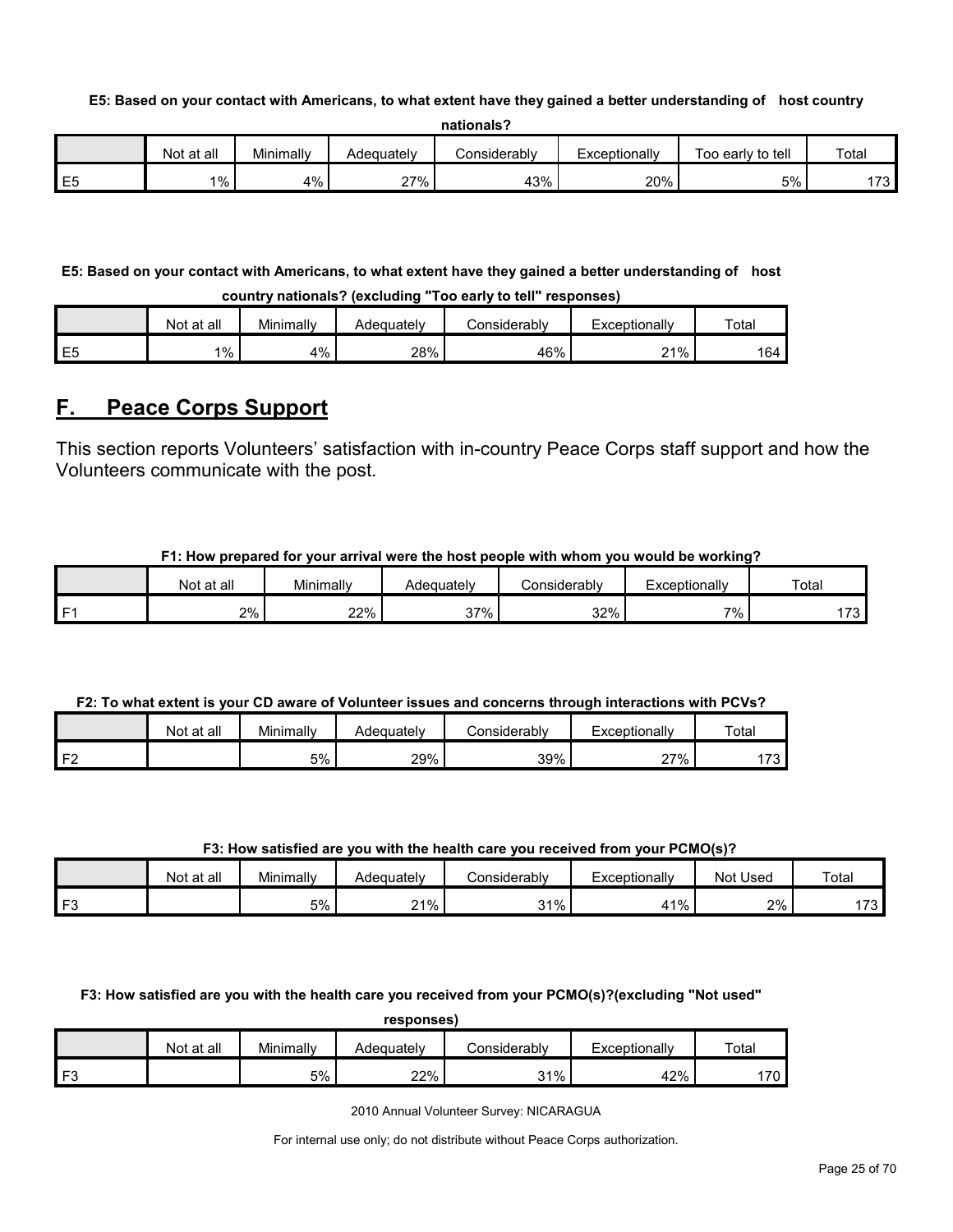|                             | Not at all | Minimally | Adequately | Considerably | Exceptionally | <b>NA</b> | Total |
|-----------------------------|------------|-----------|------------|--------------|---------------|-----------|-------|
| Administrative/logistical   |            | 3%        | 26%        | 39%          | 31%           | $1\%$     | 173   |
| Cross-cultural              | $1\%$      | 6%        | 31%        | 36%          | 21%           | 5%        | 173   |
| Emotional                   |            | 5%        | 31%        | 35%          | 21%           | 9%        | 173   |
| Feedback on my work reports | 9%         | 10%       | 24%        | 24%          | 24%           | 8%        | 173   |
| Job assignment              | 2%         | 9%        | 24%        | 34%          | 31%           |           | 172   |
| Language learning           | $1\%$      | 3%        | 19%        | 36%          | 38%           | 3%        | 173   |
| Medical                     |            | 5%        | 24%        | 33%          | 38%           |           | 172   |
| Safety and security         | $1\%$      | 3%        | 28%        | 34%          | 32%           | 1%        | 173   |
| Site selection/preparation  | 2%         | 15%       | 19%        | 33%          | 31%           |           | 172   |
| <b>Technical skills</b>     | 1%         | 11%       | 35%        | 36%          | 18%           |           | 171   |

**F4: How satisfied are you with the following support provided by in-country PC staff?**

#### **F4: How satisfied are you with the following support provided by in-country PC staff? (excluding "NA" responses)**

|                             | Not at all | Minimally | Adequately | Considerably | Exceptionally | Total |
|-----------------------------|------------|-----------|------------|--------------|---------------|-------|
| Administrative/logistical   |            | 3%        | 26%        | 40%          | 31%           | 172   |
| Cross-cultural              | $1\%$      | 6%        | 33%        | 38%          | 23%           | 164   |
| Emotional                   |            | 5%        | 34%        | 38%          | 23%           | 158   |
| Feedback on my work reports | 10%        | 11%       | 26%        | 26%          | 26%           | 159   |
| Job assignment              | 2%         | 9%        | 24%        | 34%          | 31%           | 172   |
| Language learning           | $1\%$      | 3%        | 20%        | 37%          | 39%           | 168   |
| Medical                     |            | 5%        | 24%        | 33%          | 38%           | 172   |
| Safety and security         | $1\%$      | 4%        | 29%        | 35%          | 33%           | 171   |
| Site selection/preparation  | 2%         | 15%       | 19%        | 33%          | 31%           | 172   |
| <b>Technical skills</b>     | 1%         | 11%       | 35%        | 36%          | 18%           | 171   |

### **F5: What level of PC support have you received to help cope with stress from issues such as HIV/AIDS, food insecurity, etc. in your community? (Including PCVs w/no need for support)**

|      |            |                 | Adequate | Considerable | Exceptional | NA/I have no     |       |
|------|------------|-----------------|----------|--------------|-------------|------------------|-------|
|      | No support | Minimal support | support  | support      | support     | need for support | Total |
| l F5 | $1\%$      | 6%              | 30%      | 26%          | 9%          | 28%              | 172   |

2010 Annual Volunteer Survey: NICARAGUA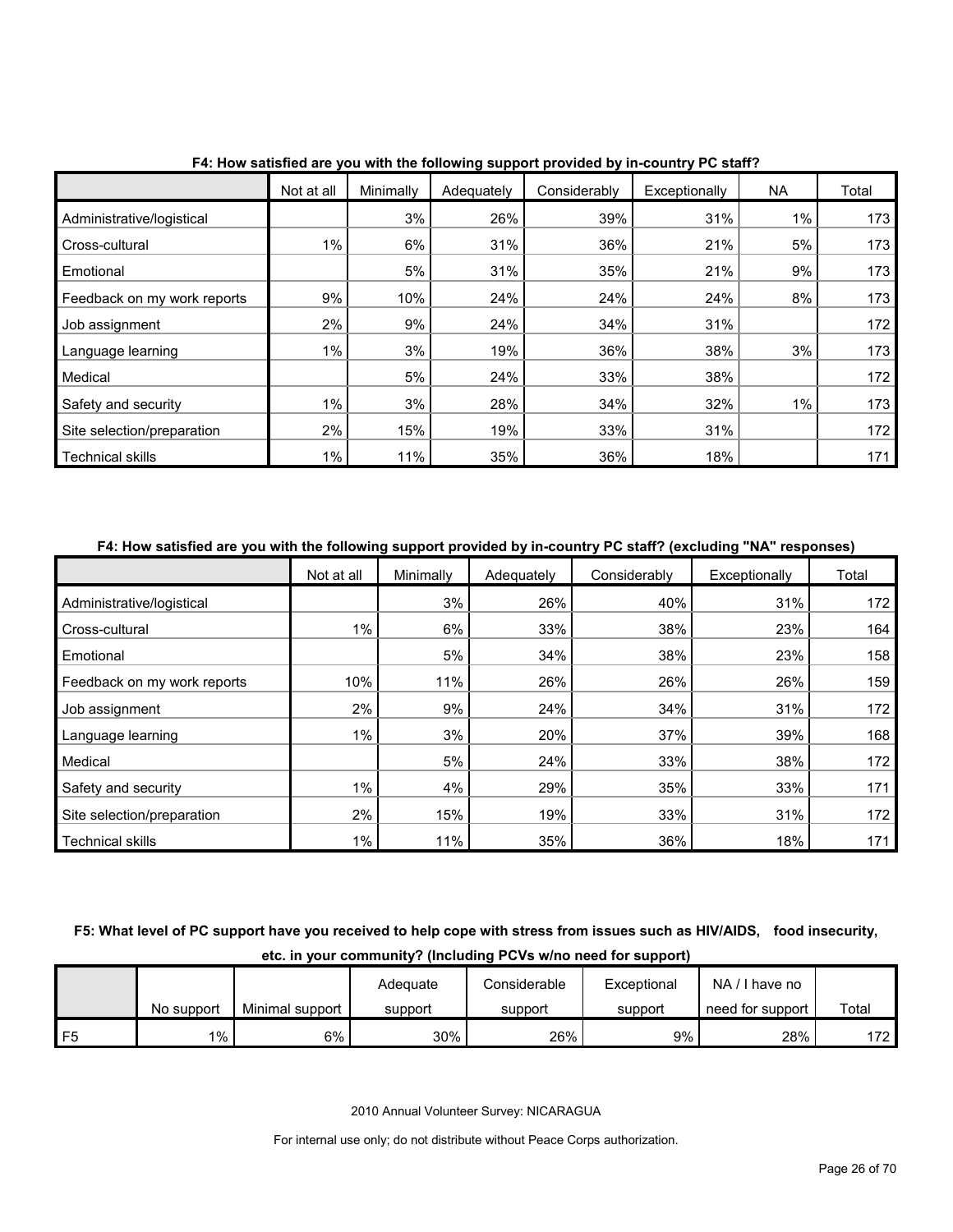### **F5: What level of PC support have you received to help cope with stress from issues such as HIV/AIDS, food insecurity,**

|          |            |                 |                  | Considerable | Exceptional |       |
|----------|------------|-----------------|------------------|--------------|-------------|-------|
|          | No support | Minimal support | Adequate support | support      | support     | Total |
| 口に<br>نٽ | 1%         | 9%              | 42%              | 36%          | 12%         | 123   |

#### **etc. in your community? (excluding "NA/No need for support" responses)**

#### **F6a: How would you rate your interaction with the Country Director (CD)**

| in terms of the following? |            |          |       |  |  |
|----------------------------|------------|----------|-------|--|--|
|                            | Inadequate | Adequate | Total |  |  |
| <b>CD Responsiveness</b>   | 3%         | 97%      | 173   |  |  |
| CD Informative content     | 4%         | 96%      | 171   |  |  |
| CD Comfort level           | 9%         | 91%      | 170   |  |  |
| <b>CD Site visits</b>      | 33%        | 67%      | 160   |  |  |

#### **F6b: How would you rate your interaction with the PTO in terms of --?**

|                                | Inadequate | Adequate | Total |
|--------------------------------|------------|----------|-------|
| <b>PTO Responsiveness</b>      | 8%         | 92%      | 169   |
| <b>PTO</b> Informative content | 7%         | 93%      | 166   |
| <b>PTO Comfort level</b>       | 16%        | 84%      | 165   |
| <b>PTO Site visits</b>         | 25%        | 75%      | 161   |

#### **F6c: How would you rate your interaction with the APCD/Program Manager in**

| terms of $-2$                      |            |          |       |  |  |
|------------------------------------|------------|----------|-------|--|--|
|                                    | Inadequate | Adequate | Total |  |  |
| <b>APCD/PM Responsiveness</b>      | 15%        | 85%      | 172   |  |  |
| <b>APCD/PM Informative content</b> | 11%        | 89%      | 169   |  |  |
| APCD/PM Comfort level              | 15%        | 85%      | 169   |  |  |
| <b>APCD/PM Site visits</b>         | 11%        | 89%      | 169   |  |  |

#### **F6d: How would you rate your interaction with the PCMO in terms of --?**

2010 Annual Volunteer Survey: NICARAGUA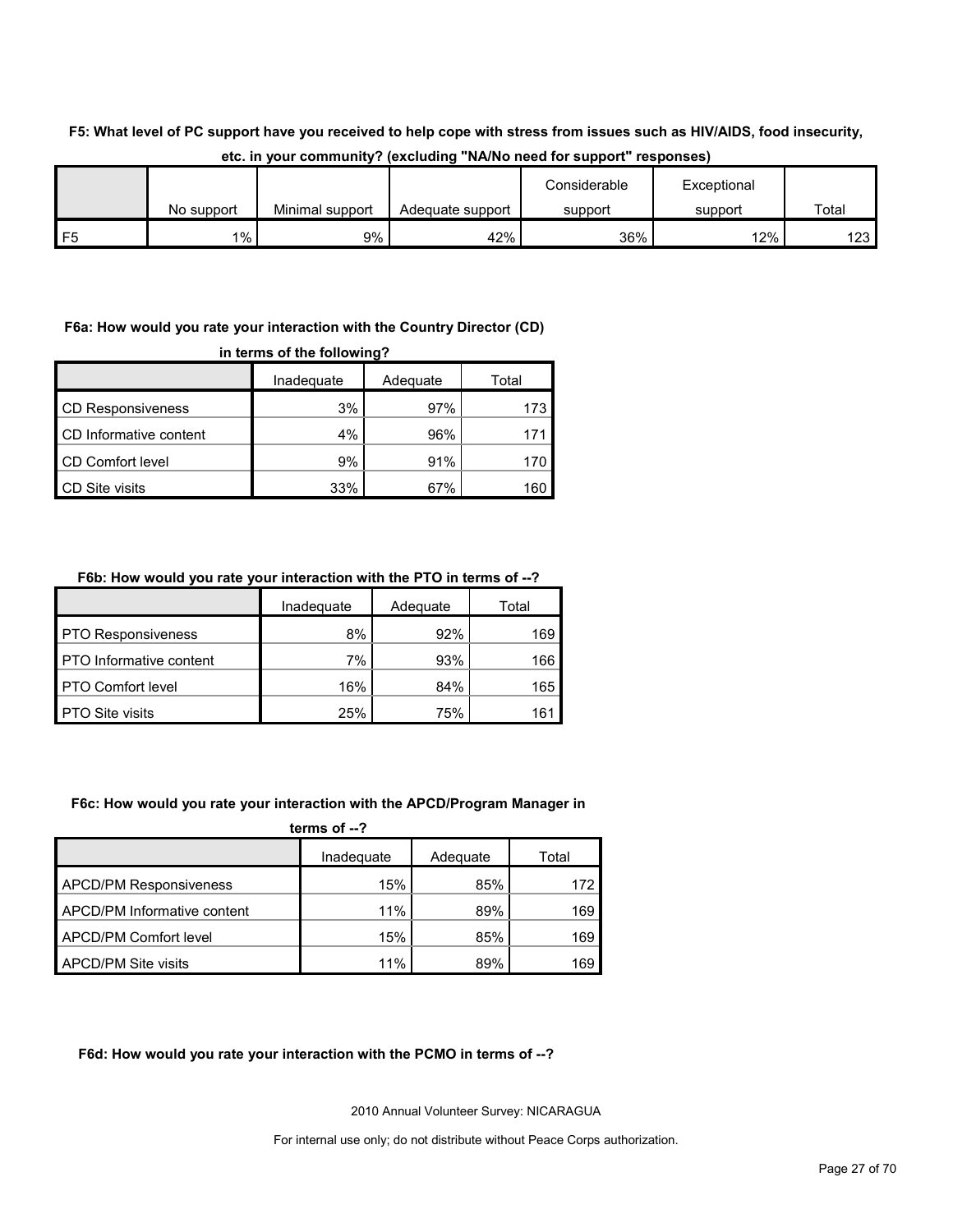|                                 | Inadequate | Adequate | Total |
|---------------------------------|------------|----------|-------|
| <b>PCMO Responsiveness</b>      | 5%         | 95%      | 169   |
| <b>PCMO</b> Informative content | 4%         | 96%      | 166   |
| <b>PCMO Comfort level</b>       | 4%         | 96%      | 168   |
| <b>PCMO Site visits</b>         | 20%        | 80%      | 158   |

#### **F6e: How would you rate your interaction with the Safety and Security Coordinator (SSC) in terms of --?**

| 0001 aniator (0007 in terms or -- ; |            |          |       |  |  |
|-------------------------------------|------------|----------|-------|--|--|
|                                     | Inadequate | Adequate | Total |  |  |
| <b>SSC Responsiveness</b>           | 9%         | 91%      |       |  |  |
| SSC Informative content             | 6%         | 94%      | 169   |  |  |
| <b>SSC Comfort level</b>            | 8%         | 92%      | 168   |  |  |
| <b>SSC Site visits</b>              | 17%        | 83%      | 163   |  |  |

### **F6f: How would you rate your interaction with the Training Manager in terms**

|                              | of $-2$    |          |       |
|------------------------------|------------|----------|-------|
|                              | Inadequate | Adequate | Total |
| <b>TrMngr Responsiveness</b> | 12%        | 88%      | 170   |
| TrMngr Informative content   | 9%         | 91%      | 164   |
| <b>TrMngr Comfort level</b>  | 18%        | 82%      | 168   |
| <b>TrMngr Site visits</b>    | 24%        | 76%      | 158   |

#### **F6g: How would you rate your interaction with administrative staff in terms**

|                             | of $-2$    |          |       |
|-----------------------------|------------|----------|-------|
|                             | Inadequate | Adequate | Total |
| <b>Admin Responsiveness</b> | 2%         | 98%      | 172   |
| Admin Informative content   | 0%         | 100%     | 170   |
| Admin Comfort level         | 4%         | 96%      | 170   |
| Admin Site visits           | 18%        | 82%      | 158   |

#### **F7: What is the best method for you to communicate with your Peace**

**Corps office?**

2010 Annual Volunteer Survey: NICARAGUA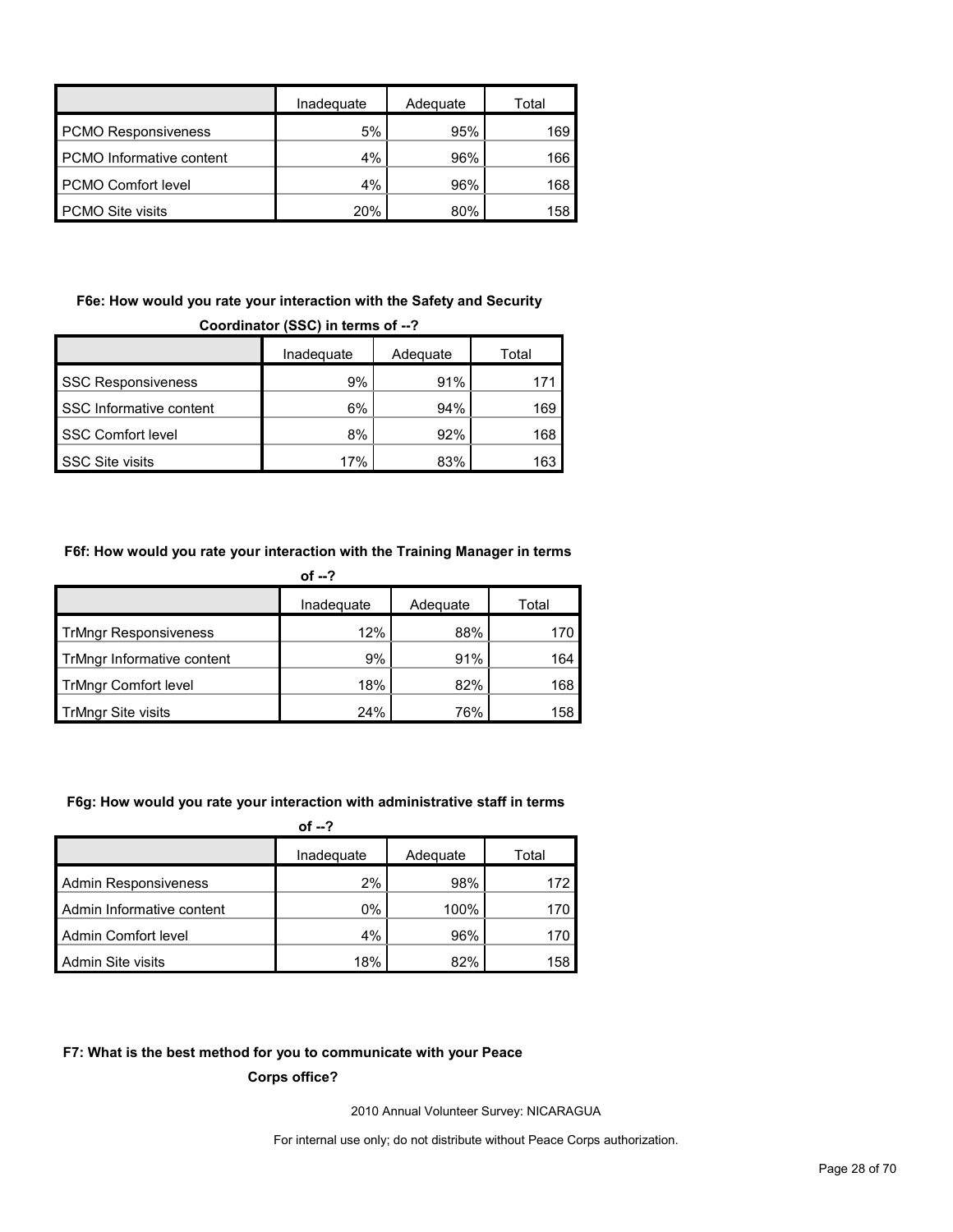|                                    | Percent | Number |
|------------------------------------|---------|--------|
| Cell phone                         | 71%     | 123    |
| Email                              | 21%     | 36     |
| Other: Please specify below        | 3%      | 6      |
| In-person visits                   | 3%      | 5      |
| Text messaging (SMS)               | 2%      | 3      |
| Telephone not at residence or work |         |        |
| Telephone at residence or work     |         |        |
| Letters/postal service             |         |        |
| Fax                                |         |        |
| Total                              | 100%    |        |

#### **F7.OTHER: Description of "other" best method to communicate with post**

|                                                | PERCENT | <b>NUMBER</b> |
|------------------------------------------------|---------|---------------|
| Open-ended results. Not responsive to request. |         |               |
|                                                |         |               |
|                                                |         |               |
|                                                |         |               |
|                                                |         |               |
|                                                |         |               |
|                                                |         |               |
|                                                |         |               |
|                                                |         |               |
|                                                |         |               |
| Total                                          | 100%    | 173           |

**F8: In general, how do you rate the effectiveness of your communication resources for contacting your** 

**PC staff in-country?**

|    | effective<br><b>Not</b> | Poor  | Adeɑuate | Effective | Verv effective | Total    |
|----|-------------------------|-------|----------|-----------|----------------|----------|
| F8 |                         | $6\%$ | 27%      | 43%       | 24%            | פדו<br>ັ |

## <span id="page-28-0"></span>**G. Your Safety and Security**

This section reports on how safe Volunteers feel. Volunteers' experiences with various types of insensitive remarks or behaviors, harassment or discrimination, and crime are summarized, as well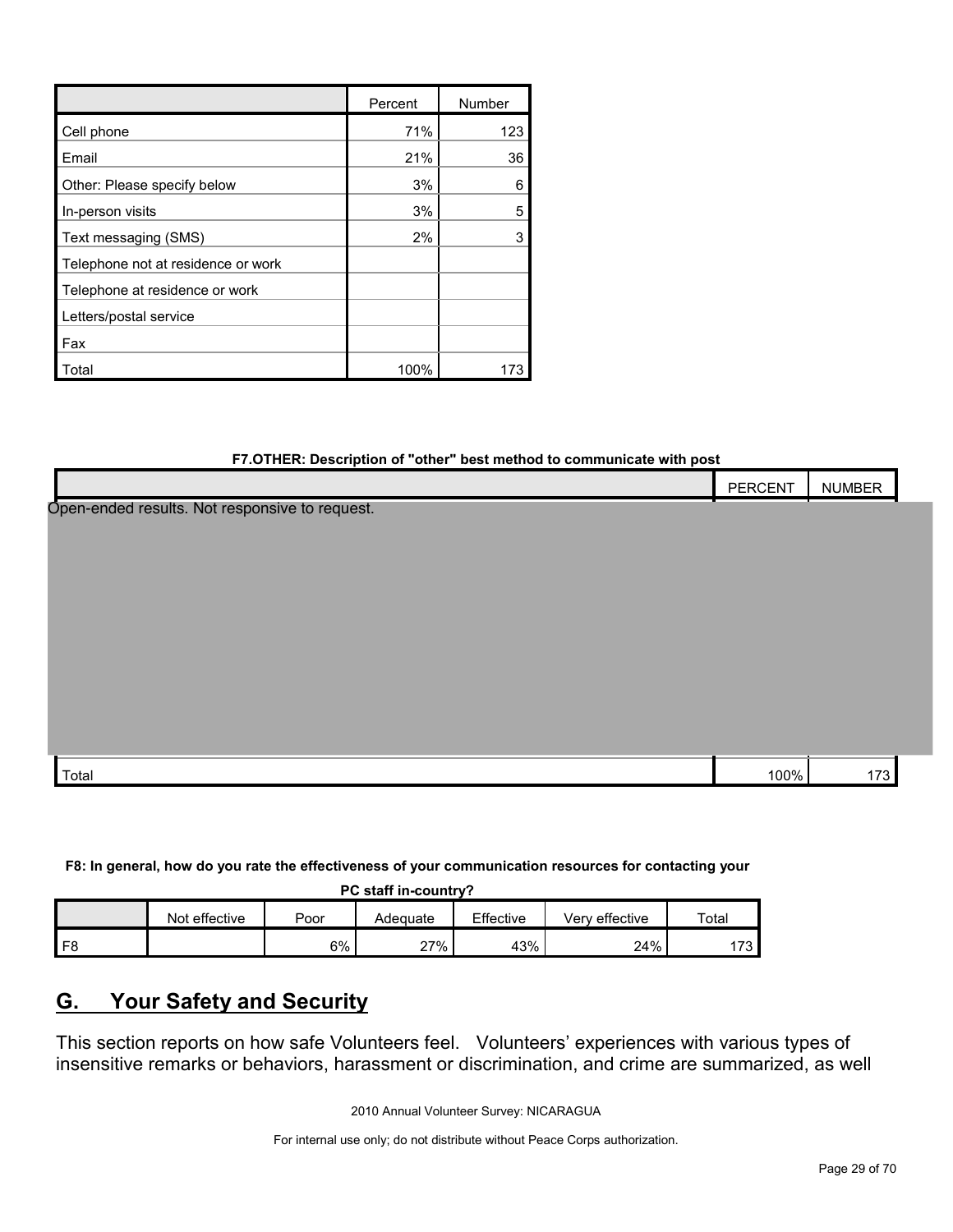as whether harassment and crime events were reported to Peace Corps.

|                                    | Not at All Safe | Often Unsafe | Adequately Safe | Usually Safe | Very Safe | Total            |
|------------------------------------|-----------------|--------------|-----------------|--------------|-----------|------------------|
| Where you live                     |                 | 5%           | 14%             | 28%          | 53%       | 173              |
| Where you work                     |                 | $1\%$        | 12%             | 21%          | 65%       | 173              |
| When you travel in-country         |                 | 6%           | 42%             | 45%          | 7%        | 173              |
| City where main Peace Corps office | 11%             | 35%          | 39%             | 13%          | 1%        | 172 <sub>1</sub> |
| is located                         |                 |              |                 |              |           |                  |

#### **G1: How safe do you feel...?**

**G2: Have you encountered insensitive comments or behavior toward you based on your race, ethnicity, age, gender, or sexual orientation from any of the following sources?**

|                         | Yes | No  | <b>NA</b> | Total |
|-------------------------|-----|-----|-----------|-------|
| Host/home stay family   | 12% | 88% | $1\%$     | 173   |
| Community members       | 62% | 37% | 1%        | 173   |
| <b>Other Volunteers</b> | 2%  | 98% | $1\%$     | 173   |
| PC in-country staff     | 2%  | 98% | $1\%$     | 173   |
| <b>Other</b>            | 13% | 30% | 57%       |       |

**G2: Have you encountered insensitive comments or behavior toward you based on your race, ethnicity, age, gender, or sexual orientation from any of** 

| the following sources? (excluding "NA" responses) |     |     |      |  |  |  |  |  |  |  |
|---------------------------------------------------|-----|-----|------|--|--|--|--|--|--|--|
| Yes<br>Total<br>No                                |     |     |      |  |  |  |  |  |  |  |
| Host/home stay family                             | 12% | 88% | 172  |  |  |  |  |  |  |  |
| Community members                                 | 63% | 37% | 172  |  |  |  |  |  |  |  |
| <b>Other Volunteers</b>                           | 2%  | 98% | 172. |  |  |  |  |  |  |  |
| PC in-country staff                               | 2%  | 98% | 172  |  |  |  |  |  |  |  |
| Other                                             | 30% | 70% | 33   |  |  |  |  |  |  |  |

#### **G2.OTHER: Description of "other" sources of insensitive comments/behavior**

2010 Annual Volunteer Survey: NICARAGUA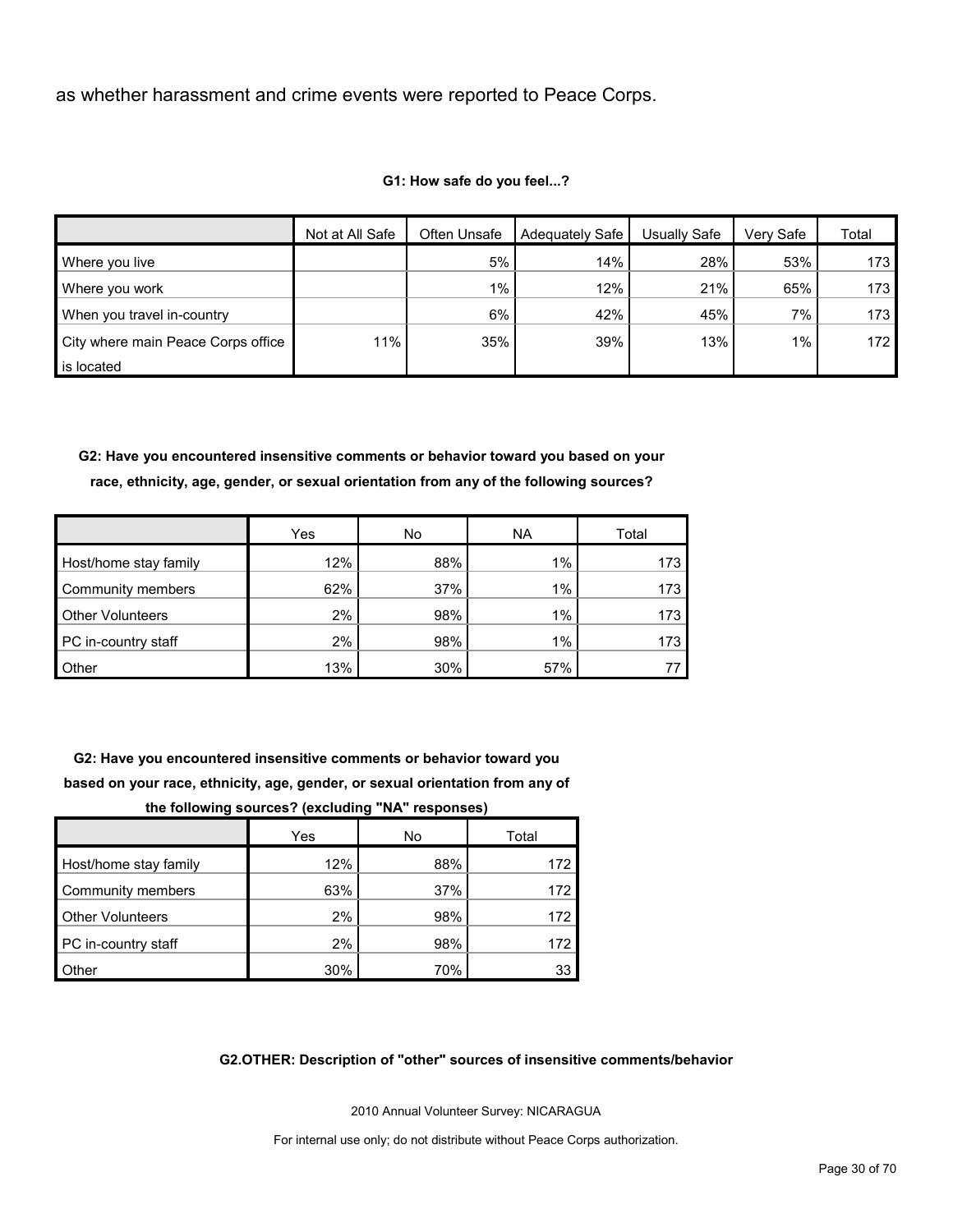|                                                | PERCENT | <b>NUMBER</b> |
|------------------------------------------------|---------|---------------|
| Open-ended results. Not responsive to request. |         |               |
|                                                |         |               |
|                                                |         |               |
|                                                |         |               |
|                                                |         |               |
|                                                |         |               |
|                                                |         |               |
|                                                |         |               |
|                                                |         |               |
|                                                |         |               |
|                                                |         |               |
| Total                                          | 100%    | 173           |

NOTE: See Open-Ended Responses Report for comments Volunteers wrote in response to Question G3 to explain their harassment/discrimination answers.

|                              | None | Once  | 2-5 times | 6-10 times | 11-25 times | 26+ times | Total |
|------------------------------|------|-------|-----------|------------|-------------|-----------|-------|
| Age H/D                      | 93%  |       | 4%        | 2%         | 1%          | $1\%$     | 141   |
| Anti-American H/D            | 51%  | 6%    | 28%       | 8%         | 3%          | 4%        | 150   |
| Disability H/D               | 100% |       |           |            |             |           | 142   |
| Gender H/D                   | 66%  |       | 14%       | 4%         | 5%          | 11%       | 140   |
| Racial/color H/D             | 78%  | $1\%$ | 3%        | 1%         | 3%          | 13%       | 143   |
| Religious H/D                | 84%  | 1%    | 9%        | 4%         | 1%          | 1%        | 140   |
| Sexual orientation H/D       | 94%  | 1%    | 4%        |            | 1%          | 1%        | 142   |
| Sexual harassment (physical) | 76%  | 8%    | 12%       | 1%         | 1%          | 1%        | 142   |
| Sexual harassment (verbal)   | 43%  | 4%    | 7%        | 5%         | 5%          | 36%       | 148   |

### **G3: Please indicate the number of times you experienced the following types of discrimination/harassment: PERCENTAGES**

#### **G3: Please indicate the number of times you experienced the following types of discrimination/harassment: NUMBERS**

|                   | None | Once | 2-5 times | 6-10 times | 11-25 times | $26+$ times | Total            |
|-------------------|------|------|-----------|------------|-------------|-------------|------------------|
| Age H/D           | 131  |      |           |            |             |             | 141              |
| Anti-American H/D | --   |      | 42        |            |             |             | 150 <sub>1</sub> |

2010 Annual Volunteer Survey: NICARAGUA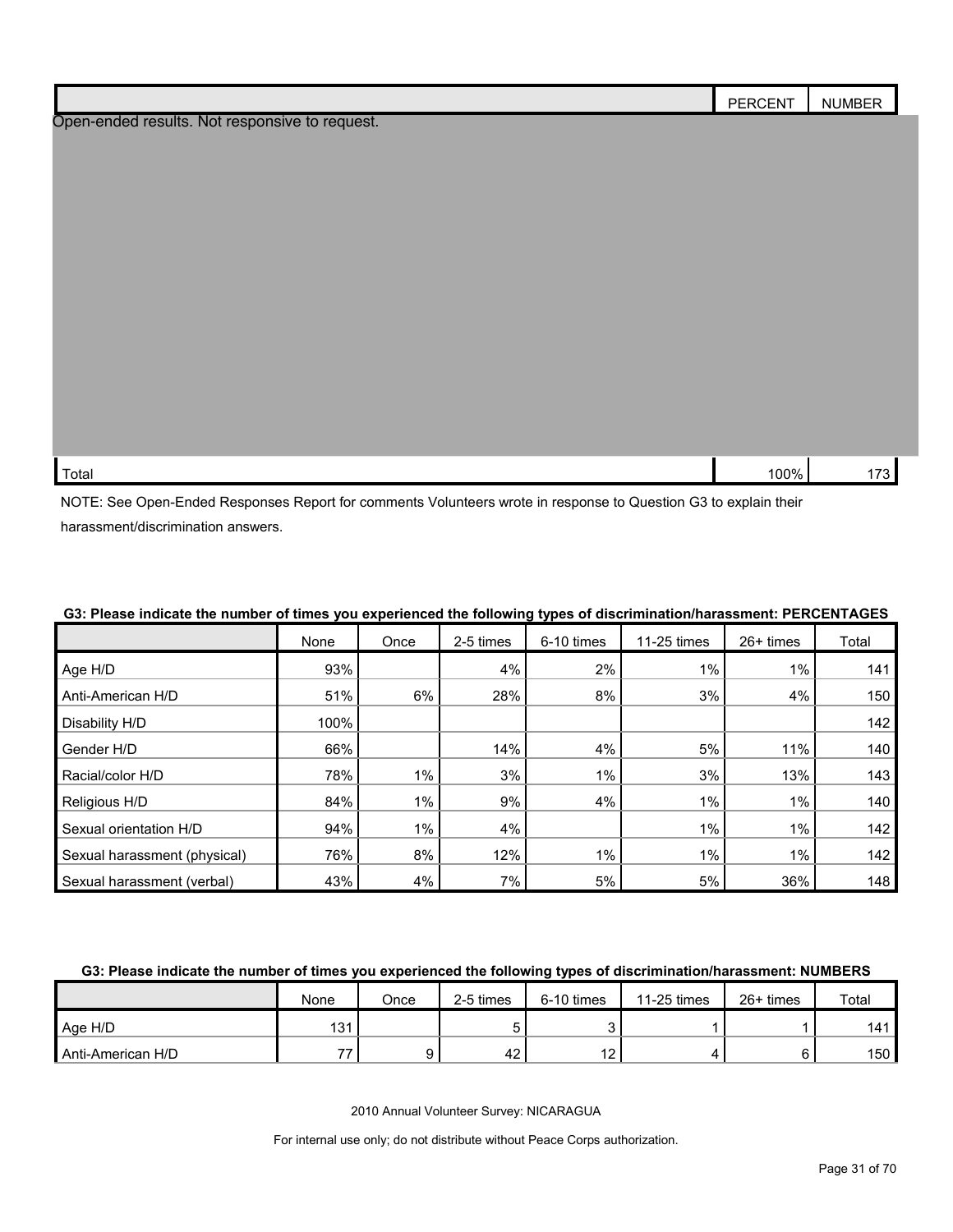| Disability H/D               | 142 |    |                 |     |    | 142 |
|------------------------------|-----|----|-----------------|-----|----|-----|
| Gender H/D                   | 93  |    | 19 <sup>1</sup> | հ   | 15 | 140 |
| Racial/color H/D             | 112 |    |                 |     | 19 | 143 |
| Religious H/D                | 117 |    | 13 <sub>1</sub> | ี่ค |    | 140 |
| Sexual orientation H/D       | 134 |    | 5               |     |    | 142 |
| Sexual harassment (physical) | 108 | 12 |                 |     |    | 142 |
| Sexual harassment (verbal)   | 63  |    |                 |     | 53 | 148 |

#### **G3: Volunteers experiencing AGE discrimination/harassment: Events by Number of Reports to PC**

|         |             | Reported Age H/D |      |           |            |             |           |       |  |
|---------|-------------|------------------|------|-----------|------------|-------------|-----------|-------|--|
|         |             | Never            | Once | 2-5 times | 6-10 times | 11-25 times | 26+ times | Total |  |
| Age H/D | Once        |                  |      |           |            |             |           |       |  |
|         | 2-5 times   | 5.               |      |           |            |             |           | 5     |  |
|         | 6-10 times  | 3                |      |           |            |             |           | 3     |  |
|         | 11-25 times |                  |      |           |            |             |           |       |  |
|         | 26+ times   |                  |      |           |            |             |           |       |  |
|         | Total       | 10 <sub>1</sub>  |      |           |            |             |           | 10    |  |

NOTE: Some PCVs provided the number of events without answering how many times they reported the event/s.

#### **G3: Volunteers experiencing AGE discrimination/harassment: Events by Person Responsible**

|         |                   | Stranger    | Someone you<br>know | Counterpart,<br>supervisor,<br>co-worker | Peace Corps<br>Volunteer | Peace Corps staff |
|---------|-------------------|-------------|---------------------|------------------------------------------|--------------------------|-------------------|
|         |                   | Responsible | Responsible         | Responsible                              | Responsible              | Responsible       |
| Age H/D | Once              |             |                     |                                          |                          |                   |
|         | 2-5 times         |             |                     |                                          |                          |                   |
|         | 6-10 times        |             |                     |                                          |                          |                   |
|         | 11-25 times       |             |                     |                                          |                          |                   |
|         | $26+$ times       |             |                     |                                          |                          |                   |
|         | <b>Total PCVs</b> |             |                     |                                          |                          |                   |

NOTE: Some PCVs provided the number of events without answering who was responsible.

#### **G3: Volunteers experiencing AGE discrimination/harassment:**

#### **Events by Person Responsible**

2010 Annual Volunteer Survey: NICARAGUA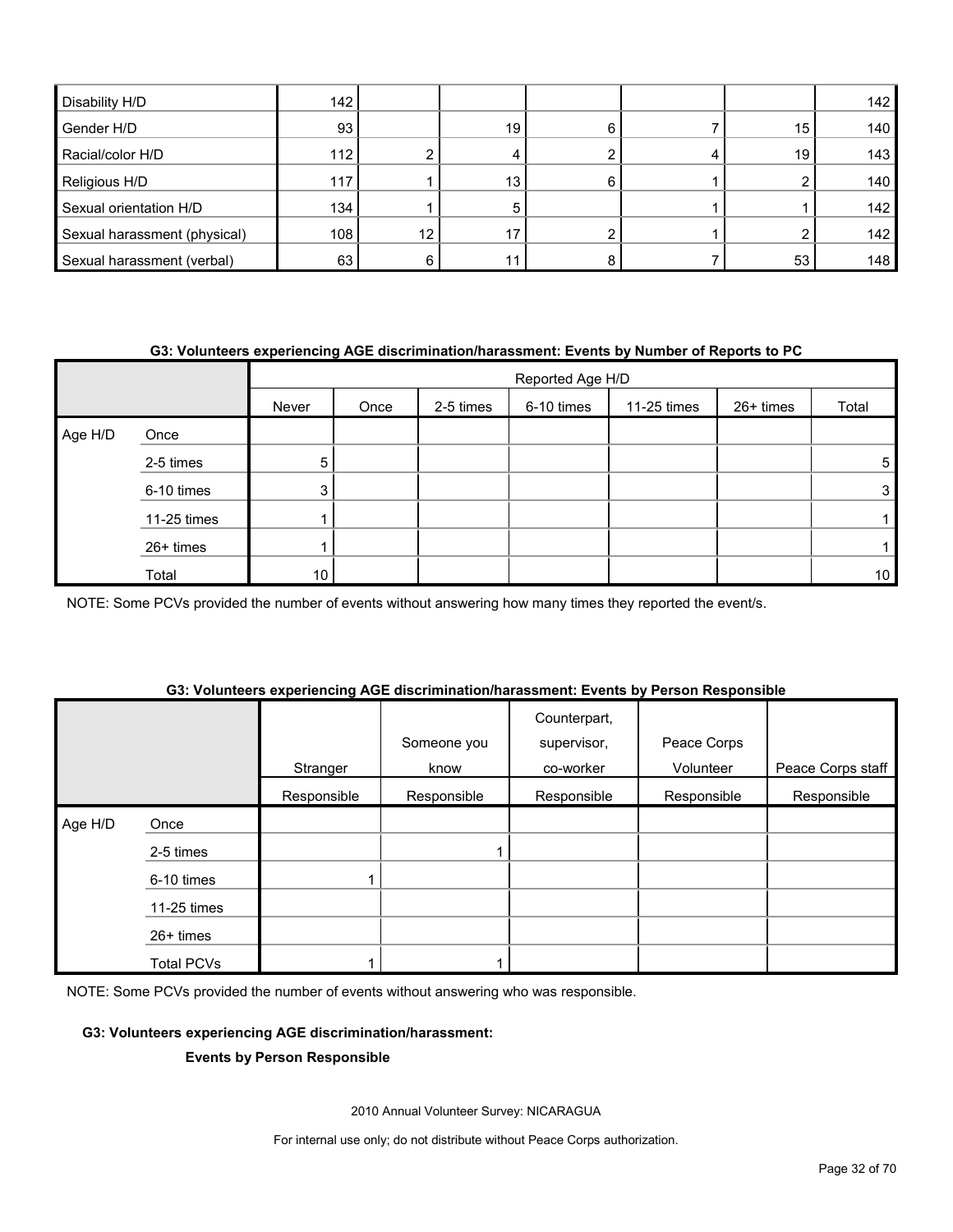|         |                   | Host country family<br>member | Other       |
|---------|-------------------|-------------------------------|-------------|
|         |                   | Responsible                   | Responsible |
| Age H/D | Once              |                               |             |
|         | 2-5 times         |                               |             |
|         | 6-10 times        |                               |             |
|         | 11-25 times       |                               |             |
|         | 26+ times         |                               |             |
|         | <b>Total PCVs</b> |                               |             |

|                   |             | Reported Anti-American H/D |                |           |            |             |           |                 |
|-------------------|-------------|----------------------------|----------------|-----------|------------|-------------|-----------|-----------------|
|                   |             | Never                      | Once           | 2-5 times | 6-10 times | 11-25 times | 26+ times | Total           |
| Anti-American H/D | Once        | 8                          |                |           |            |             |           | 9               |
|                   | 2-5 times   | 35                         | 2              |           |            |             |           | 38              |
|                   | 6-10 times  | 9                          |                |           |            |             |           | 10 <sup>°</sup> |
|                   | 11-25 times | 4                          |                |           |            |             |           | 4               |
|                   | 26+ times   | 4                          | $\overline{2}$ |           |            |             |           | 6               |
|                   | Total       | 60                         | 6              |           |            |             |           | 67              |

#### **G3: Volunteers experiencing ANTI-AMERICAN discrimination/harassment: Events by Number of Reports to PC**

NOTE: Some PCVs provided the number of events without answering how many times they reported the event/s .

#### **G3: Volunteers experiencing ANTI-AMERICAN discrimination/harassment: Events by Person Responsible**

|                   |                   |             |             | Counterpart, |             |             |
|-------------------|-------------------|-------------|-------------|--------------|-------------|-------------|
|                   |                   |             | Someone you | supervisor,  | Peace Corps | Peace Corps |
|                   |                   | Stranger    | know        | co-worker    | Volunteer   | staff       |
|                   |                   | Responsible | Responsible | Responsible  | Responsible | Responsible |
| Anti-American H/D | Once              | 5           |             |              |             |             |
|                   | 2-5 times         | 22          | 2           |              |             |             |
|                   | 6-10 times        |             | 6           |              |             |             |
|                   | $11-25$ times     |             |             |              |             |             |
|                   | 26+ times         |             |             |              |             |             |
|                   | <b>Total PCVs</b> | 35          | 9           |              |             |             |

2010 Annual Volunteer Survey: NICARAGUA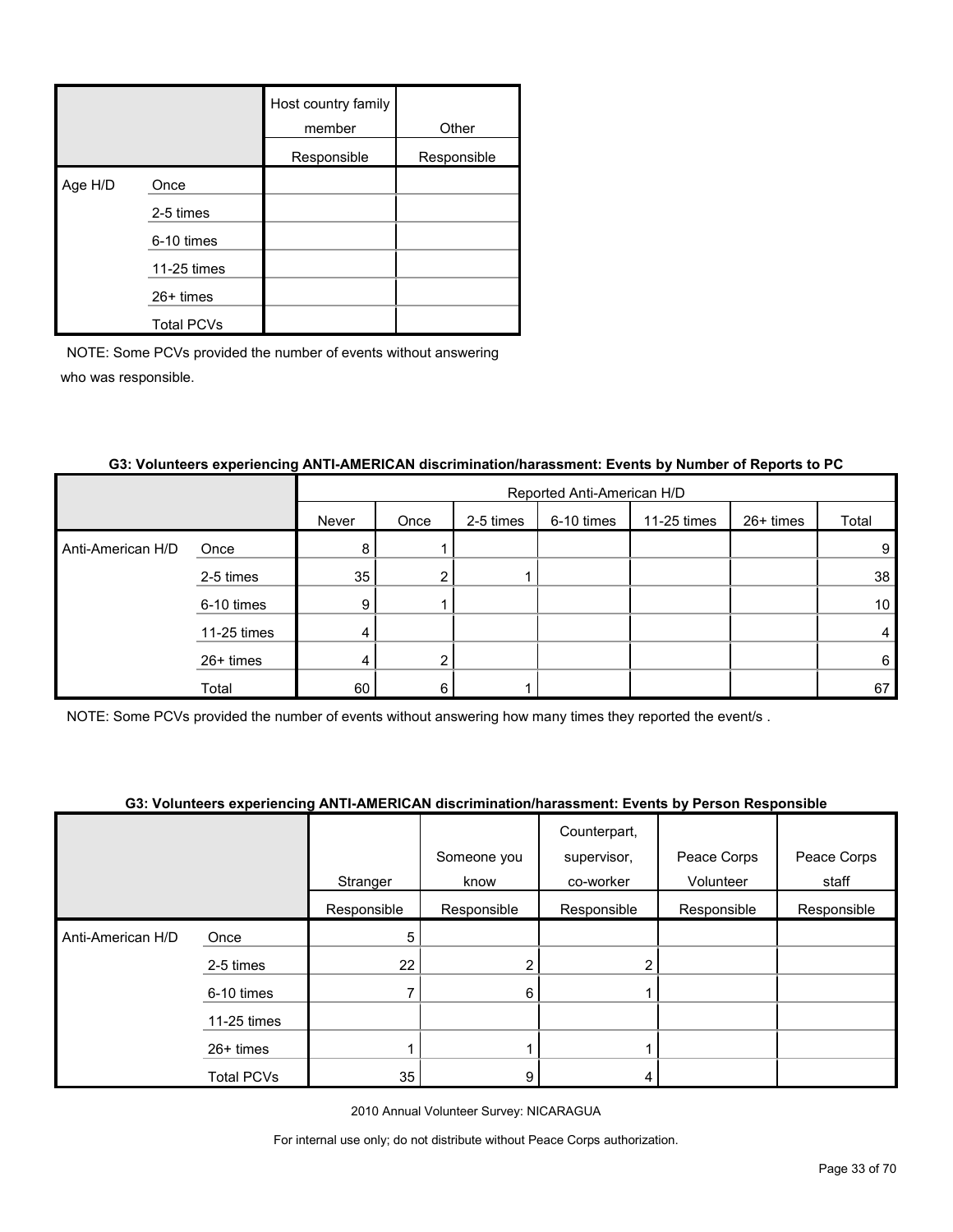#### **G3: Volunteers experiencing ANTI-AMERICAN discrimination/harassment: Events by Person Responsible**

|                   |                   | Stranger    | Someone you<br>know | Counterpart,<br>supervisor,<br>co-worker | Peace Corps<br>Volunteer | Peace Corps<br>staff |
|-------------------|-------------------|-------------|---------------------|------------------------------------------|--------------------------|----------------------|
|                   |                   | Responsible | Responsible         | Responsible                              | Responsible              | Responsible          |
| Anti-American H/D | Once              | 5           |                     |                                          |                          |                      |
|                   | 2-5 times         | 22          | 2                   |                                          |                          |                      |
|                   | 6-10 times        |             | 6                   |                                          |                          |                      |
|                   | 11-25 times       |             |                     |                                          |                          |                      |
|                   | $26+$ times       |             |                     |                                          |                          |                      |
|                   | <b>Total PCVs</b> | 35          | 9                   |                                          |                          |                      |

NOTE: Some PCVs provided the number of events without answering who was responsible.

#### **G3: Volunteers experiencing ANTI-AMERICAN discrimination/harassment:**

|                   |                   | Host country family<br>member | Other       |
|-------------------|-------------------|-------------------------------|-------------|
|                   |                   | Responsible                   | Responsible |
| Anti-American H/D | Once              |                               |             |
|                   | 2-5 times         | 3                             |             |
|                   | 6-10 times        | 2                             |             |
|                   | 11-25 times       |                               |             |
|                   | $26+$ times       |                               |             |
|                   | <b>Total PCVs</b> | 6                             |             |

#### **Events by Person Responsible**

NOTE: Some PCVs provided the number of events without answering who was responsible.

#### **G3: Volunteers experiencing DISABILITY discrimination/harassment: Events by Number of Reports to PC**

|                |             |       | Reported Disability H/D |           |            |             |           |       |  |
|----------------|-------------|-------|-------------------------|-----------|------------|-------------|-----------|-------|--|
|                |             | Never | Once                    | 2-5 times | 6-10 times | 11-25 times | 26+ times | Total |  |
| Disability H/D | Once        |       |                         |           |            |             |           |       |  |
|                | 2-5 times   |       |                         |           |            |             |           |       |  |
|                | 6-10 times  |       |                         |           |            |             |           |       |  |
|                | 11-25 times |       |                         |           |            |             |           |       |  |
|                | 26+ times   |       |                         |           |            |             |           |       |  |

2010 Annual Volunteer Survey: NICARAGUA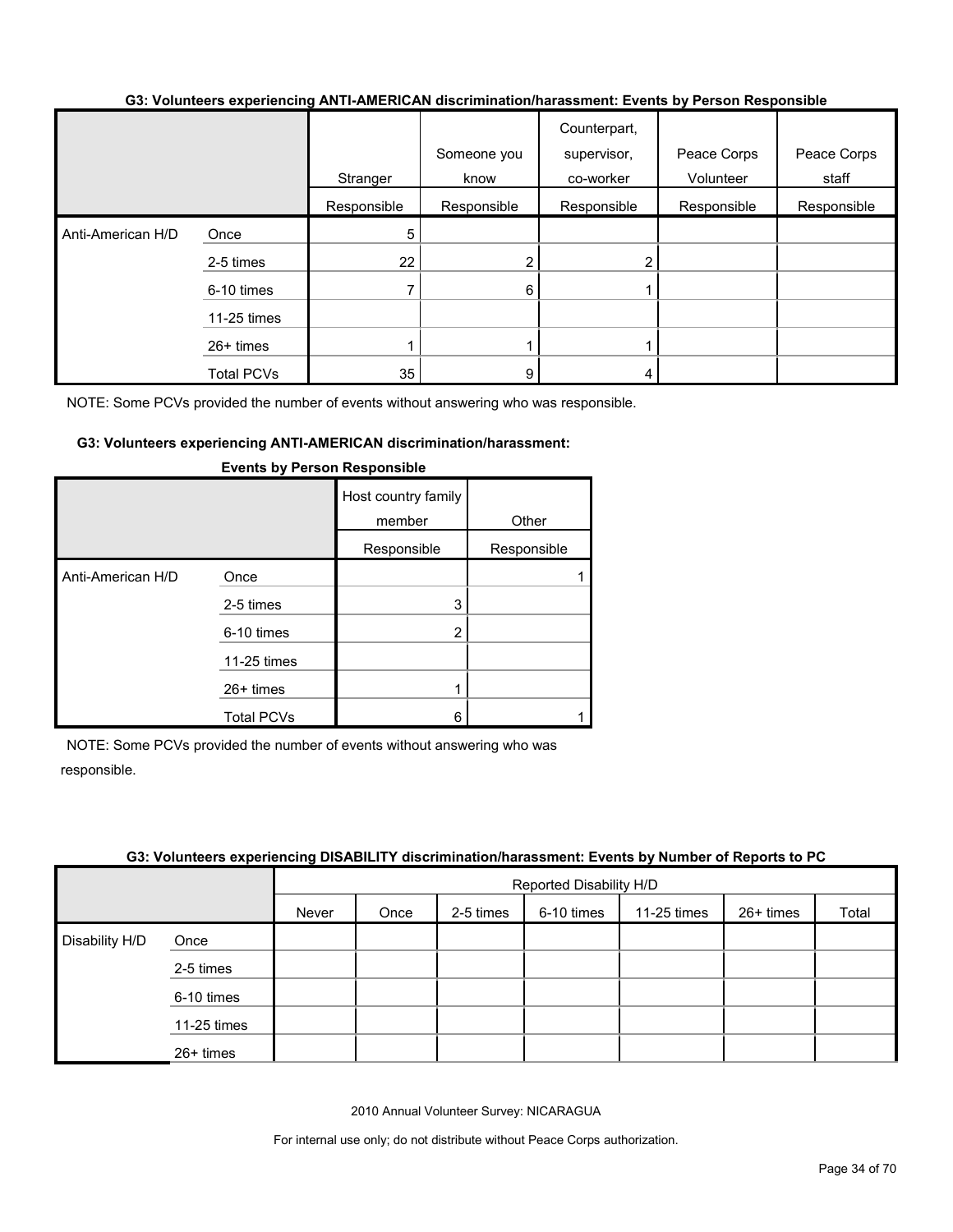| ctal |  |  |  |  |
|------|--|--|--|--|
|      |  |  |  |  |

NOTE: Some PCVs provided the number of events without answering how many times they reported the event/s.

|                |                   |             | os: volunteers experiencing Disability discrimination/narassment: Events by Person Responsible. دقا |                                          |                          |                   |
|----------------|-------------------|-------------|-----------------------------------------------------------------------------------------------------|------------------------------------------|--------------------------|-------------------|
|                |                   | Stranger    | Someone you<br>know                                                                                 | Counterpart,<br>supervisor,<br>co-worker | Peace Corps<br>Volunteer | Peace Corps staff |
|                |                   | Responsible | Responsible                                                                                         | Responsible                              | Responsible              | Responsible       |
| Disability H/D | Once              |             |                                                                                                     |                                          |                          |                   |
|                | 2-5 times         |             |                                                                                                     |                                          |                          |                   |
|                | 6-10 times        |             |                                                                                                     |                                          |                          |                   |
|                | 11-25 times       |             |                                                                                                     |                                          |                          |                   |
|                | 26+ times         |             |                                                                                                     |                                          |                          |                   |
|                | <b>Total PCVs</b> |             |                                                                                                     |                                          |                          |                   |

### **G3: Volunteers experiencing DISABILITY discrimination/harassment: Events by Person Responsible**

NOTE: Some PCVs provided the number of events without answering who was responsible.

#### **G3: Volunteers experiencing DISABILITY discrimination/harassment:**

## **Events by Person Responsible** Host country family member Other Responsible Responsible Disability H/D Once 2-5 times 6-10 times 11-25 times

Total PCVs NOTE: Some PCVs provided the number of events without answering who

26+ times

was responsible.

#### **G3: Volunteers experiencing GENDER discrimination/harassment: Events by Number of Reports to PC**

|            |      | Reported Gender H/D |      |           |            |             |           |       |
|------------|------|---------------------|------|-----------|------------|-------------|-----------|-------|
|            |      | Never               | Once | 2-5 times | 6-10 times | 11-25 times | 26+ times | Total |
| Gender H/D | Once |                     |      |           |            |             |           |       |

2010 Annual Volunteer Survey: NICARAGUA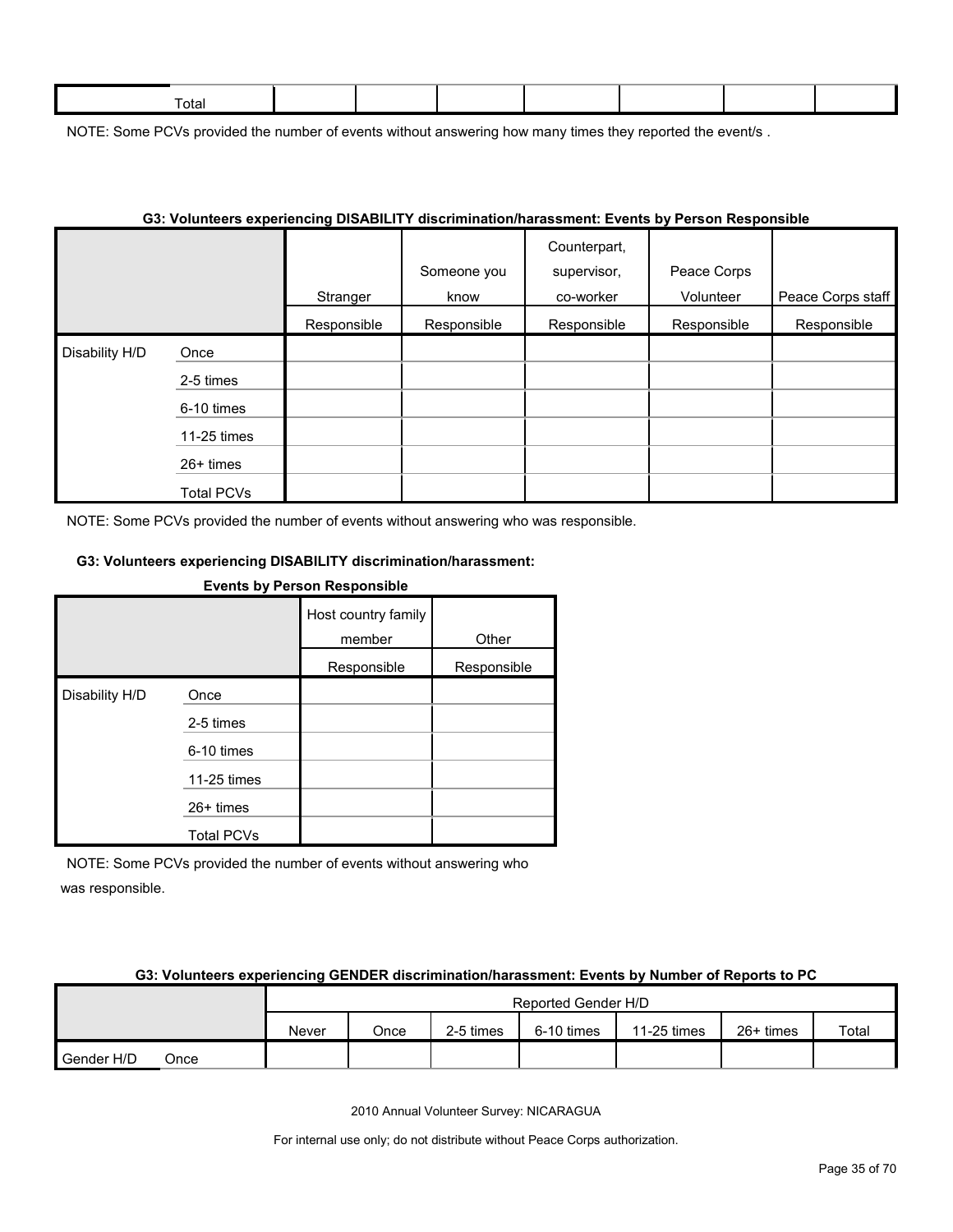| 2-5 times   | 18             |   |  |  | 18 |
|-------------|----------------|---|--|--|----|
| 6-10 times  |                |   |  |  | 6  |
| 11-25 times |                |   |  |  | 6  |
| 26+ times   | 12             | ົ |  |  | 15 |
| Total       | 4 <sup>1</sup> | £ |  |  | 45 |

NOTE: Some PCVs provided the number of events without answering how many times they reported the event/s.

#### **G3: Volunteers experiencing GENDER discrimination/harassment: Events by Person Responsible**

|            |             |             | Someone you | Counterpart,<br>supervisor, | Peace Corps |                   |
|------------|-------------|-------------|-------------|-----------------------------|-------------|-------------------|
|            |             | Stranger    | know        | co-worker                   | Volunteer   | Peace Corps staff |
|            |             | Responsible | Responsible | Responsible                 | Responsible | Responsible       |
| Gender H/D | Once        |             |             |                             |             |                   |
|            | 2-5 times   |             | 4           | 3                           |             |                   |
|            | 6-10 times  |             | 2           | 3                           |             |                   |
|            | 11-25 times | 4           | 3           | $\overline{2}$              |             |                   |
|            | $26+$ times | 8           | 3           | 3                           |             |                   |
|            | Total PCVs  | 18          | 12          | 11                          |             |                   |

NOTE: Some PCVs provided the number of events without answering who was responsible.

#### **G3: Volunteers experiencing GENDER discrimination/harassment:**

|            |                   | Host country family |             |
|------------|-------------------|---------------------|-------------|
|            |                   | member              | Other       |
|            |                   | Responsible         | Responsible |
| Gender H/D | Once              |                     |             |
|            | 2-5 times         |                     |             |
|            | 6-10 times        |                     |             |
|            | 11-25 times       |                     |             |
|            | $26+$ times       |                     |             |
|            | <b>Total PCVs</b> | 2                   |             |

#### **Events by Person Responsible**

NOTE: Some PCVs provided the number of events without answering who was responsible.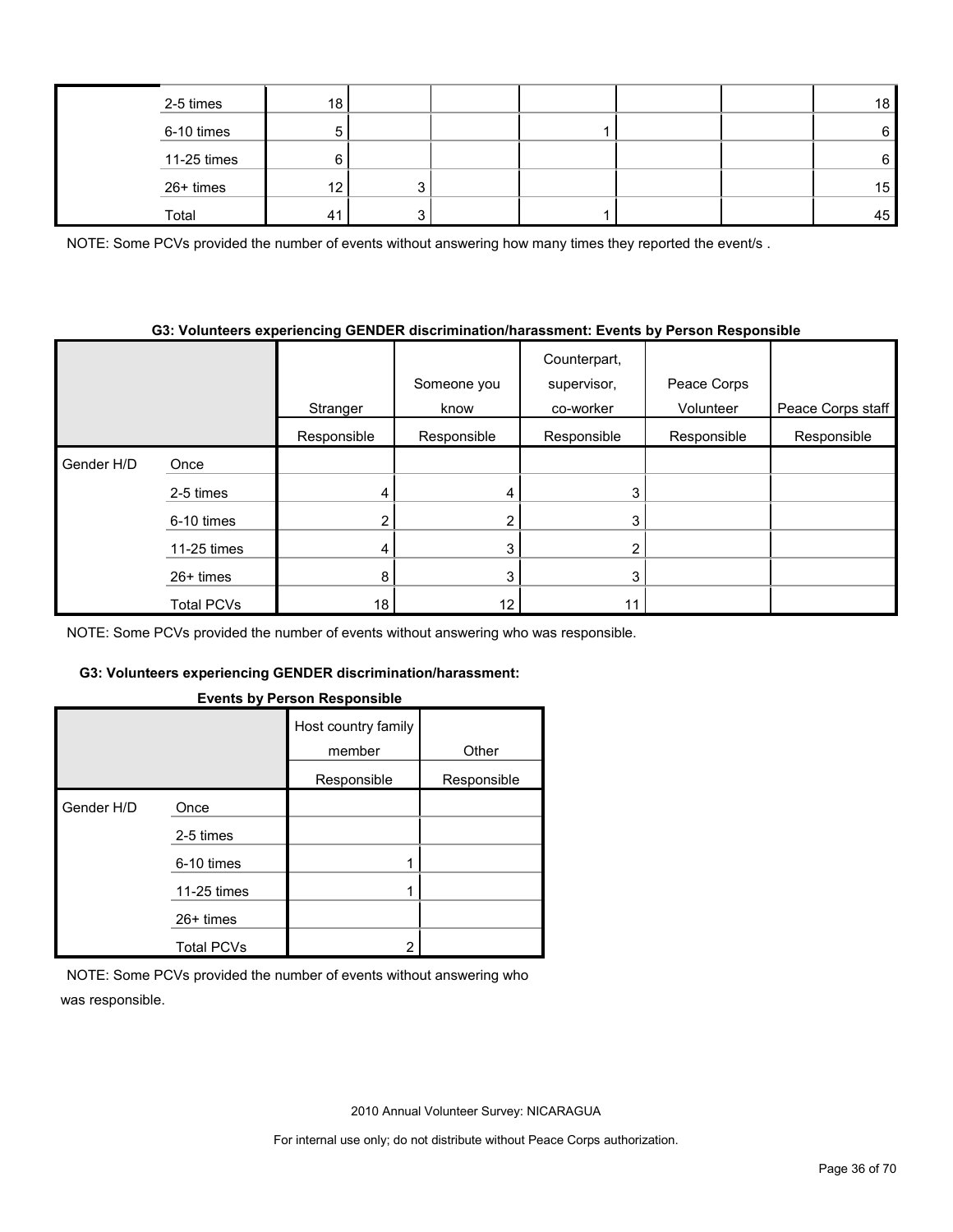|                  |             |       | Reported Racial/color H/D |           |            |             |           |                 |  |
|------------------|-------------|-------|---------------------------|-----------|------------|-------------|-----------|-----------------|--|
|                  |             | Never | Once                      | 2-5 times | 6-10 times | 11-25 times | 26+ times | Total           |  |
| Racial/color H/D | Once        |       |                           |           |            |             |           | 2               |  |
|                  | 2-5 times   | 3     |                           |           |            |             |           | 4               |  |
|                  | 6-10 times  |       |                           |           |            |             |           |                 |  |
|                  | 11-25 times | 4     |                           |           |            |             |           | 4               |  |
|                  | 26+ times   | 17    |                           |           |            |             |           | 17 <sup>1</sup> |  |
|                  | Total       | 26    |                           |           |            |             |           | 28              |  |

#### **G3: Volunteers experiencing RACIAL/COLOR discrimination/harassment: Events by Number of Reports to PC**

NOTE: Some PCVs provided the number of events without answering how many times they reported the event/s.

#### **G3: Volunteers experiencing RACIAL/COLOR discrimination/harassment: Events by Person Responsible**

|                  |                   |             | Someone you | Counterpart,<br>supervisor, | Peace Corps | Peace Corps |
|------------------|-------------------|-------------|-------------|-----------------------------|-------------|-------------|
|                  |                   | Stranger    | know        | co-worker                   | Volunteer   | staff       |
|                  |                   | Responsible | Responsible | Responsible                 | Responsible | Responsible |
| Racial/color H/D | Once              |             |             |                             |             |             |
|                  | 2-5 times         |             |             |                             |             |             |
|                  | 6-10 times        |             |             |                             |             |             |
|                  | 11-25 times       |             |             |                             |             |             |
|                  | $26+$ times       |             |             |                             |             |             |
|                  | <b>Total PCVs</b> | 11          |             |                             |             |             |

NOTE: Some PCVs provided the number of events without answering who was responsible.

#### **G3: Volunteers experiencing RACIAL/COLOR discrimination/harassment:**

#### **Events by Person Responsible**

|                  |                   | Host country family<br>member | Other       |
|------------------|-------------------|-------------------------------|-------------|
|                  |                   | Responsible                   | Responsible |
| Racial/color H/D | Once              |                               |             |
|                  | 2-5 times         |                               |             |
|                  | 6-10 times        |                               |             |
|                  | 11-25 times       |                               |             |
|                  | $26+$ times       |                               |             |
|                  | <b>Total PCVs</b> |                               |             |

2010 Annual Volunteer Survey: NICARAGUA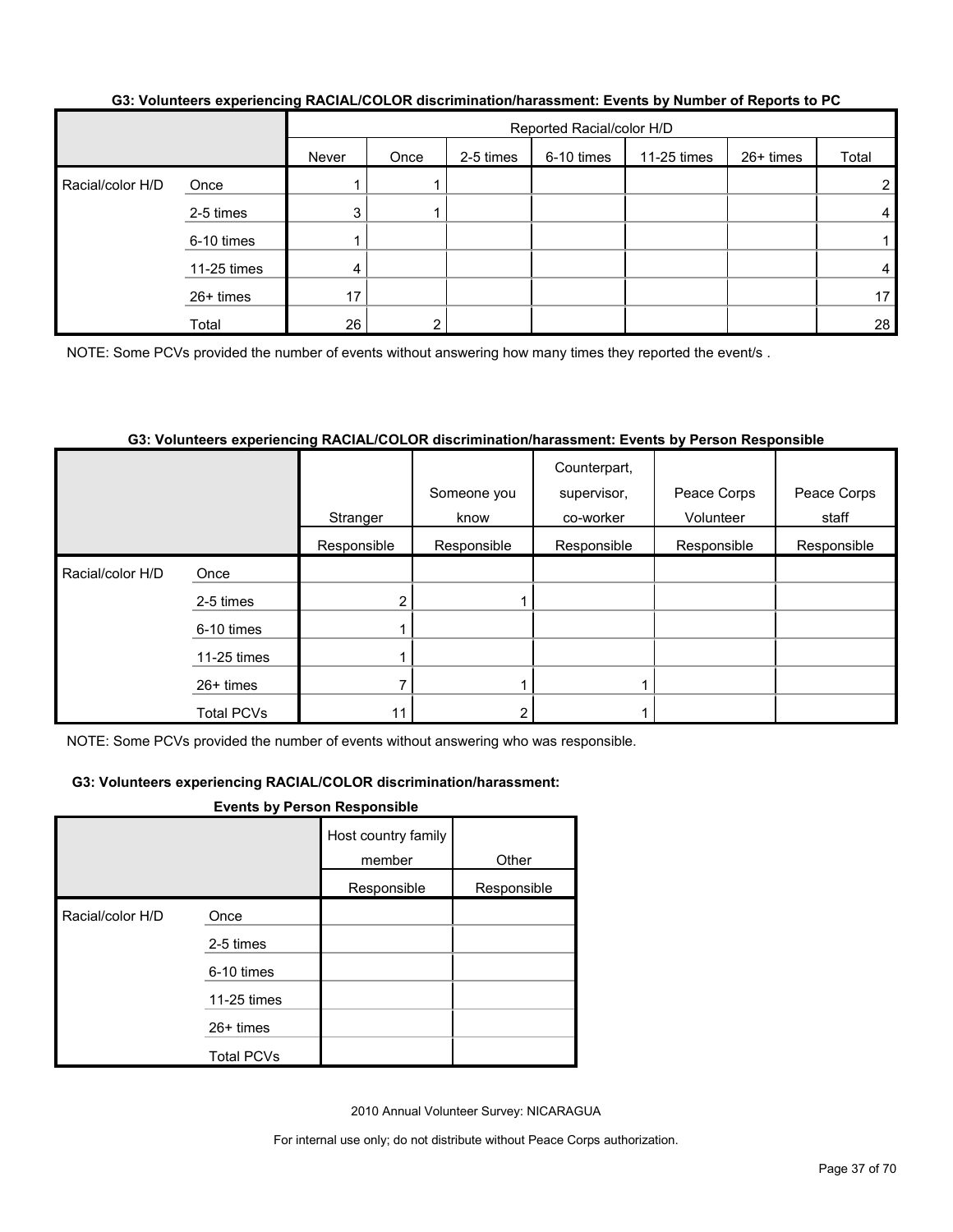#### **G3: Volunteers experiencing RACIAL/COLOR discrimination/harassment:**

|                  |                   | Host country family<br>member | Other       |
|------------------|-------------------|-------------------------------|-------------|
|                  |                   | Responsible                   | Responsible |
| Racial/color H/D | Once              |                               |             |
|                  | 2-5 times         |                               |             |
|                  | 6-10 times        |                               |             |
|                  | 11-25 times       |                               |             |
|                  | 26+ times         |                               |             |
|                  | <b>Total PCVs</b> |                               |             |

#### **Events by Person Responsible**

NOTE: Some PCVs provided the number of events without answering who was responsible.

## **G3: Volunteers experiencing RELIGIOUS discrimination/harassment: Events by Number of Reports to PC**

|               |             |                 | Reported Religious H/D |           |            |             |           |                 |  |
|---------------|-------------|-----------------|------------------------|-----------|------------|-------------|-----------|-----------------|--|
|               |             | Never           | Once                   | 2-5 times | 6-10 times | 11-25 times | 26+ times | Total           |  |
| Religious H/D | Once        |                 |                        |           |            |             |           |                 |  |
|               | 2-5 times   | 10 <sub>1</sub> |                        |           |            |             |           | 10 <sub>1</sub> |  |
|               | 6-10 times  | 3               |                        |           |            |             |           | 4               |  |
|               | 11-25 times |                 |                        |           |            |             |           |                 |  |
|               | 26+ times   | ົ               |                        |           |            |             |           | $\overline{2}$  |  |
|               | Total       | 17              |                        |           |            |             |           | 18              |  |

NOTE: Some PCVs provided the number of events without answering how many times they reported the event/s .

#### **G3: Volunteers experiencing RELIGIOUS discrimination/harassment: Events by Person Responsible**

|               |             |             |             | Counterpart, |             |                   |
|---------------|-------------|-------------|-------------|--------------|-------------|-------------------|
|               |             |             | Someone you | supervisor,  | Peace Corps |                   |
|               |             | Stranger    | know        | co-worker    | Volunteer   | Peace Corps staff |
|               |             | Responsible | Responsible | Responsible  | Responsible | Responsible       |
| Religious H/D | Once        |             |             |              |             |                   |
|               | 2-5 times   |             |             |              |             |                   |
|               | 6-10 times  | n           |             |              |             |                   |
|               | 11-25 times |             |             |              |             |                   |

2010 Annual Volunteer Survey: NICARAGUA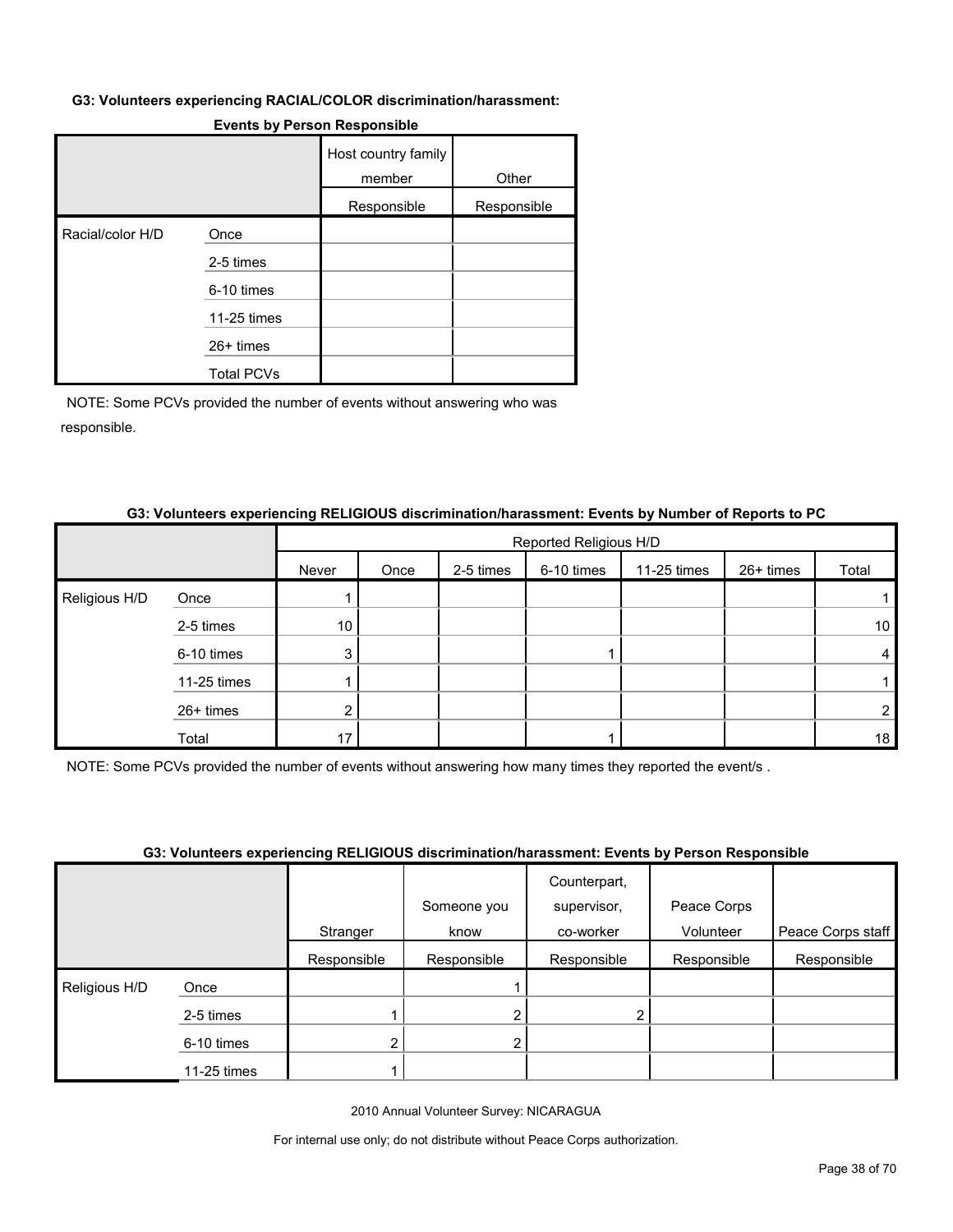| 26+ times  |  |  |  |
|------------|--|--|--|
| Total PCVs |  |  |  |

#### **G3: Volunteers experiencing RELIGIOUS discrimination/harassment:**

| <b>Events by Person Responsible</b> |                   |                               |             |  |  |  |  |
|-------------------------------------|-------------------|-------------------------------|-------------|--|--|--|--|
|                                     |                   | Host country family<br>member | Other       |  |  |  |  |
|                                     |                   | Responsible                   | Responsible |  |  |  |  |
| Religious H/D                       | Once              |                               |             |  |  |  |  |
|                                     | 2-5 times         | 2                             |             |  |  |  |  |
|                                     | 6-10 times        |                               |             |  |  |  |  |
|                                     | 11-25 times       |                               |             |  |  |  |  |
|                                     | $26+$ times       |                               |             |  |  |  |  |
|                                     | <b>Total PCVs</b> | 2                             |             |  |  |  |  |

NOTE: Some PCVs provided the number of events without answering who was responsible.

#### **G3: Volunteers experiencing SEXUAL ORIENTATION discrimination/harassment: Events by Number of Reports to PC**

|                        |             | Reported Sexual orientation H/D |      |           |            |             |  |  |
|------------------------|-------------|---------------------------------|------|-----------|------------|-------------|--|--|
|                        |             | Never                           | Once | 2-5 times | 6-10 times | 11-25 times |  |  |
| Sexual orientation H/D | Once        |                                 |      |           |            |             |  |  |
|                        | 2-5 times   | 5                               |      |           |            |             |  |  |
|                        | 6-10 times  |                                 |      |           |            |             |  |  |
|                        | 11-25 times |                                 |      |           |            |             |  |  |
|                        | 26+ times   |                                 |      |           |            |             |  |  |
|                        | Total       | 6                               |      |           |            |             |  |  |

NOTE: Some PCVs provided the number of events without answering how many times they reported the event/s.

#### **G3: Volunteers experiencing SEXUAL ORIENTATION discrimination/harassment:**

#### **Events by Number of Reports to PC**

|                        |            |           | Reported Sexual orientation H/D |
|------------------------|------------|-----------|---------------------------------|
|                        |            | 26+ times | Total                           |
| Sexual orientation H/D | Once       |           |                                 |
|                        | 2-5 times  |           |                                 |
|                        | 6-10 times |           |                                 |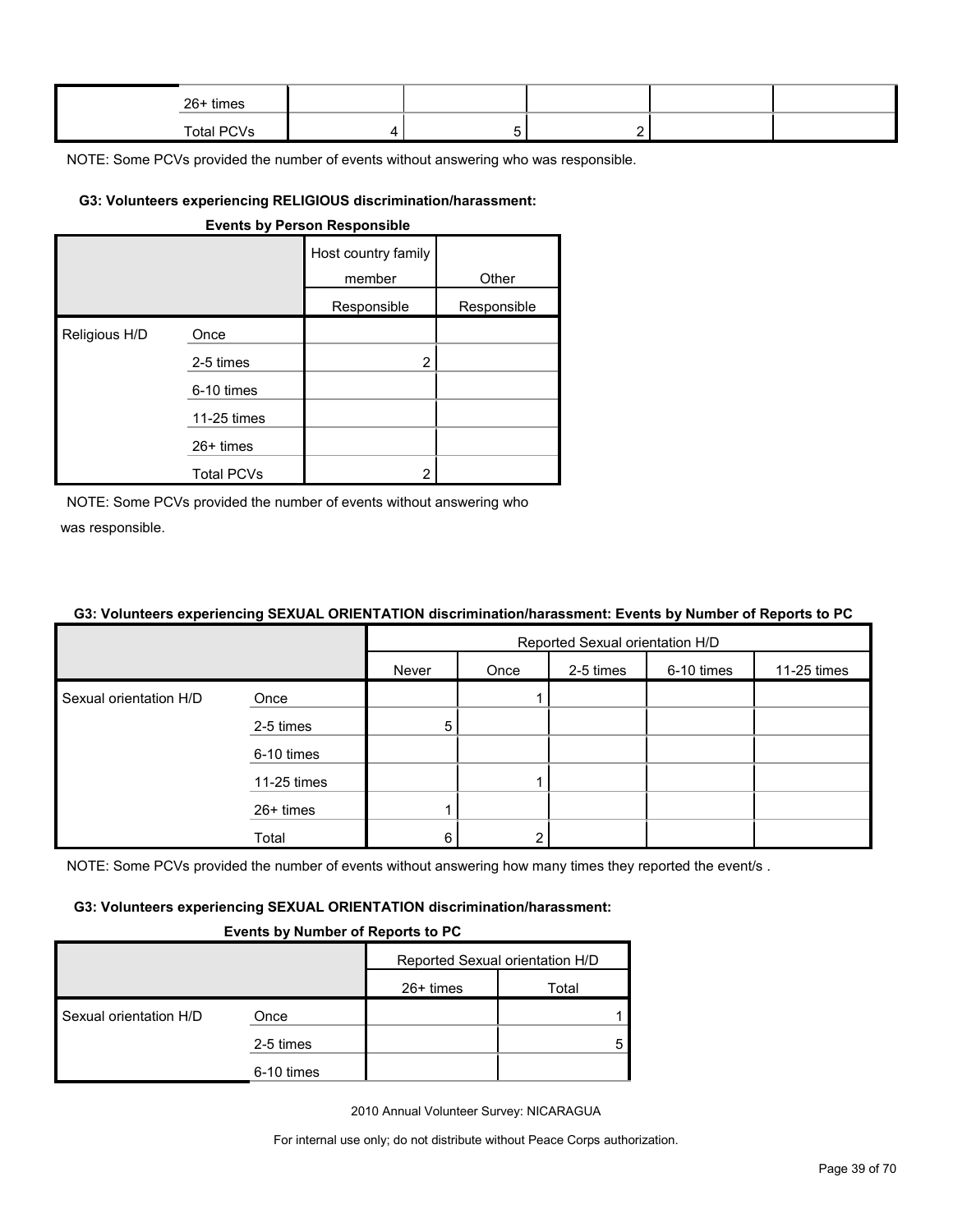| 11-25 times |  |
|-------------|--|
| 26+ times   |  |
| Total       |  |

NOTE: Some PCVs provided the number of events without answering how many times they reported the event/s .

#### **G3: Volunteers experiencing SEXUAL ORIENTATION discrimination/harassment: Events by Person Responsible**

|                        |                   |             |             | Counterpart, |             |             |
|------------------------|-------------------|-------------|-------------|--------------|-------------|-------------|
|                        |                   |             | Someone you | supervisor,  | Peace Corps | Peace Corps |
|                        |                   | Stranger    | know        | co-worker    | Volunteer   | staff       |
|                        |                   | Responsible | Responsible | Responsible  | Responsible | Responsible |
| Sexual orientation H/D | Once              |             |             |              |             |             |
|                        | 2-5 times         |             |             | 2            |             |             |
|                        | 6-10 times        |             |             |              |             |             |
|                        | 11-25 times       |             |             |              |             |             |
|                        | $26+$ times       |             |             |              |             |             |
|                        | <b>Total PCVs</b> |             |             | ⌒            |             |             |

NOTE: Some PCVs provided the number of events without answering who was responsible.

#### **G3: Volunteers experiencing SEXUAL ORIENTATION discrimination/harassment:**

|  | <b>Events by Person Responsible</b> |
|--|-------------------------------------|
|  |                                     |

|                        |                   | Host country family<br>member | Other       |  |
|------------------------|-------------------|-------------------------------|-------------|--|
|                        |                   | Responsible                   | Responsible |  |
| Sexual orientation H/D | Once              |                               |             |  |
|                        | 2-5 times         | 2                             |             |  |
|                        | 6-10 times        |                               |             |  |
|                        | 11-25 times       |                               |             |  |
|                        | 26+ times         |                               |             |  |
|                        | <b>Total PCVs</b> | っ                             |             |  |

NOTE: Some PCVs provided the number of events without answering who was responsible.

#### **G3: Volunteers experiencing PHYSICAL SEXUAL harassment: Events by Number of Reports to PC**

2010 Annual Volunteer Survey: NICARAGUA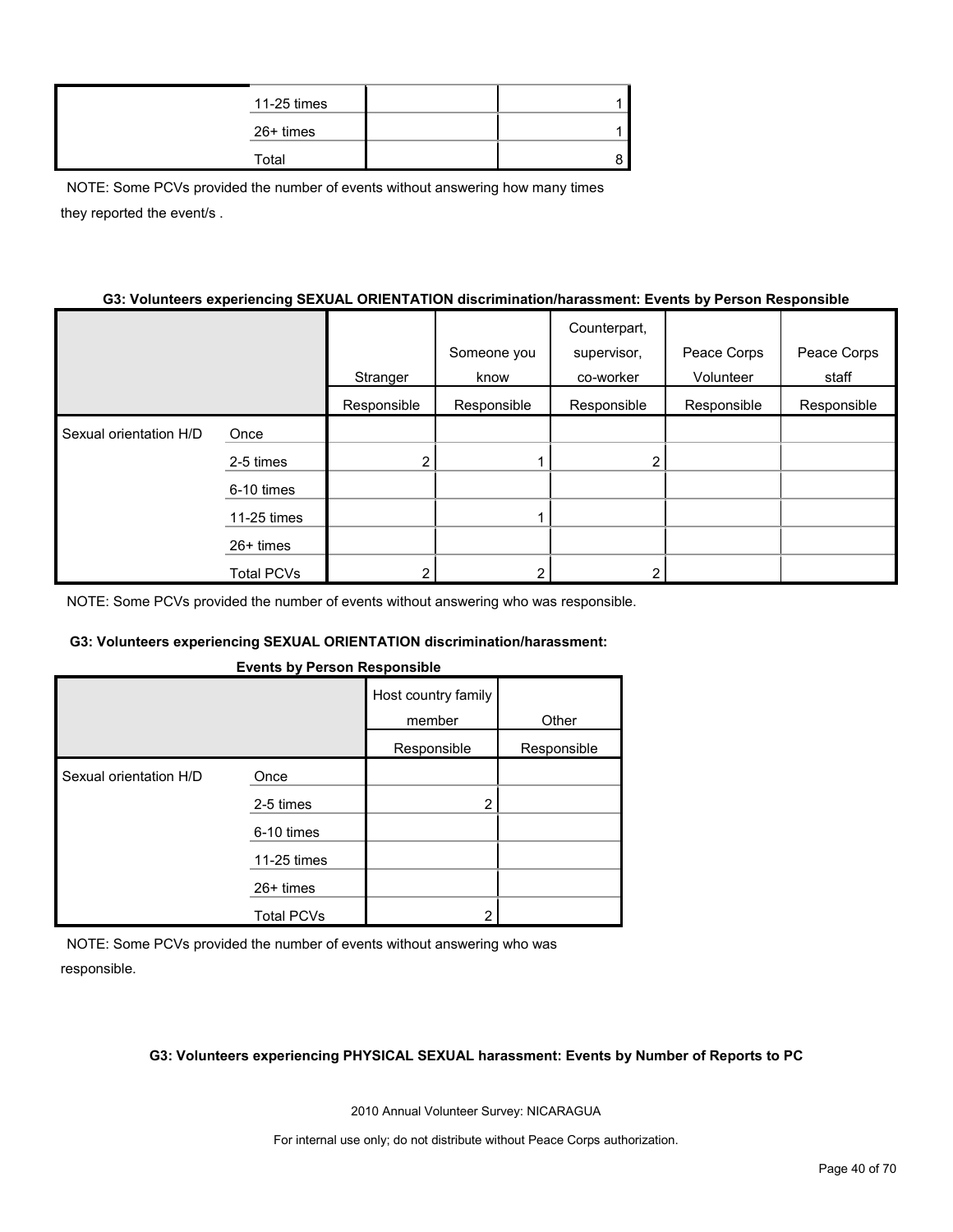|                              |             | Reported Sexual harassment (physical) |      |           |            |             |
|------------------------------|-------------|---------------------------------------|------|-----------|------------|-------------|
|                              |             | Never                                 | Once | 2-5 times | 6-10 times | 11-25 times |
| Sexual harassment (physical) | Once        | 6                                     | 5    |           |            |             |
|                              | 2-5 times   | 12                                    | 3    |           |            |             |
|                              | 6-10 times  | $\overline{2}$                        |      |           |            |             |
|                              | 11-25 times |                                       |      |           |            |             |
|                              | 26+ times   |                                       |      |           |            |             |
|                              | Total       | 22                                    | 9    |           |            |             |

NOTE: Some PCVs provided the number of events without answering how many times they reported the event/s.

#### **G3: Volunteers experiencing PHYSICAL SEXUAL harassment: Events by Number of Reports**

|                              | to PC       |           |                                       |
|------------------------------|-------------|-----------|---------------------------------------|
|                              |             |           | Reported Sexual harassment (physical) |
|                              |             | 26+ times | Total                                 |
| Sexual harassment (physical) | Once        |           |                                       |
|                              | 2-5 times   |           | 16                                    |
|                              | 6-10 times  |           |                                       |
|                              | 11-25 times |           |                                       |
|                              | 26+ times   |           |                                       |
|                              | Total       |           | 32                                    |

NOTE: Some PCVs provided the number of events without answering how many times they reported the event/s .

#### **G3: Volunteers experiencing PHYSICAL SEXUAL harassment: Events by Person Responsible**

|                              |                   |             | Someone you | Counterpart,<br>supervisor, | Peace Corps |
|------------------------------|-------------------|-------------|-------------|-----------------------------|-------------|
|                              |                   | Stranger    | know        | co-worker                   | Volunteer   |
|                              |                   | Responsible | Responsible | Responsible                 | Responsible |
| Sexual harassment (physical) | Once              | 3           |             |                             |             |
|                              | 2-5 times         | 6           |             |                             |             |
|                              | 6-10 times        |             |             |                             |             |
|                              | 11-25 times       |             |             |                             |             |
|                              | 26+ times         |             |             |                             |             |
|                              | <b>Total PCVs</b> | 10          | 3           |                             |             |

NOTE: Some PCVs provided the number of events without answering who was responsible.

2010 Annual Volunteer Survey: NICARAGUA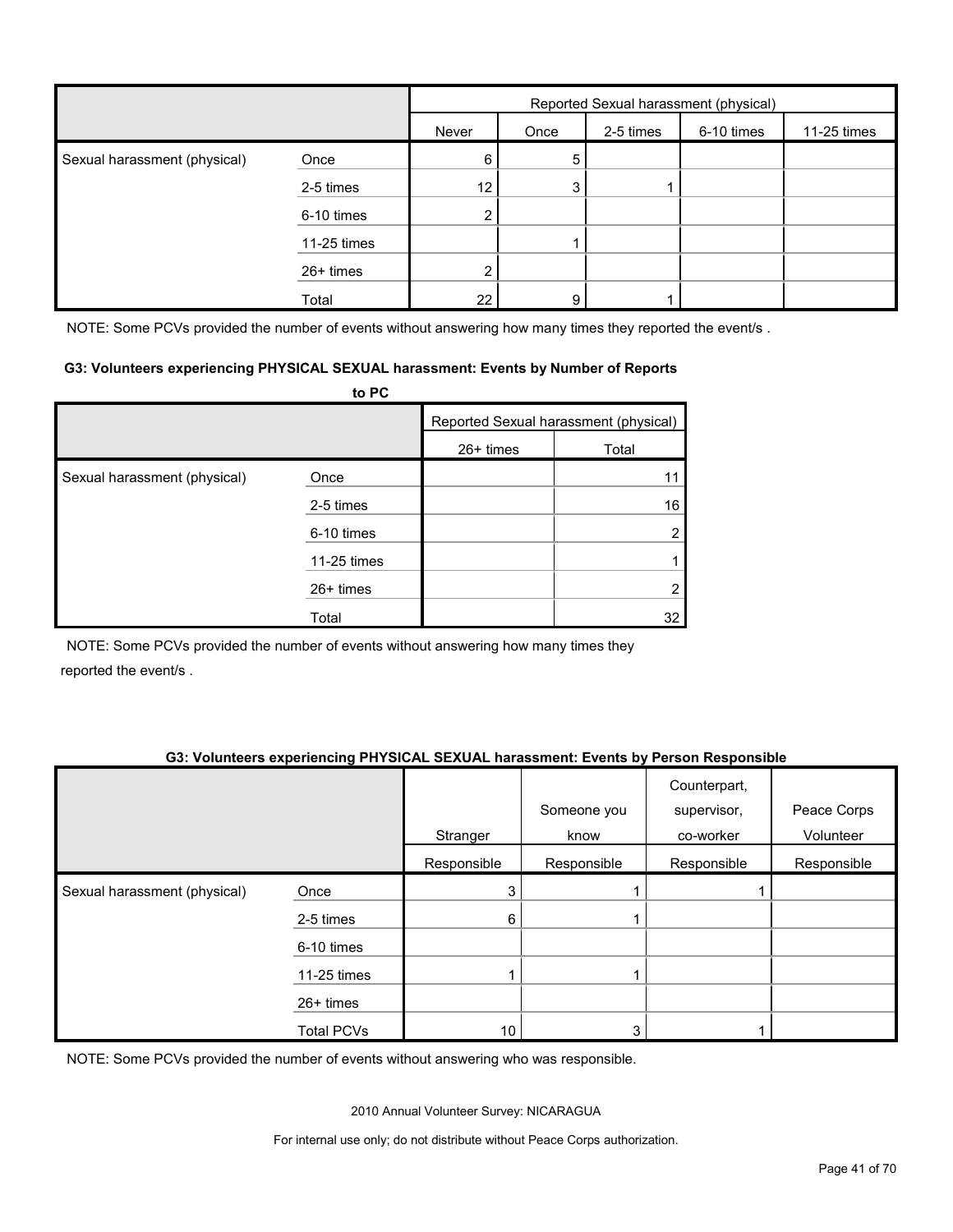#### **G3: Volunteers experiencing PHYSICAL SEXUAL harassment: Events by Person Responsible**

|                              |                   | Peace Corps staff | Host country family<br>member | Other       |
|------------------------------|-------------------|-------------------|-------------------------------|-------------|
|                              |                   | Responsible       | Responsible                   | Responsible |
| Sexual harassment (physical) | Once              |                   |                               |             |
|                              | 2-5 times         |                   |                               |             |
|                              | 6-10 times        |                   |                               |             |
|                              | 11-25 times       |                   |                               |             |
|                              | 26+ times         |                   |                               |             |
|                              | <b>Total PCVs</b> |                   |                               |             |

NOTE: Some PCVs provided the number of events without answering who was responsible.

#### **G3: Volunteers experiencing VERBAL SEXUAL harassment: Events by Number of Reports to PC**

|                            |             | Reported Sexual harassment (verbal) |                |           |            |             |
|----------------------------|-------------|-------------------------------------|----------------|-----------|------------|-------------|
|                            |             | Never                               | Once           | 2-5 times | 6-10 times | 11-25 times |
| Sexual harassment (verbal) | Once        | 5                                   |                |           |            |             |
|                            | 2-5 times   | 8                                   |                |           |            |             |
|                            | 6-10 times  | 8                                   |                |           |            |             |
|                            | 11-25 times |                                     |                |           |            |             |
|                            | 26+ times   | 37                                  | $\overline{2}$ | 2         | ◠          |             |
|                            | Total       | 65                                  | 3              | 2         |            |             |

NOTE: Some PCVs provided the number of events without answering how many times they reported the event/s.

#### **G3: Volunteers experiencing VERBAL SEXUAL harassment: Events by Number of Reports**

|                            | to PC       |                |                                     |
|----------------------------|-------------|----------------|-------------------------------------|
|                            |             |                | Reported Sexual harassment (verbal) |
|                            |             | 26+ times      | Total                               |
| Sexual harassment (verbal) | Once        |                | 6                                   |
|                            | 2-5 times   |                | 8                                   |
|                            | 6-10 times  |                | 8                                   |
|                            | 11-25 times |                |                                     |
|                            | 26+ times   | $\overline{2}$ | 45                                  |
|                            | Total       | າ              | 74                                  |

NOTE: Some PCVs provided the number of events without answering how many times they reported the event/s .

2010 Annual Volunteer Survey: NICARAGUA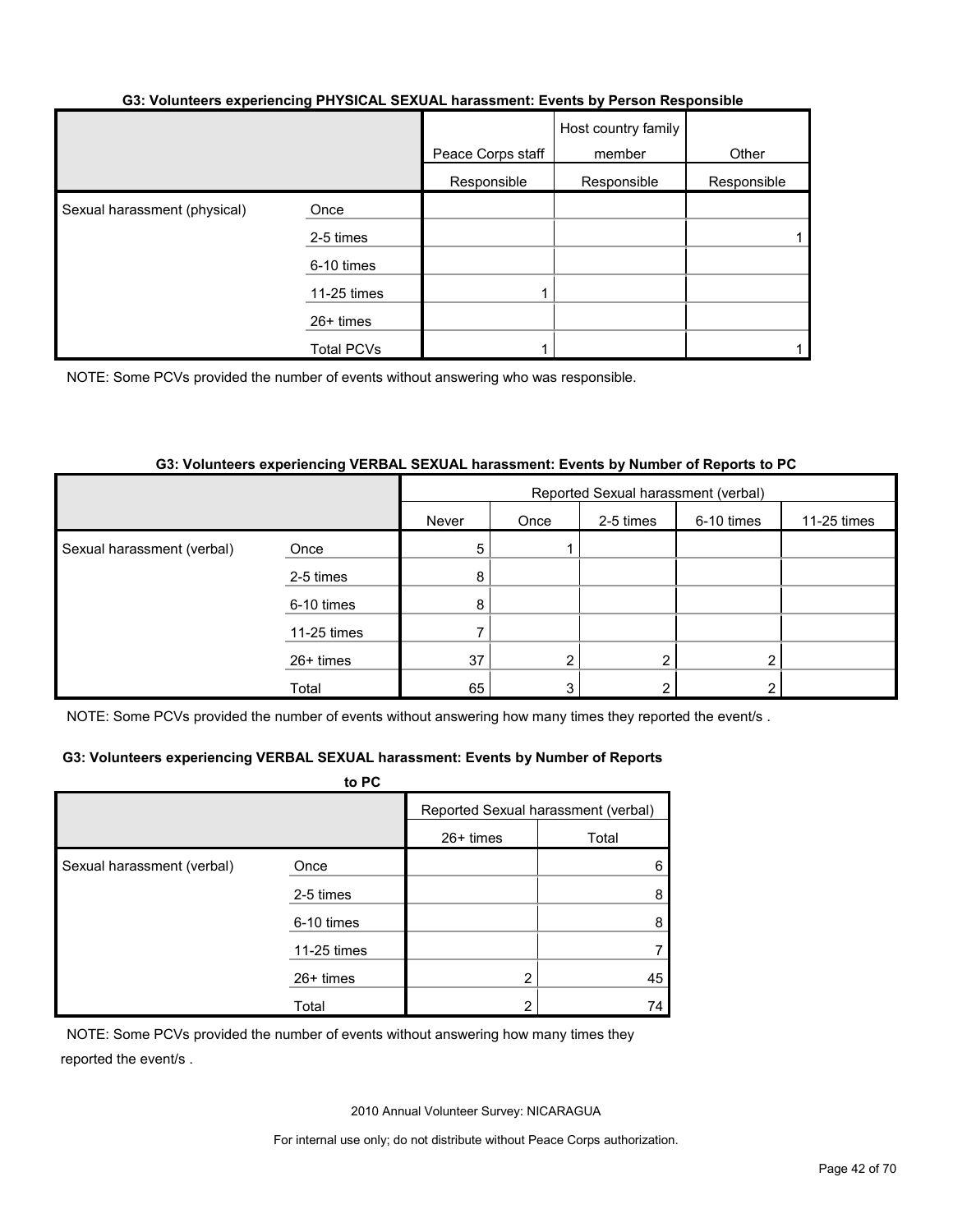|                            |                   | Stranger    | Someone you<br>know | Counterpart,<br>supervisor,<br>co-worker | Peace Corps<br>Volunteer |
|----------------------------|-------------------|-------------|---------------------|------------------------------------------|--------------------------|
|                            |                   | Responsible | Responsible         | Responsible                              | Responsible              |
| Sexual harassment (verbal) | Once              |             |                     |                                          |                          |
|                            | 2-5 times         | 4           |                     |                                          |                          |
|                            | 6-10 times        | 3           |                     |                                          |                          |
|                            | 11-25 times       | 4           |                     |                                          |                          |
|                            | 26+ times         | 19          | 8                   | 4                                        |                          |
|                            | <b>Total PCVs</b> | 30          | 10                  | 6                                        |                          |

#### **G3: Volunteers experiencing VERBAL SEXUAL harassment: Events by Person Responsible**

NOTE: Some PCVs provided the number of events without answering who was responsible.

#### **G3: Volunteers experiencing VERBAL SEXUAL harassment: Events by Person Responsible**

|                            |             | Peace Corps staff | Host country family<br>member | Other       |
|----------------------------|-------------|-------------------|-------------------------------|-------------|
|                            |             | Responsible       | Responsible                   | Responsible |
| Sexual harassment (verbal) | Once        |                   |                               |             |
|                            | 2-5 times   |                   |                               |             |
|                            | 6-10 times  |                   |                               |             |
|                            | 11-25 times |                   |                               |             |
|                            | 26+ times   |                   |                               |             |
|                            | Total PCVs  |                   |                               |             |

NOTE: Some PCVs provided the number of events without answering who was responsible.

| G4: Please indicate the number of times you experienced the following types of crimes: PERCENTAGES |  |  |
|----------------------------------------------------------------------------------------------------|--|--|
|----------------------------------------------------------------------------------------------------|--|--|

|                    | None | Once | 2-5 times | 6-10 times | 11-25 times | 26+ times | Total            |
|--------------------|------|------|-----------|------------|-------------|-----------|------------------|
| <b>Buglary</b>     | 85%  | 8%   | 6%        | $1\%$      | $1\%$       |           | 142              |
| Theft              | 45%  | 30%  | 23%       | $1\%$      | $1\%$       |           | 151              |
| Robbery            | 87%  | 11%  | 3%        |            |             |           | 141              |
| Physical assault   | 90%  | 7%   | 3%        |            |             |           | 136 <sub>1</sub> |
| Aggravated assault | 97%  | 3%   |           |            |             |           | 137              |
| Sexual assault     | 96%  | 2%   | 1%        |            |             |           | 137              |

2010 Annual Volunteer Survey: NICARAGUA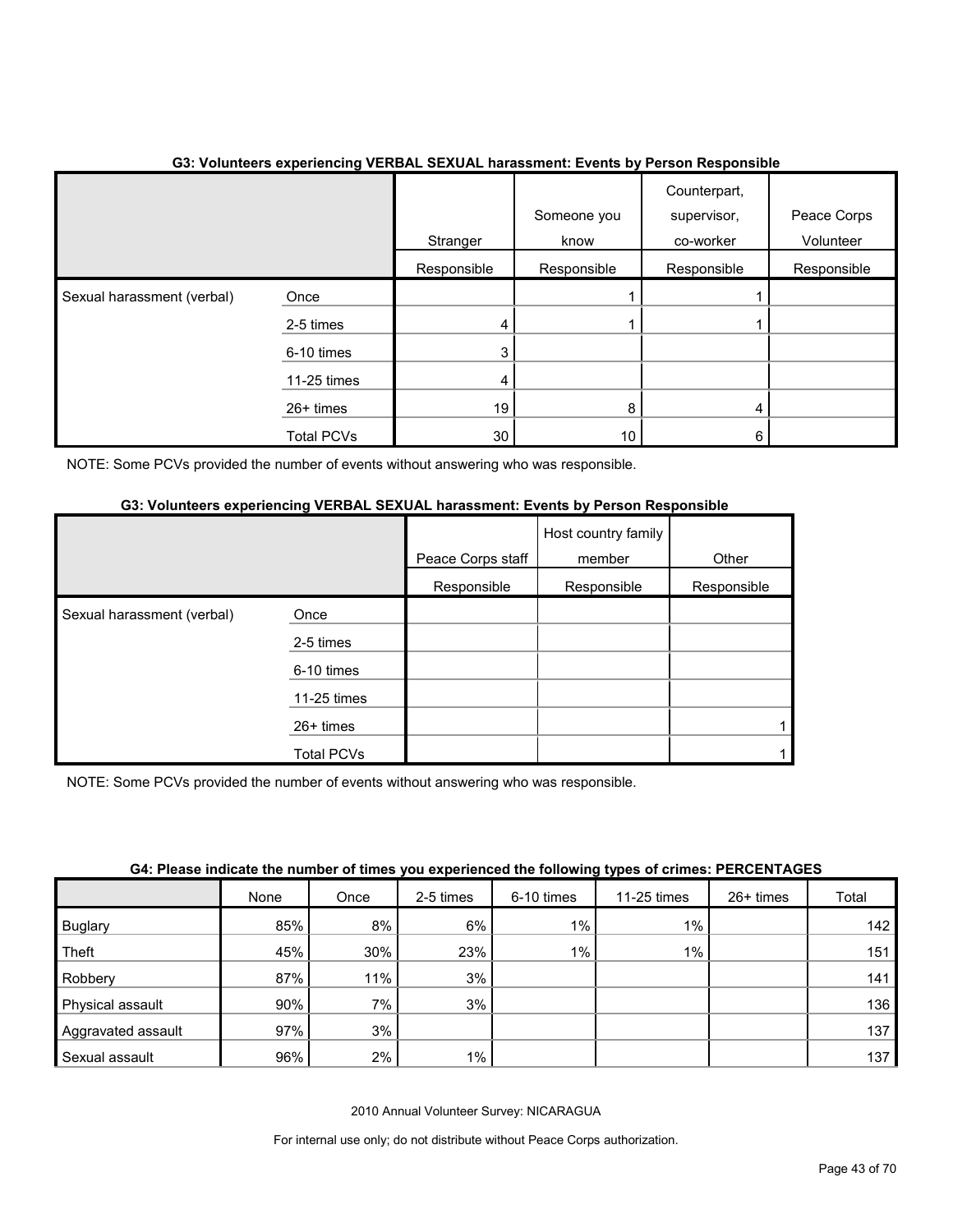|                    | None | Once  | 2-5 times | 6-10 times | 11-25 times | $26+$ times | Total |
|--------------------|------|-------|-----------|------------|-------------|-------------|-------|
| <b>Buglary</b>     | 85%  | 8%    | 6%        | $1\%$      | $1\%$       |             | 142   |
| Theft              | 45%  | 30%   | 23%       | $1\%$      | $1\%$       |             | 151   |
| Robbery            | 87%  | 11%   | 3%        |            |             |             | 141   |
| Physical assault   | 90%  | 7%    | 3%        |            |             |             | 136   |
| Aggravated assault | 97%  | 3%    |           |            |             |             | 137   |
| Sexual assault     | 96%  | 2%    | $1\%$     |            |             |             | 137   |
| Rape               | 99%  | $1\%$ |           |            |             |             | 136   |

**G4: Please indicate the number of times you experienced the following types of crimes: PERCENTAGES**

#### **G4: Please indicate the number of times you experienced the following types of crimes: NUMBERS**

|                    | None | Once | 2-5 times            | 6-10 times | 11-25 times | 26+ times | Total |
|--------------------|------|------|----------------------|------------|-------------|-----------|-------|
| <b>Buglary</b>     | 120  | 11   | $9^{\circ}$          |            |             |           | 142   |
| Theft              | 68   | 46   | 35                   |            |             |           | 151   |
| Robbery            | 122  | 15   | 4                    |            |             |           | 141   |
| Physical assault   | 122  | 10   | 4                    |            |             |           | 136   |
| Aggravated assault | 133  | 4    |                      |            |             |           | 137   |
| Sexual assault     | 132  | 3    | $\mathbf{2}^{\circ}$ |            |             |           | 137   |
| Rape               | 135  |      |                      |            |             |           | 136   |
| Attempted rape     | 135  |      |                      |            |             |           | 136   |

#### **G4: Volunteers experiencing BURGLARY: Events by Number of Reports to PC**

|                |             |                | <b>Buglary Reported</b> |           |            |             |           |       |  |
|----------------|-------------|----------------|-------------------------|-----------|------------|-------------|-----------|-------|--|
|                |             | Never          | Once                    | 2-5 times | 6-10 times | 11-25 times | 26+ times | Total |  |
| <b>Buglary</b> | Once        | 3 <sub>l</sub> | 8                       |           |            |             |           | 11    |  |
|                | 2-5 times   | ົ<br>∠∣        | 3                       | 4         |            |             |           | 9     |  |
|                | 6-10 times  |                |                         |           |            |             |           |       |  |
|                | 11-25 times |                |                         |           |            |             |           |       |  |
|                | 26+ times   |                |                         |           |            |             |           |       |  |
|                | Total       | 5              | 13                      | 4         |            |             |           | 22    |  |

NOTE: Some PCVs provided the number of events without answering how many times they reported the event/s.

#### **G4: Volunteers experiencing BURGLARY: Events by Person Responsible**

2010 Annual Volunteer Survey: NICARAGUA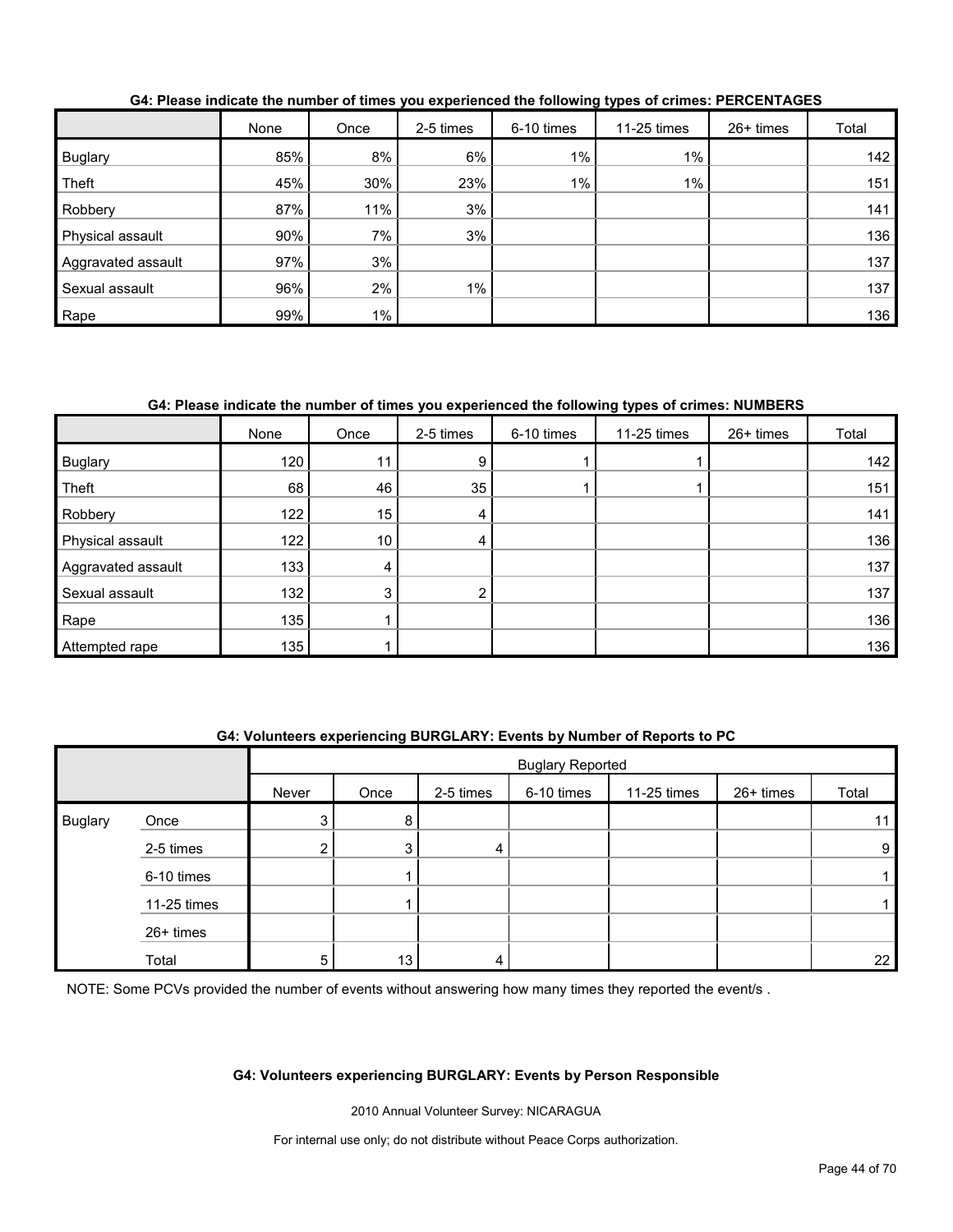|         |                   | Stranger              | Someone you<br>know | Counterpart,<br>supervisor,<br>co-worker | Peace Corps<br>Volunteer | Peace Corps staff |
|---------|-------------------|-----------------------|---------------------|------------------------------------------|--------------------------|-------------------|
|         |                   | Responsible           | Responsible         | Responsible                              | Responsible              | Responsible       |
| Buglary | Once              | $\mathbf{2}^{\prime}$ | 3                   |                                          |                          |                   |
|         | 2-5 times         | $\overline{2}$        | 2                   |                                          |                          |                   |
|         | 6-10 times        |                       |                     |                                          |                          |                   |
|         | 11-25 times       |                       |                     |                                          |                          |                   |
|         | 26+ times         |                       |                     |                                          |                          |                   |
|         | <b>Total PCVs</b> | 4                     | 5                   |                                          |                          |                   |

#### **G4: Volunteers experiencing BURGLARY: Events by Person**

| Responsible    |                   |                               |             |  |  |  |  |  |  |
|----------------|-------------------|-------------------------------|-------------|--|--|--|--|--|--|
|                |                   | Host country family<br>member | Other       |  |  |  |  |  |  |
|                |                   | Responsible                   | Responsible |  |  |  |  |  |  |
| <b>Buglary</b> | Once              |                               |             |  |  |  |  |  |  |
|                | 2-5 times         |                               |             |  |  |  |  |  |  |
|                | 6-10 times        |                               |             |  |  |  |  |  |  |
|                | 11-25 times       |                               |             |  |  |  |  |  |  |
|                | 26+ times         |                               |             |  |  |  |  |  |  |
|                | <b>Total PCVs</b> | 2                             |             |  |  |  |  |  |  |

NOTE: Some PCVs provided the number of events without answering

who was responsible.

|       | G4: Volunteers experiencing THEFT: Events by Number of Reports to PC |       |                |           |            |             |           |       |  |
|-------|----------------------------------------------------------------------|-------|----------------|-----------|------------|-------------|-----------|-------|--|
|       |                                                                      |       | Theft Reported |           |            |             |           |       |  |
|       |                                                                      | Never | Once           | 2-5 times | 6-10 times | 11-25 times | 26+ times | Total |  |
| Theft | Once                                                                 | 11    | 31             |           |            |             |           | 42    |  |
|       | 2-5 times                                                            | 5     | 11             | 16        |            |             |           | 32    |  |
|       | 6-10 times                                                           |       |                |           |            |             |           |       |  |
|       | 11-25 times                                                          |       |                |           |            |             |           |       |  |
|       | $26+$ times                                                          |       |                |           |            |             |           |       |  |
|       | Total                                                                | 16    | 43             |           |            |             |           | 76    |  |

2010 Annual Volunteer Survey: NICARAGUA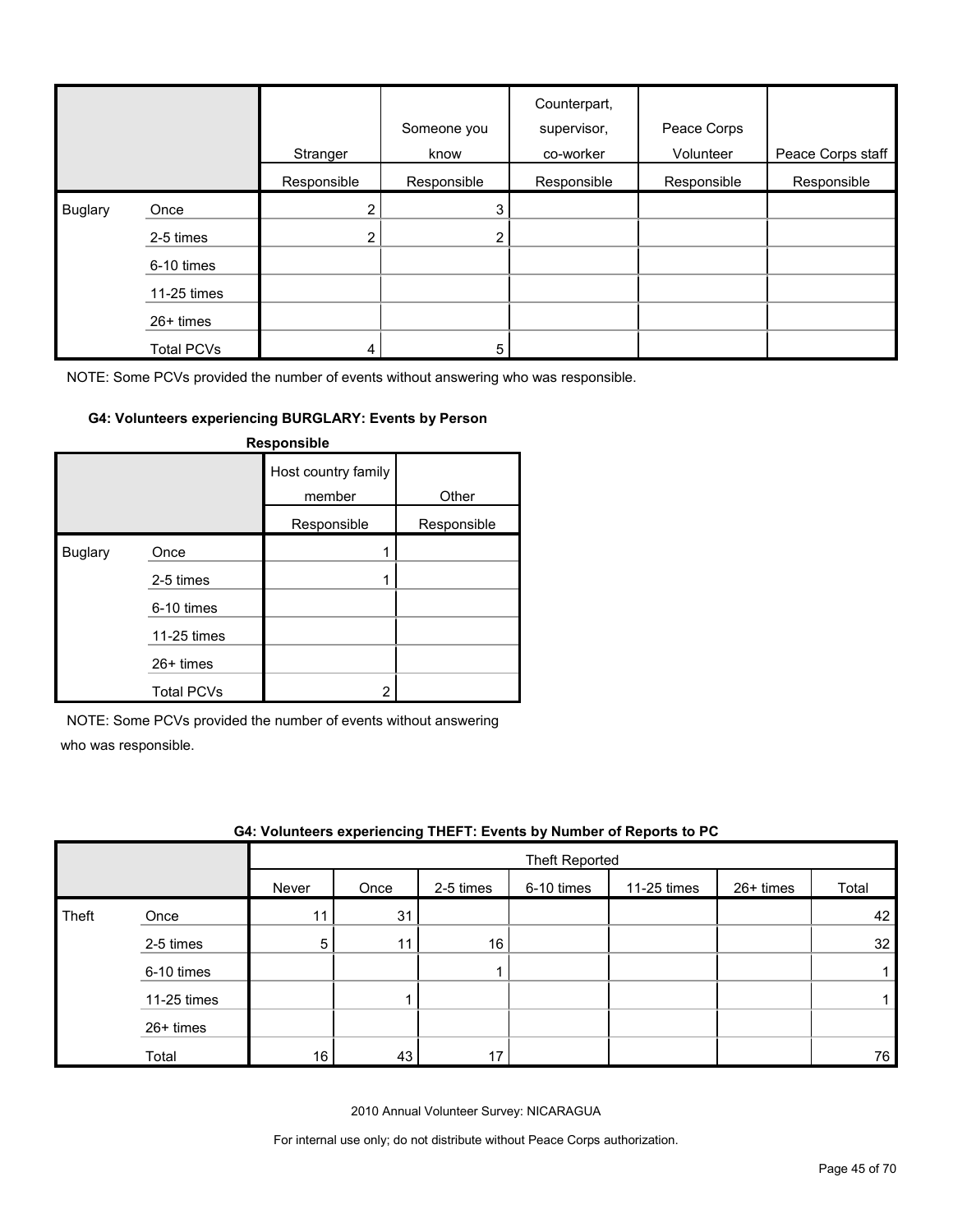|       |             |                 | Theft Reported |           |            |             |           |       |  |
|-------|-------------|-----------------|----------------|-----------|------------|-------------|-----------|-------|--|
|       |             | Never           | Once           | 2-5 times | 6-10 times | 11-25 times | 26+ times | Total |  |
| Theft | Once        | 11              | 31             |           |            |             |           | 42    |  |
|       | 2-5 times   | 5               |                | 16        |            |             |           | 32    |  |
|       | 6-10 times  |                 |                |           |            |             |           |       |  |
|       | 11-25 times |                 |                |           |            |             |           |       |  |
|       | 26+ times   |                 |                |           |            |             |           |       |  |
|       | Total       | 16 <sub>1</sub> | 43             | 17        |            |             |           | 76    |  |

#### **G4: Volunteers experiencing THEFT: Events by Number of Reports to PC**

NOTE: Some PCVs provided the number of events without answering how many times they reported the event/s.

#### **G4: Volunteers experiencing THEFT: Events by Person Responsible**

|       |                   |             | Someone you | Counterpart,<br>supervisor, | Peace Corps |                   |
|-------|-------------------|-------------|-------------|-----------------------------|-------------|-------------------|
|       |                   | Stranger    | know        | co-worker                   | Volunteer   | Peace Corps staff |
|       |                   | Responsible | Responsible | Responsible                 | Responsible | Responsible       |
| Theft | Once              | 20          |             |                             |             |                   |
|       | 2-5 times         | 14          | 4           |                             |             |                   |
|       | 6-10 times        |             |             |                             |             |                   |
|       | 11-25 times       |             |             |                             |             |                   |
|       | $26+$ times       |             |             |                             |             |                   |
|       | <b>Total PCVs</b> | 35          | 6           |                             |             |                   |

NOTE: Some PCVs provided the number of events without answering who was responsible.

#### **G4: Volunteers experiencing THEFT: Events by Person Responsible**

|              |                   | Host country family<br>member | Other       |
|--------------|-------------------|-------------------------------|-------------|
|              |                   | Responsible                   | Responsible |
| <b>Theft</b> | Once              |                               |             |
|              | 2-5 times         | 2                             |             |
|              | 6-10 times        |                               |             |
|              | 11-25 times       |                               |             |
|              | 26+ times         |                               |             |
|              | <b>Total PCVs</b> | າ                             |             |

2010 Annual Volunteer Survey: NICARAGUA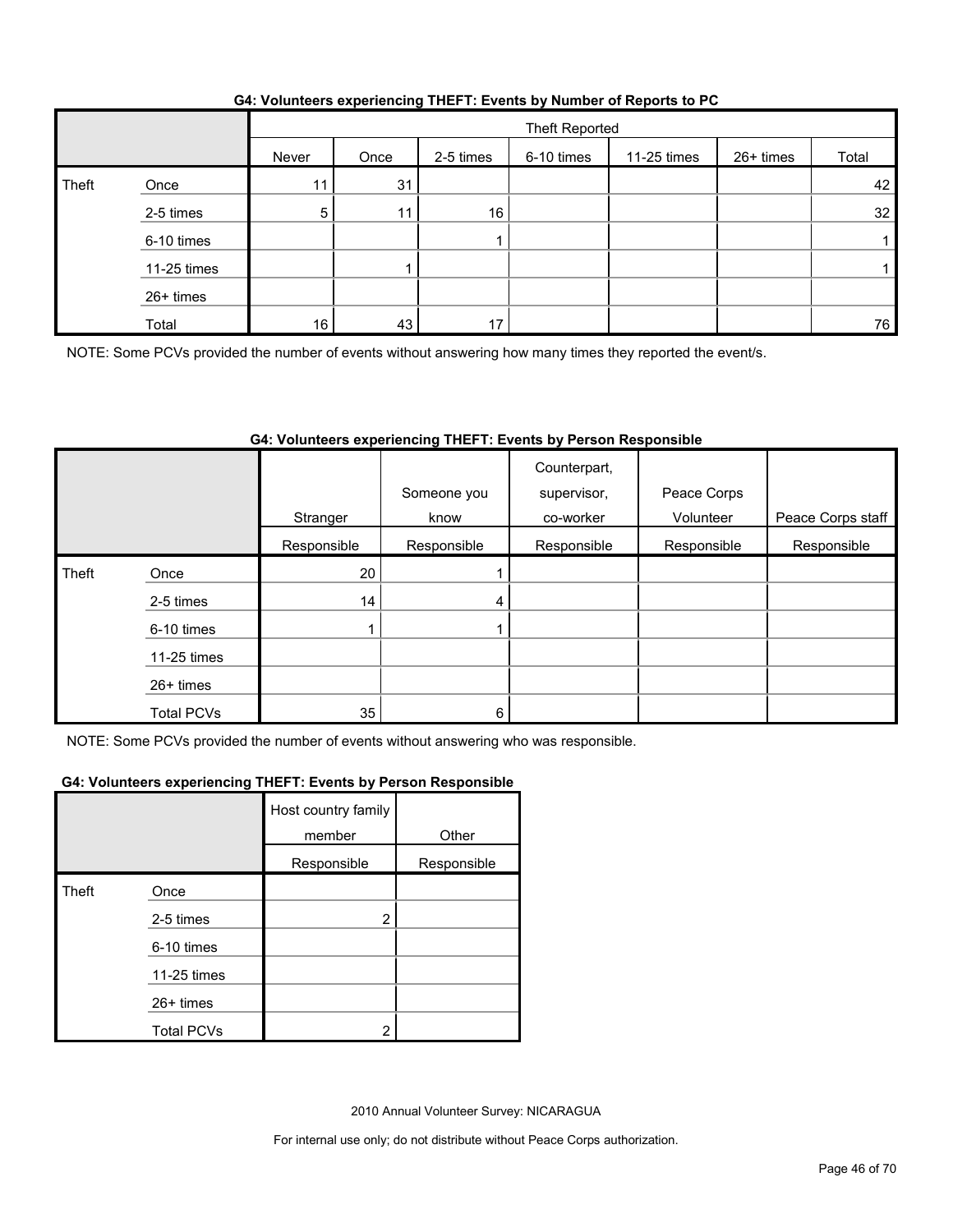#### **G4: Volunteers experiencing THEFT: Events by Person Responsible**

|       |                   | Host country family<br>member | Other       |
|-------|-------------------|-------------------------------|-------------|
|       |                   | Responsible                   | Responsible |
| Theft | Once              |                               |             |
|       | 2-5 times         | $\overline{2}$                |             |
|       | 6-10 times        |                               |             |
|       | 11-25 times       |                               |             |
|       | $26+$ times       |                               |             |
|       | <b>Total PCVs</b> | 2                             |             |

NOTE: Some PCVs provided the number of events without answering who was responsible.

|         |             |       | Robbery Reported |           |            |             |           |       |  |
|---------|-------------|-------|------------------|-----------|------------|-------------|-----------|-------|--|
|         |             | Never | Once             | 2-5 times | 6-10 times | 11-25 times | 26+ times | Total |  |
| Robbery | Once        |       | 12               |           |            |             |           | 13    |  |
|         | 2-5 times   |       |                  | 3         |            |             |           | 4     |  |
|         | 6-10 times  |       |                  |           |            |             |           |       |  |
|         | 11-25 times |       |                  |           |            |             |           |       |  |
|         | 26+ times   |       |                  |           |            |             |           |       |  |
|         | Total       |       | 13               | 3         |            |             |           | 17    |  |

#### **G4: Volunteers experiencing ROBBERY: Events by Number of Reports to PC**

NOTE: Some PCVs provided the number of events without answering how many times they reported the event/s.

#### **G4: Volunteers experiencing ROBBERY: Events by Person Responsible**

|         |             | Stranger    | Someone you<br>know | Counterpart,<br>supervisor,<br>co-worker | Peace Corps<br>Volunteer | Peace Corps staff |
|---------|-------------|-------------|---------------------|------------------------------------------|--------------------------|-------------------|
|         |             | Responsible | Responsible         | Responsible                              | Responsible              | Responsible       |
| Robbery | Once        | 6           |                     |                                          |                          |                   |
|         | 2-5 times   |             |                     |                                          |                          |                   |
|         | 6-10 times  |             |                     |                                          |                          |                   |
|         | 11-25 times |             |                     |                                          |                          |                   |
|         | 26+ times   |             |                     |                                          |                          |                   |

2010 Annual Volunteer Survey: NICARAGUA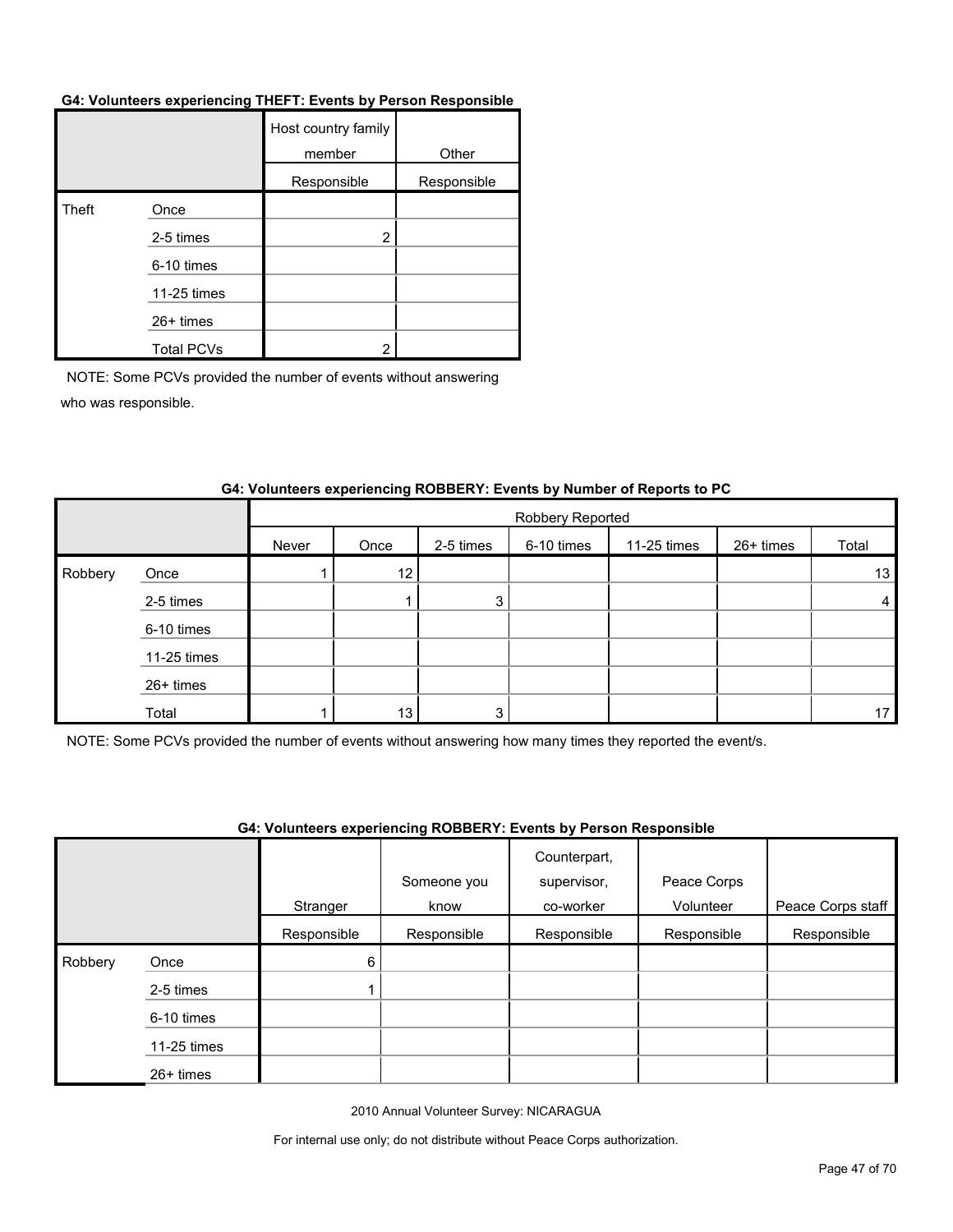| Total.<br>. .<br>- 11 |  |  |  |
|-----------------------|--|--|--|
|                       |  |  |  |

#### **G4: Volunteers experiencing ROBBERY: Events by Person**

| <b>Responsible</b> |                   |                               |             |  |  |  |  |  |
|--------------------|-------------------|-------------------------------|-------------|--|--|--|--|--|
|                    |                   | Host country family<br>member | Other       |  |  |  |  |  |
|                    |                   | Responsible                   | Responsible |  |  |  |  |  |
| Robbery            | Once              |                               |             |  |  |  |  |  |
|                    | 2-5 times         |                               |             |  |  |  |  |  |
|                    | 6-10 times        |                               |             |  |  |  |  |  |
|                    | 11-25 times       |                               |             |  |  |  |  |  |
|                    | $26+$ times       |                               |             |  |  |  |  |  |
|                    | <b>Total PCVs</b> |                               |             |  |  |  |  |  |

NOTE: Some PCVs provided the number of events without answering who was responsible.

|                  |             | $\bullet$ . The contract of the contract of the contract $\bullet$ . The contract of the contract of the contract of $\bullet$ |                           |           |            |             |           |       |  |  |
|------------------|-------------|--------------------------------------------------------------------------------------------------------------------------------|---------------------------|-----------|------------|-------------|-----------|-------|--|--|
|                  |             |                                                                                                                                | Physical assault Reported |           |            |             |           |       |  |  |
|                  |             | Never                                                                                                                          | Once                      | 2-5 times | 6-10 times | 11-25 times | 26+ times | Total |  |  |
| Physical assault | Once        | 8                                                                                                                              |                           |           |            |             |           | 8     |  |  |
|                  | 2-5 times   |                                                                                                                                |                           |           |            |             |           | 3     |  |  |
|                  | 6-10 times  |                                                                                                                                |                           |           |            |             |           |       |  |  |
|                  | 11-25 times |                                                                                                                                |                           |           |            |             |           |       |  |  |
|                  | 26+ times   |                                                                                                                                |                           |           |            |             |           |       |  |  |
|                  | Total       | 10                                                                                                                             |                           |           |            |             |           | 11    |  |  |

#### **G4: Volunteers experiencing PHYSICAL ASSAULT: Events by Number of Reports to PC**

NOTE: Some PCVs provided the number of events without answering how many times they reported the event/s.

#### **G4: Volunteers experiencing PHYSICAL ASSAULT: Events by Person Responsible**

|                  |      |             |             | Counterpart, |             |             |
|------------------|------|-------------|-------------|--------------|-------------|-------------|
|                  |      |             | Someone you | supervisor,  | Peace Corps | Peace Corps |
|                  |      | Stranger    | know        | co-worker    | Volunteer   | staff       |
|                  |      | Responsible | Responsible | Responsible  | Responsible | Responsible |
| Physical assault | Once |             |             |              |             |             |

2010 Annual Volunteer Survey: NICARAGUA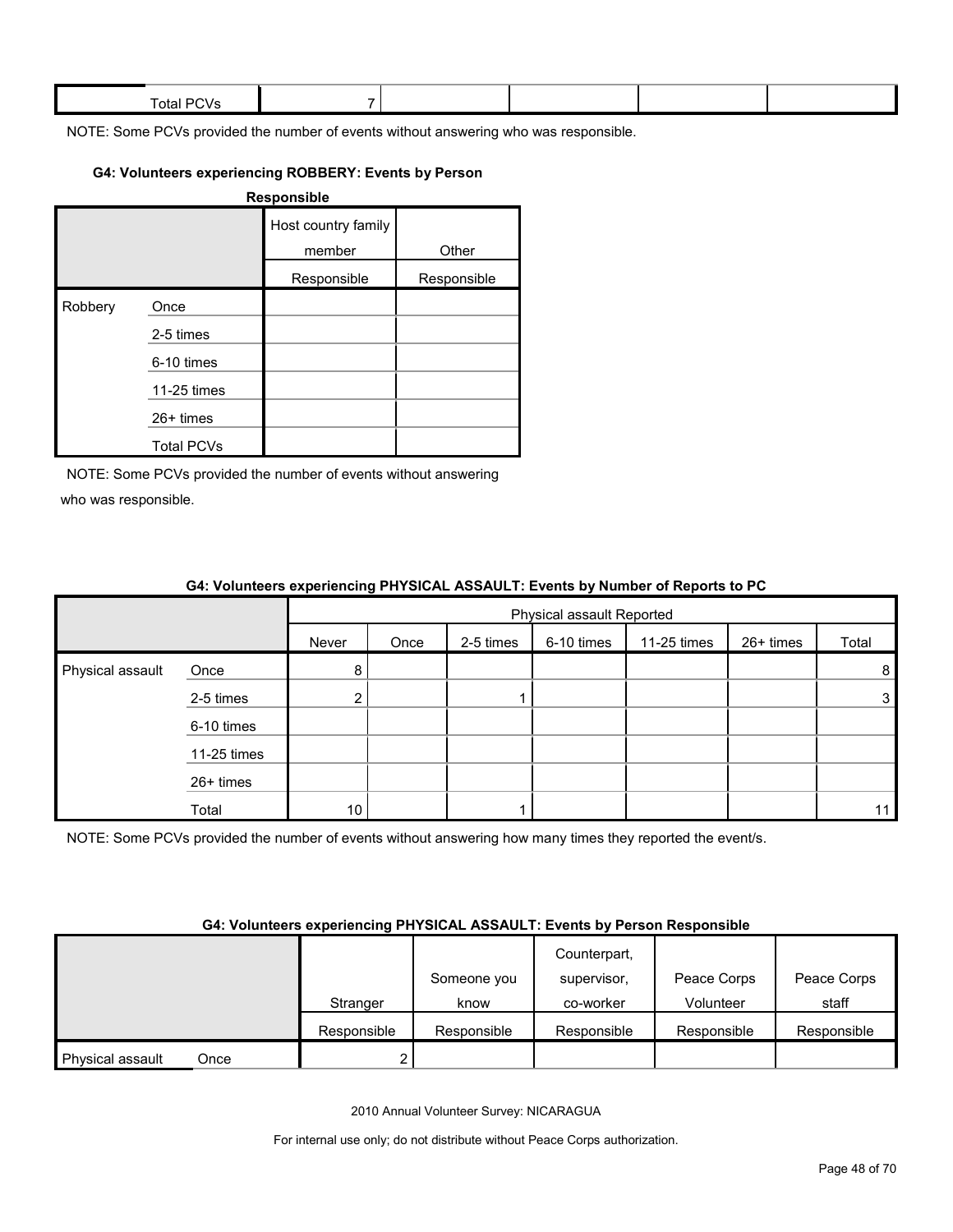| 2-5 times         |  |  |  |
|-------------------|--|--|--|
| 6-10 times        |  |  |  |
| 11-25 times       |  |  |  |
| 26+ times         |  |  |  |
| <b>Total PCVs</b> |  |  |  |

#### **G4: Volunteers experiencing PHYSICAL ASSAULT: Events by Person**

|                  | Responsible       |                               |             |
|------------------|-------------------|-------------------------------|-------------|
|                  |                   | Host country family<br>member | Other       |
|                  |                   | Responsible                   | Responsible |
| Physical assault | Once              |                               |             |
|                  | 2-5 times         |                               |             |
|                  | 6-10 times        |                               |             |
|                  | 11-25 times       |                               |             |
|                  | 26+ times         |                               |             |
|                  | <b>Total PCVs</b> |                               |             |

NOTE: Some PCVs provided the number of events without answering who was responsible.

#### **G4: Volunteers experiencing AGGRAVATED ASSAULT: Events by Number of Reports to PC**

|                    |             | Aggravated assault Reported |      |           |            |             |  |
|--------------------|-------------|-----------------------------|------|-----------|------------|-------------|--|
|                    |             | Never                       | Once | 2-5 times | 6-10 times | 11-25 times |  |
| Aggravated assault | Once        |                             | 3    |           |            |             |  |
|                    | 2-5 times   |                             |      |           |            |             |  |
|                    | 6-10 times  |                             |      |           |            |             |  |
|                    | 11-25 times |                             |      |           |            |             |  |
|                    | 26+ times   |                             |      |           |            |             |  |
|                    | Total       |                             | 3    |           |            |             |  |

NOTE: Some PCVs provided the number of events without answering how many times they reported the event/s.

#### **G4: Volunteers experiencing AGGRAVATED ASSAULT: Events by Number of**

| <b>Reports to PC</b> |             |                             |
|----------------------|-------------|-----------------------------|
|                      |             | Aggravated assault Reported |
|                      | $26+$ times | ⊺otal                       |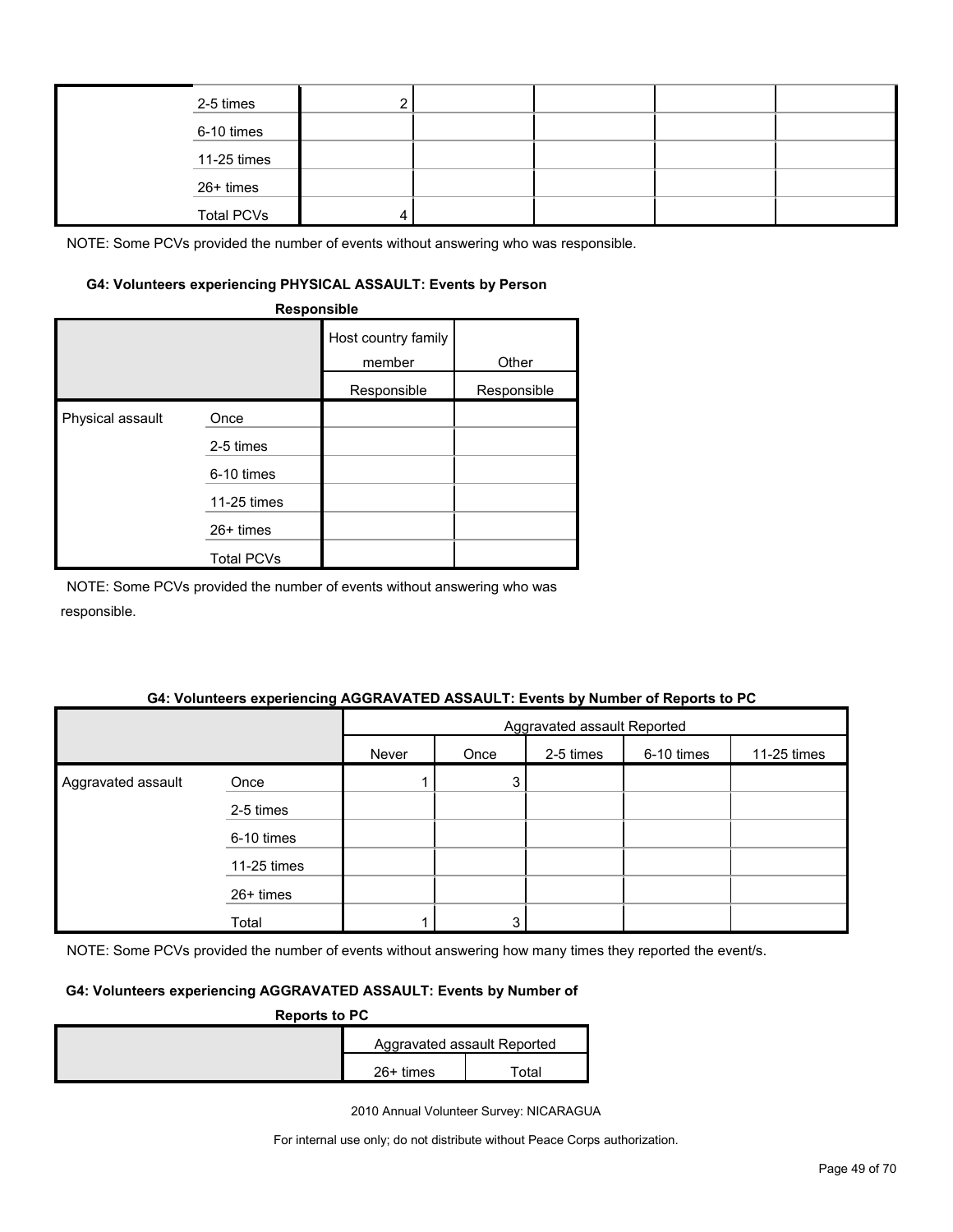| Aggravated assault | Once        |  |
|--------------------|-------------|--|
|                    | 2-5 times   |  |
|                    | 6-10 times  |  |
|                    | 11-25 times |  |
|                    | $26+$ times |  |
|                    | Total       |  |

NOTE: Some PCVs provided the number of events without answering how many times they reported the event/s.

#### **G4: Volunteers experiencing AGGRAVATED ASSAULT: Events by Person Responsible**

|                    |             | Stranger    | Someone you<br>know | Counterpart,<br>supervisor,<br>co-worker | Peace Corps<br>Volunteer | Peace Corps<br>staff |
|--------------------|-------------|-------------|---------------------|------------------------------------------|--------------------------|----------------------|
|                    |             | Responsible | Responsible         | Responsible                              | Responsible              | Responsible          |
| Aggravated assault | Once        |             |                     |                                          |                          |                      |
|                    | 2-5 times   |             |                     |                                          |                          |                      |
|                    | 6-10 times  |             |                     |                                          |                          |                      |
|                    | 11-25 times |             |                     |                                          |                          |                      |
|                    | $26+$ times |             |                     |                                          |                          |                      |
|                    | Total PCVs  |             |                     |                                          |                          |                      |

NOTE: Some PCVs provided the number of events without answering who was responsible.

#### **G4: Volunteers experiencing AGGRAVATED ASSAULT: Events by Person**

| Responsible        |                                  |                               |             |  |  |  |  |  |
|--------------------|----------------------------------|-------------------------------|-------------|--|--|--|--|--|
|                    |                                  | Host country family<br>member | Other       |  |  |  |  |  |
|                    |                                  | Responsible                   | Responsible |  |  |  |  |  |
| Aggravated assault | Once<br>2-5 times<br>6-10 times  |                               |             |  |  |  |  |  |
|                    | 11-25 times                      |                               |             |  |  |  |  |  |
|                    | $26+$ times<br><b>Total PCVs</b> |                               |             |  |  |  |  |  |

NOTE: Some PCVs provided the number of events without answering who was responsible.

2010 Annual Volunteer Survey: NICARAGUA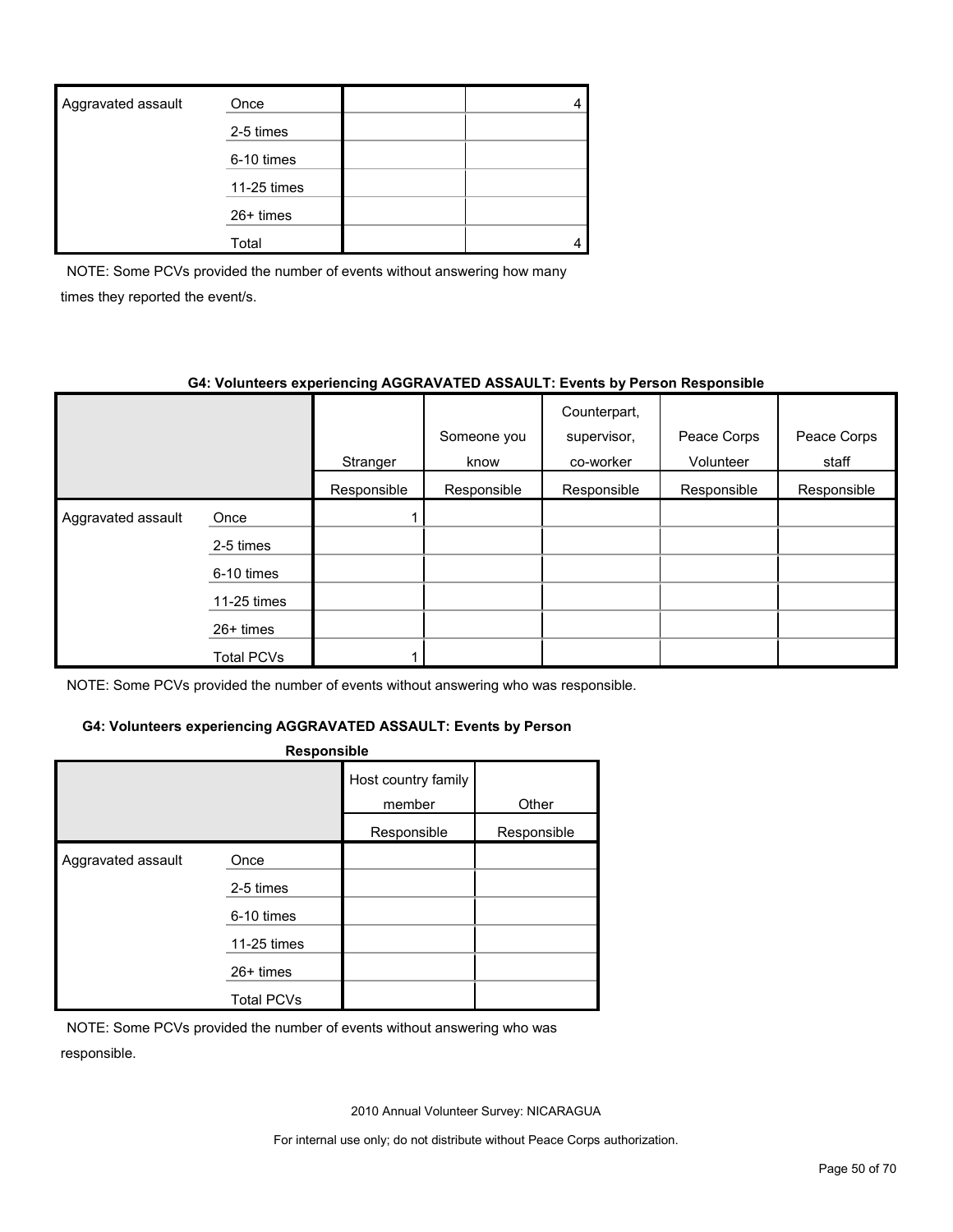|                |             |       | . <b>. .</b><br>Sexual assault Reported |           |            |             |           |       |
|----------------|-------------|-------|-----------------------------------------|-----------|------------|-------------|-----------|-------|
|                |             | Never | Once                                    | 2-5 times | 6-10 times | 11-25 times | 26+ times | Total |
| Sexual assault | Once        | ົ     |                                         |           |            |             |           | 3     |
|                | 2-5 times   |       |                                         |           |            |             |           |       |
|                | 6-10 times  |       |                                         |           |            |             |           |       |
|                | 11-25 times |       |                                         |           |            |             |           |       |
|                | 26+ times   |       |                                         |           |            |             |           |       |
|                | Total       | 3     |                                         |           |            |             |           | 4     |

#### **G4: Volunteers experiencing SEXUAL ASSAULT: Events by Number of Reports to PC**

NOTE: Some PCVs provided the number of events without answering how many times they reported the event/s.

#### **G4: Volunteers experiencing SEXUAL ASSAULT: Events by Person Responsible**

|                |                   | Stranger    | Someone you<br>know | Counterpart,<br>supervisor,<br>co-worker | Peace Corps<br>Volunteer | Peace Corps<br>staff |
|----------------|-------------------|-------------|---------------------|------------------------------------------|--------------------------|----------------------|
|                |                   | Responsible | Responsible         | Responsible                              | Responsible              | Responsible          |
| Sexual assault | Once              | 2           |                     |                                          |                          |                      |
|                | 2-5 times         |             |                     |                                          |                          |                      |
|                | 6-10 times        |             |                     |                                          |                          |                      |
|                | 11-25 times       |             |                     |                                          |                          |                      |
|                | $26+$ times       |             |                     |                                          |                          |                      |
|                | <b>Total PCVs</b> | 3           |                     |                                          |                          |                      |

NOTE: Some PCVs provided the number of events without answering who was responsible.

#### **G4: Volunteers experiencing SEXUAL ASSAULT: Events by Person**

**Responsible**

|                |             | Host country family |             |
|----------------|-------------|---------------------|-------------|
|                |             | member              | Other       |
|                |             | Responsible         | Responsible |
| Sexual assault | Once        |                     |             |
|                | 2-5 times   |                     |             |
|                | 6-10 times  |                     |             |
|                | 11-25 times |                     |             |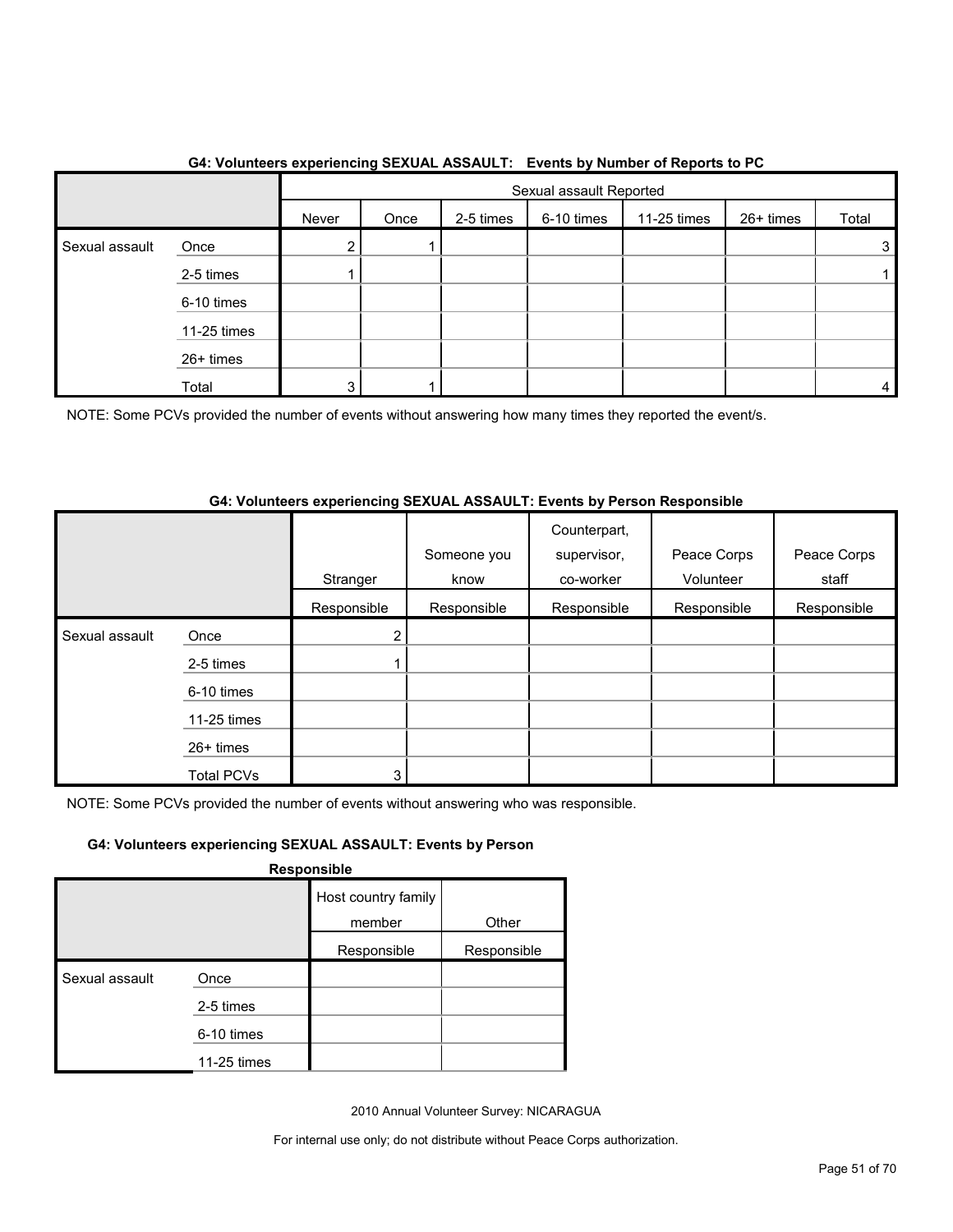| 26+ times  |  |
|------------|--|
| Total PCVs |  |

|      |             |       |               |           |            | <b>OR. VOIDINGERS GAPGHERING</b> IVAN L. LVGHIS BY NUMBER OF REPORTS TO NO |           |       |  |
|------|-------------|-------|---------------|-----------|------------|----------------------------------------------------------------------------|-----------|-------|--|
|      |             |       | Rape Reported |           |            |                                                                            |           |       |  |
|      |             | Never | Once          | 2-5 times | 6-10 times | 11-25 times                                                                | 26+ times | Total |  |
| Rape | Once        |       |               |           |            |                                                                            |           |       |  |
|      | 2-5 times   |       |               |           |            |                                                                            |           |       |  |
|      | 6-10 times  |       |               |           |            |                                                                            |           |       |  |
|      | 11-25 times |       |               |           |            |                                                                            |           |       |  |
|      | 26+ times   |       |               |           |            |                                                                            |           |       |  |
|      | Total       |       |               |           |            |                                                                            |           |       |  |

### **G4: Volunteers experiencing RAPE: Events by Number of Reports to PC**

NOTE: Some PCVs provided the number of events without answering how many times they reported the event/s .

|      |                   |             |             | Counterpart, |             |                   |
|------|-------------------|-------------|-------------|--------------|-------------|-------------------|
|      |                   |             | Someone you | supervisor,  | Peace Corps |                   |
|      |                   | Stranger    | know        | co-worker    | Volunteer   | Peace Corps staff |
|      |                   | Responsible | Responsible | Responsible  | Responsible | Responsible       |
| Rape | Once              |             |             |              |             |                   |
|      | 2-5 times         |             |             |              |             |                   |
|      | 6-10 times        |             |             |              |             |                   |
|      | 11-25 times       |             |             |              |             |                   |
|      | $26+$ times       |             |             |              |             |                   |
|      | <b>Total PCVs</b> |             |             |              |             |                   |

#### **G4: Volunteers experiencing RAPE: Events by Person Responsible**

NOTE: Some PCVs provided the number of events without answering who was responsible.

#### **G4: Volunteers experiencing RAPE: Events by Person Responsible**

|      |      | Host country family |             |
|------|------|---------------------|-------------|
|      |      | member              | Other       |
|      |      | Responsible         | Responsible |
| Rape | Once |                     |             |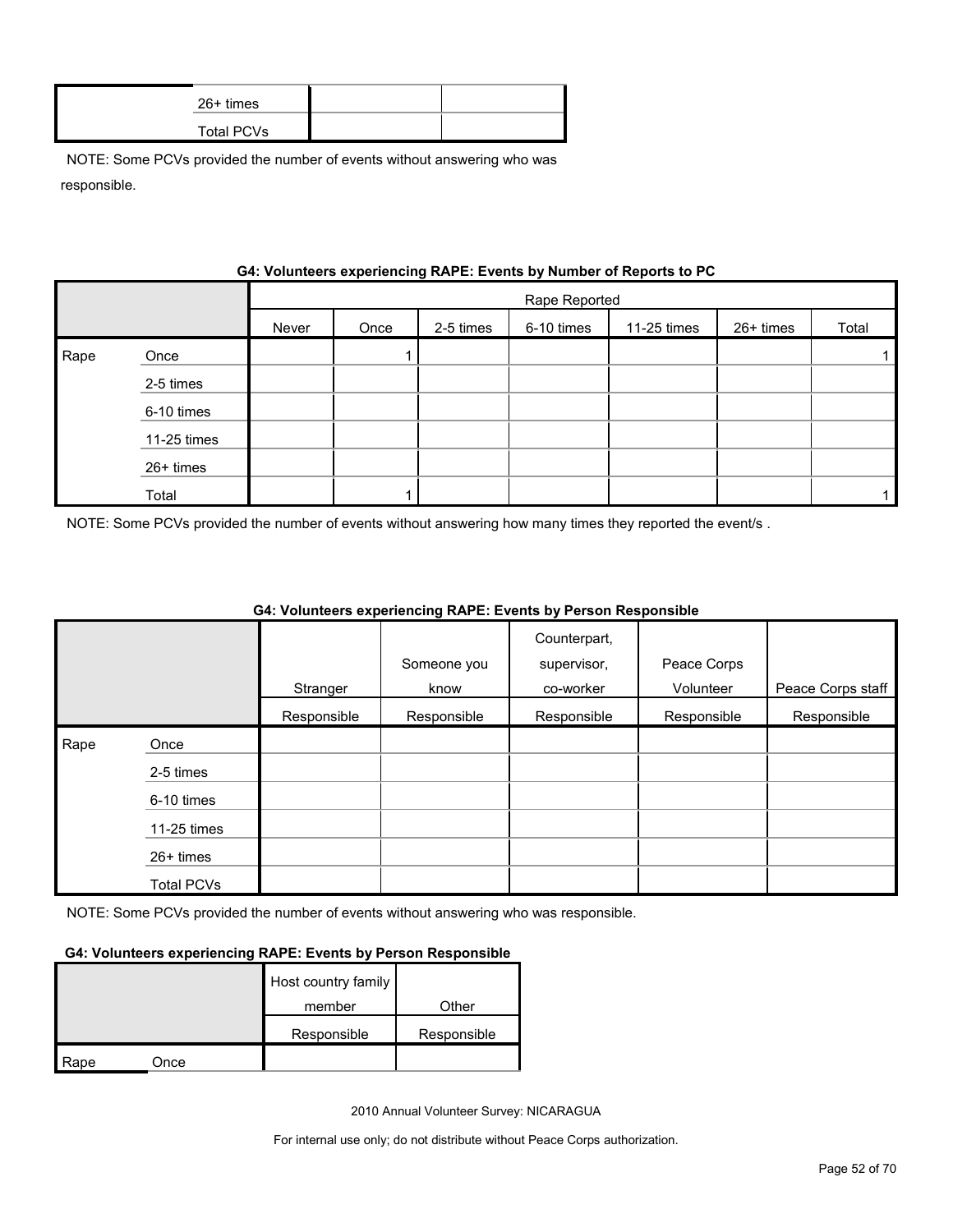| 2-5 times         |  |
|-------------------|--|
| 6-10 times        |  |
| 11-25 times       |  |
| 26+ times         |  |
| <b>Total PCVs</b> |  |

#### **G4: Volunteers experiencing ATTEMPTED RAPE: Events by Number of Reports to PC**

|                |             | Attempted rape Reported |      |           |            |             |           |       |  |
|----------------|-------------|-------------------------|------|-----------|------------|-------------|-----------|-------|--|
|                |             | Never                   | Once | 2-5 times | 6-10 times | 11-25 times | 26+ times | Total |  |
| Attempted rape | Once        |                         |      |           |            |             |           |       |  |
|                | 2-5 times   |                         |      |           |            |             |           |       |  |
|                | 6-10 times  |                         |      |           |            |             |           |       |  |
|                | 11-25 times |                         |      |           |            |             |           |       |  |
|                | 26+ times   |                         |      |           |            |             |           |       |  |
|                | Total       |                         |      |           |            |             |           |       |  |

NOTE: Some PCVs provided the number of events without answering how many times they reported the event/s.

#### **G4: Volunteers experiencing ATTEMPTED RAPE: Events by Person Responsible**

|                |                   | Stranger    | Someone you<br>know | Counterpart,<br>supervisor,<br>co-worker | Peace Corps<br>Volunteer | Peace Corps<br>staff |
|----------------|-------------------|-------------|---------------------|------------------------------------------|--------------------------|----------------------|
|                |                   | Responsible | Responsible         | Responsible                              | Responsible              | Responsible          |
| Attempted rape | Once              |             |                     |                                          |                          |                      |
|                | 2-5 times         |             |                     |                                          |                          |                      |
|                | 6-10 times        |             |                     |                                          |                          |                      |
|                | 11-25 times       |             |                     |                                          |                          |                      |
|                | 26+ times         |             |                     |                                          |                          |                      |
|                | <b>Total PCVs</b> |             |                     |                                          |                          |                      |

NOTE: Some PCVs provided the number of events without answering who was responsible.

#### **G4: Volunteers experiencing ATTEMPTED RAPE: Events by Person**

#### **Responsible**

2010 Annual Volunteer Survey: NICARAGUA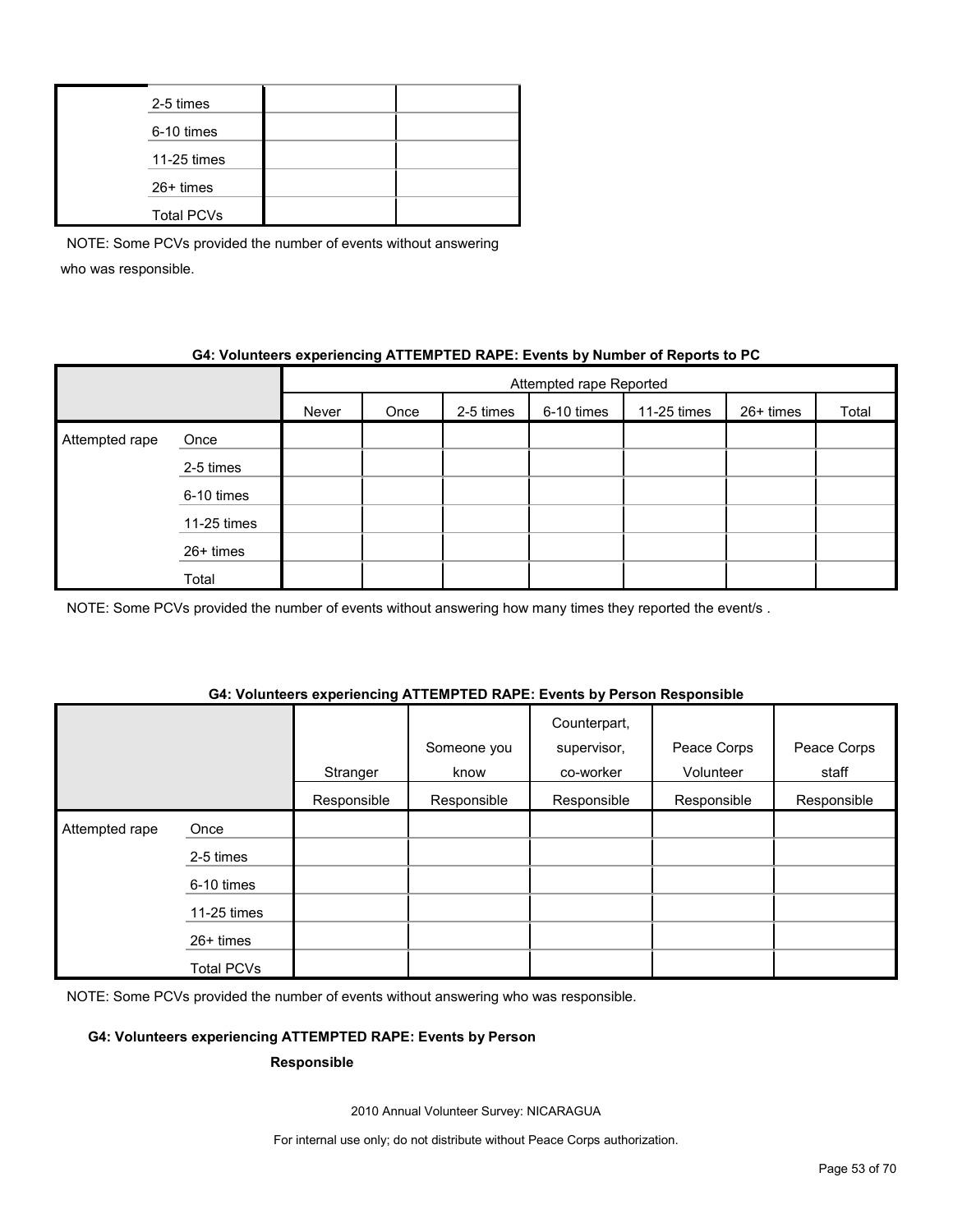|                |                   | Host country family<br>member | Other       |
|----------------|-------------------|-------------------------------|-------------|
|                |                   | Responsible                   | Responsible |
| Attempted rape | Once              |                               |             |
|                | 2-5 times         |                               |             |
|                | 6-10 times        |                               |             |
|                | 11-25 times       |                               |             |
|                | 26+ times         |                               |             |
|                | <b>Total PCVs</b> |                               |             |

## <span id="page-53-0"></span>**H. Volunteers Working in HIV/AIDS**

This section reports Volunteers' level of involvement in HIV/AIDS work. It also reports Volunteers' assessment of their Peace Corps HIV/AIDS training and the perceived effectiveness of their HIV/AIDS work with host country individuals or groups.

#### **H1: Which of the following best describes your involvement in HIV/AIDS**

| activities?                                           |         |        |
|-------------------------------------------------------|---------|--------|
|                                                       | Percent | Number |
| HIV/AIDS work is my primary assignment.               | 23%     | 39     |
| HIV/AIDS work is part of my secondary activities.     | 16%     | 27     |
| My HIV/AIDS efforts are not part of primary/secondary | 23%     | 40     |
| actvities.                                            |         |        |
| I have not been involved in any HIV/AIDS activities.  | 38%     | 66     |
| Total                                                 | 100%    | 172    |

#### **H2: How effective was the PC training you received in preparing you to undertake your HIV/AIDS activities?**

|                   | Not effective | Poor | Adequate | Effective | Verv effective     | <b>NA</b> | Total |
|-------------------|---------------|------|----------|-----------|--------------------|-----------|-------|
| $\mathbf{L}$<br>∸ |               | 15%  | 32%      | 28%       | $21\%$<br><u>.</u> | 4%        | 124   |

### **H2: How effective was the PC training you received in preparing you to undertake your HIV/AIDS**

#### **activities? (excluding the "NA" responses)**

2010 Annual Volunteer Survey: NICARAGUA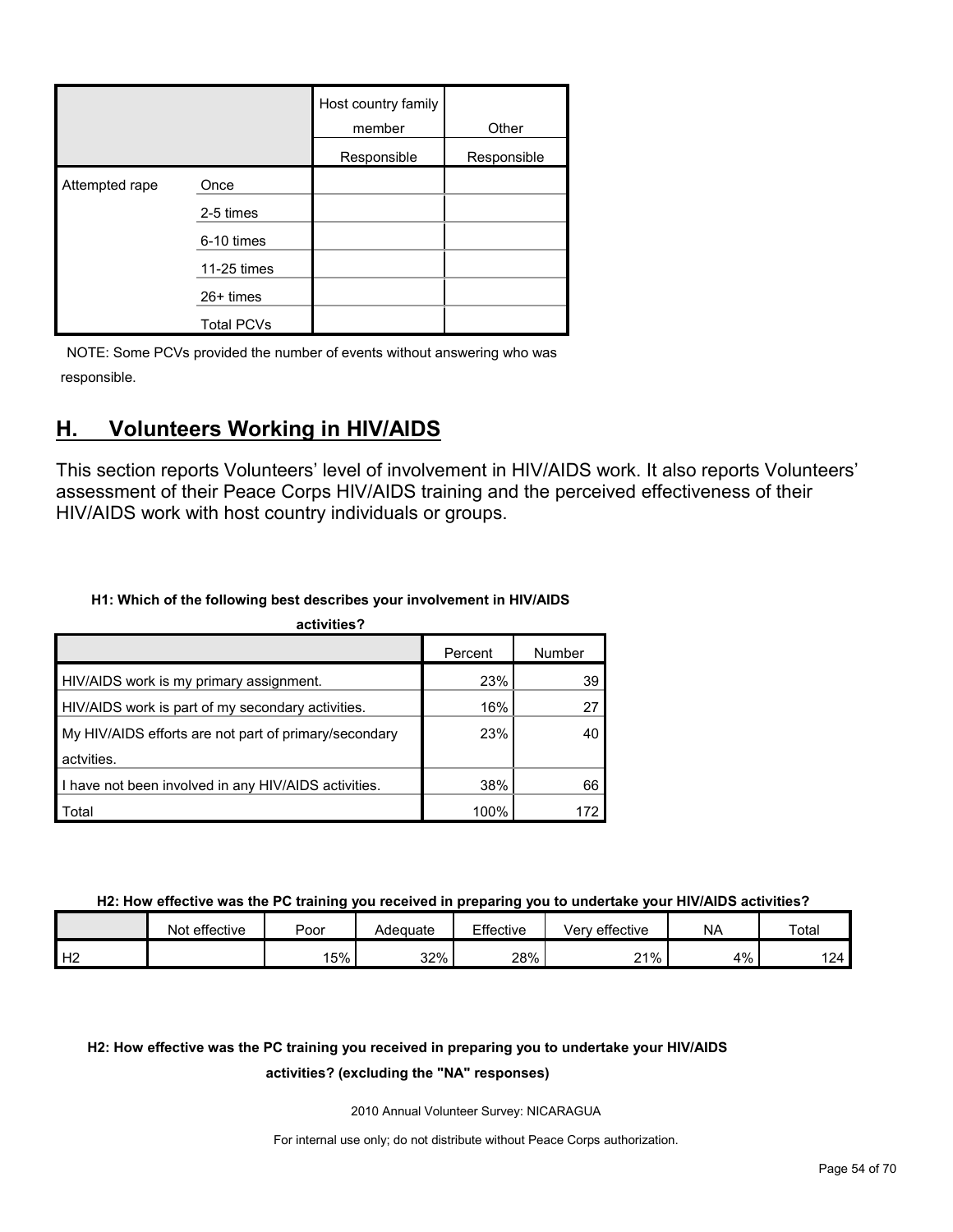|                | effective<br>Not | Poor | Adeɑuate | Effective | Verv effective | Total |
|----------------|------------------|------|----------|-----------|----------------|-------|
| H <sub>2</sub> |                  | 15%  | 34%      | 29%       | 22%            | 119   |

#### **H3: In working with HC individuals or groups, how would you rate the effectiveness of your specific HIV/AIDS activities?**

|                |                  | Sometimes |                 | Almost always |            |       |
|----------------|------------------|-----------|-----------------|---------------|------------|-------|
|                | Seldom effective | effective | Often effective | effective     | Don't know | Total |
| H <sub>3</sub> | 4%               | 30%       | 33%             | 12%           | 21%        | 120 I |

**H3: In working with HC individuals or groups, how would you rate the effectiveness of your specific HIV/AIDS activities? (excluding both the "NA" and the H1="No involvement in HIV/AIDS activities"** 

|      | responses)       |           |                 |               |       |  |  |  |  |  |  |
|------|------------------|-----------|-----------------|---------------|-------|--|--|--|--|--|--|
|      |                  | Sometimes |                 | Almost always |       |  |  |  |  |  |  |
|      | Seldom effective | effective | Often effective | effective     | Total |  |  |  |  |  |  |
| l H3 | 5%               | 37%       | 42%             | 15%           | 92    |  |  |  |  |  |  |

NOTE: See Open-Ended Responses Report for PCV explanations and examples of their H3 answers)

### <span id="page-54-0"></span>**I. Your Life in the Peace Corps**

This section reports Volunteers' descriptions of and adjustments to their living conditions, including stress factors and how Volunteers cope with stress.

#### **I1: Have you lived with a host country individual or family?**

|                                                         | Percent | Number |
|---------------------------------------------------------|---------|--------|
| No, I have never lived with a HC individual or family.  |         |        |
| Yes, I lived with a HC individual or family only during | 3%      |        |
| PST.                                                    |         |        |
| Yes, in my community (not during PST).                  | 3%      |        |
| Yes, both during PST and later in my community.         | 93%     | 160    |
| Total                                                   | 100%    | 172    |

#### **I1: How long (in months) have you lived with a host country individual or family?**

2010 Annual Volunteer Survey: NICARAGUA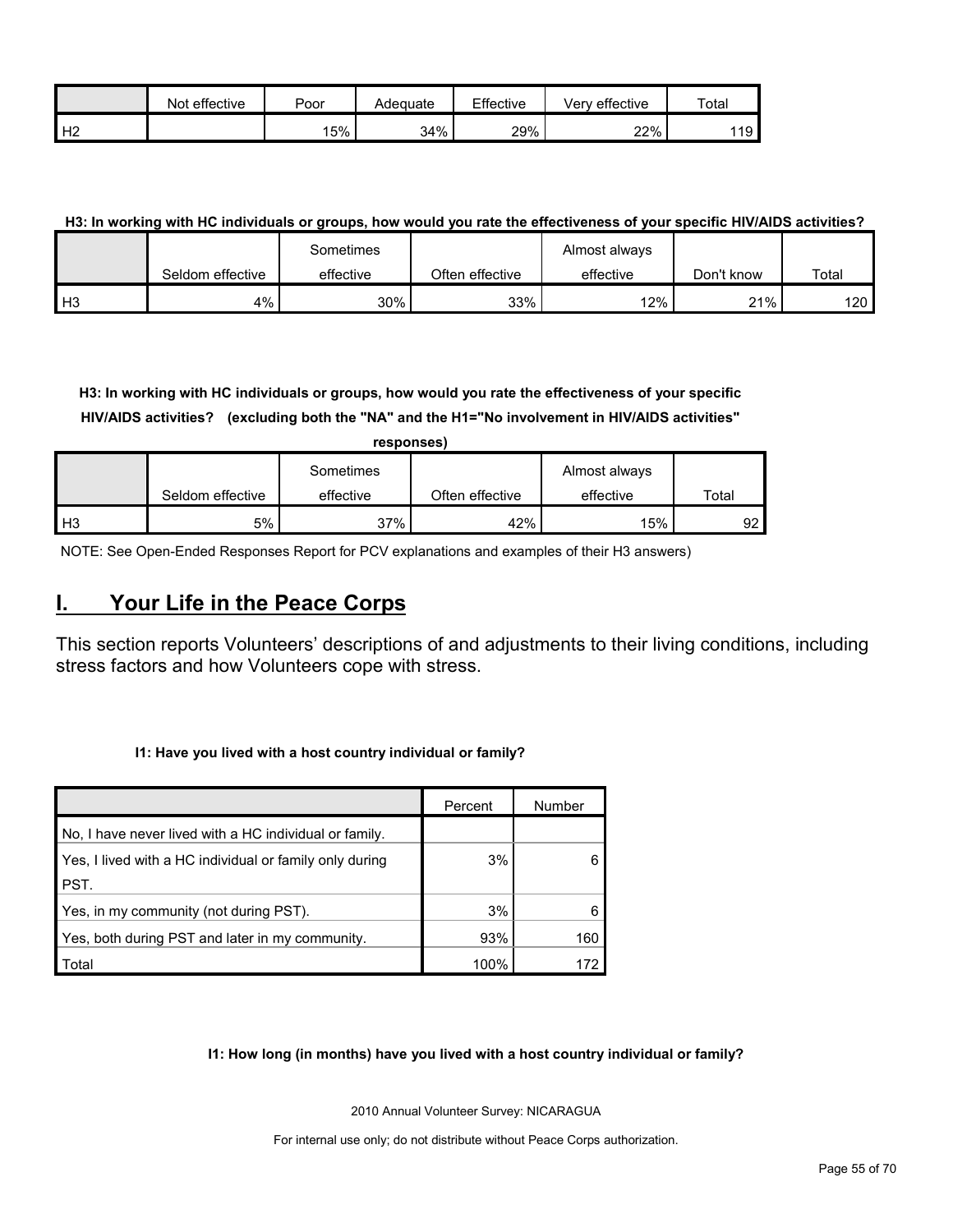|                 | month |     |      | 4   | 5   |     | $7 - 11$ | $12 - 16$ | 17-26 |
|-----------------|-------|-----|------|-----|-----|-----|----------|-----------|-------|
| <b>PST Only</b> |       |     | 100% |     |     |     |          |           |       |
| Post-PST        | 17%   | 33% | 17%  | 17% |     | 17% |          |           |       |
| PST & Later     | $1\%$ | 4%  | 3%   | 16% | 12% | 12% | 28%      | 11%       | 8%    |

**I1: How long (in months) have you lived** 

**with a host country individual or family?**

|                        | $27+$ mos | Total |
|------------------------|-----------|-------|
| PST Only               |           |       |
| Post-PST               |           |       |
| <b>PST &amp; Later</b> | 4%        | 157   |

#### **I2: How often do you interact with HCNs in community/family social events?**

|      |       | Several times a |        | Several times a |         |       |       |
|------|-------|-----------------|--------|-----------------|---------|-------|-------|
|      | Dailv | week            | Weekly | month           | Monthly | month | Total |
| l 12 | 45%   | 23%             | 16%    | 9%              | 4%      | 3%    | 173   |

#### **I3: How integrated into your community do you feel now?**

|    | Not at all | Minimally | Adeauatelv | ≿onsiderablv | Exceptionally | Total                         |
|----|------------|-----------|------------|--------------|---------------|-------------------------------|
| 13 |            | 5%        | 23%        | 43%          | 30%           | $\overline{\phantom{a}}$<br>. |

**I4a: Do you have the following at your worksite?**

|               | Never | Sometimes | Usuallv | Always | $\tau$ otal |
|---------------|-------|-----------|---------|--------|-------------|
| Electricity   | 4%    | 19%       | 66%     | 12%    | 172         |
| Running water | 13%   | 27%       | 47%     | 12%    | 171         |

|  | 14b: Do you have the following at your residence? |  |
|--|---------------------------------------------------|--|
|--|---------------------------------------------------|--|

|               | Never | Sometimes | Usuallv | Always | ⊤otal |
|---------------|-------|-----------|---------|--------|-------|
| Electricity   | $1\%$ | 7%        | 78%     | 15%    | 165   |
| Running water | 11%   | 26%       | 45%     | 18%    | 165   |

2010 Annual Volunteer Survey: NICARAGUA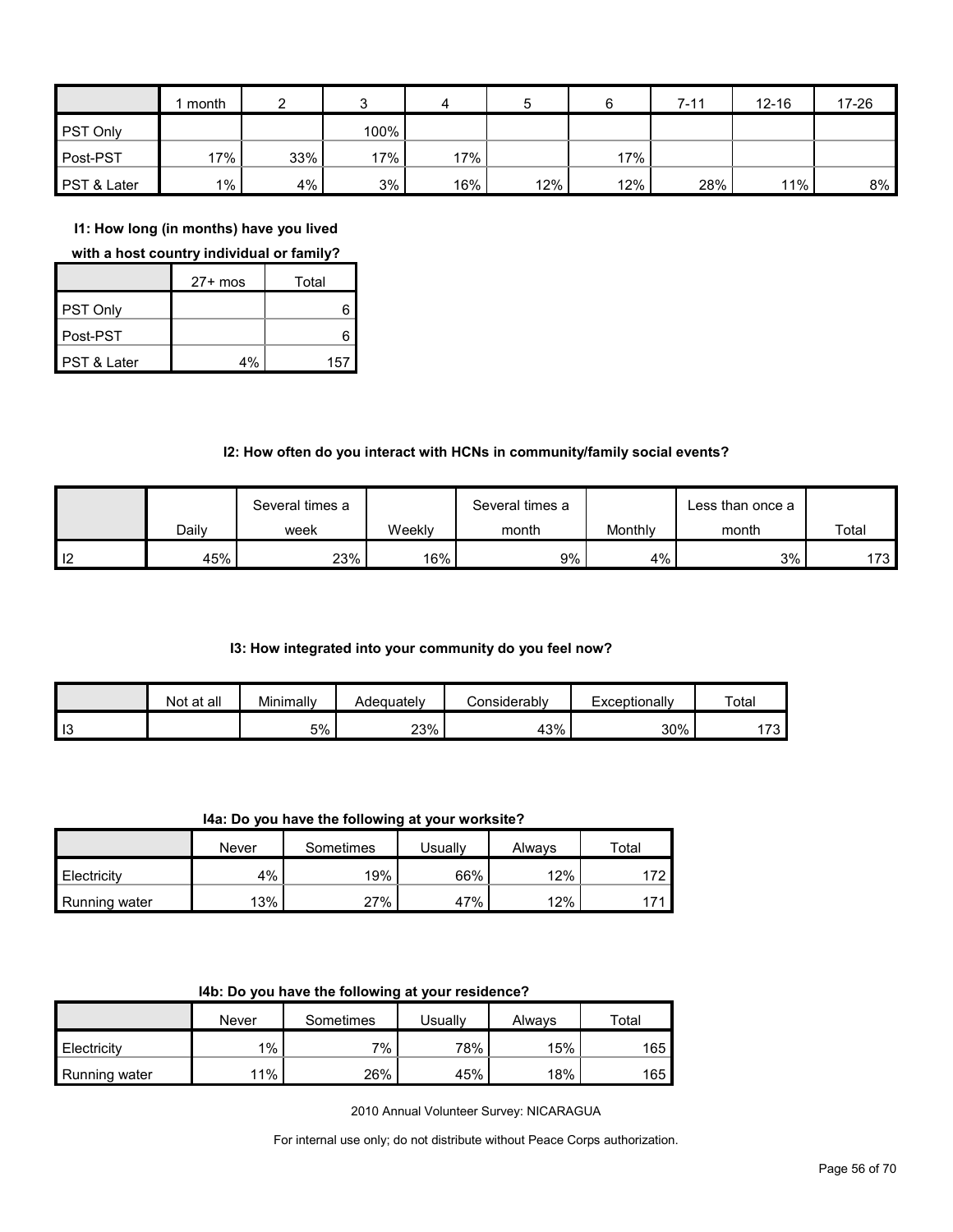|                                  | Not at all | Less than monthly | Monthly | Weekly | Daily | Total |
|----------------------------------|------------|-------------------|---------|--------|-------|-------|
| Landline phone                   | 41%        | 5%                | 6%      | 17%    | 31%   | 173   |
| Computer                         | $1\%$      | 1%                | 3%      | 39%    | 57%   | 173   |
| Internet                         |            | 1%                | 5%      | 60%    | 35%   | 173   |
| Cell phone (voice)               | $1\%$      |                   | $1\%$   | 11%    | 88%   | 173   |
| Text messaging                   | $1\%$      |                   | $1\%$   | 12%    | 87%   | 173   |
| Voice over internet, e.g., SKYPE | 14%        | 5%                | 10%     | 47%    | 24%   | 173   |
| Webcam/internet video            | 25%        | 6%                | 13%     | 38%    | 18%   | 173   |

**I5: How often do you have access to--?**

**I6: Where do you most frequently connect to the Internet?**

|    |                |         | Another person's |               | <b>PC</b> office/satellite<br>Other: Please |         |       |
|----|----------------|---------|------------------|---------------|---------------------------------------------|---------|-------|
|    | Your residence | At work | home             | Internet cafe | office                                      | specify | Total |
| 16 | 9%             | 4%      | 2%               | $71\%$        | 9%                                          | 5%      | 173   |

#### **I6.TEXT: Description of "other" location to connect to Internet**

|                                                | Percent | Number |  |
|------------------------------------------------|---------|--------|--|
| Open-ended results. Not responsive to request. |         |        |  |
|                                                |         |        |  |
|                                                |         |        |  |
|                                                |         |        |  |
|                                                |         |        |  |
|                                                |         |        |  |
|                                                |         |        |  |
|                                                |         |        |  |
|                                                |         |        |  |
| otal                                           | 100%    | 173    |  |

### **I7: How long do you travel to access the internet using your typical transport method (one-way trip)?**

| ∟ess than one |                  | From two to four |                     | More than eight |       |
|---------------|------------------|------------------|---------------------|-----------------|-------|
| hour          | One to two hours | hours            | Four to eight hours | hours           | Total |

2010 Annual Volunteer Survey: NICARAGUA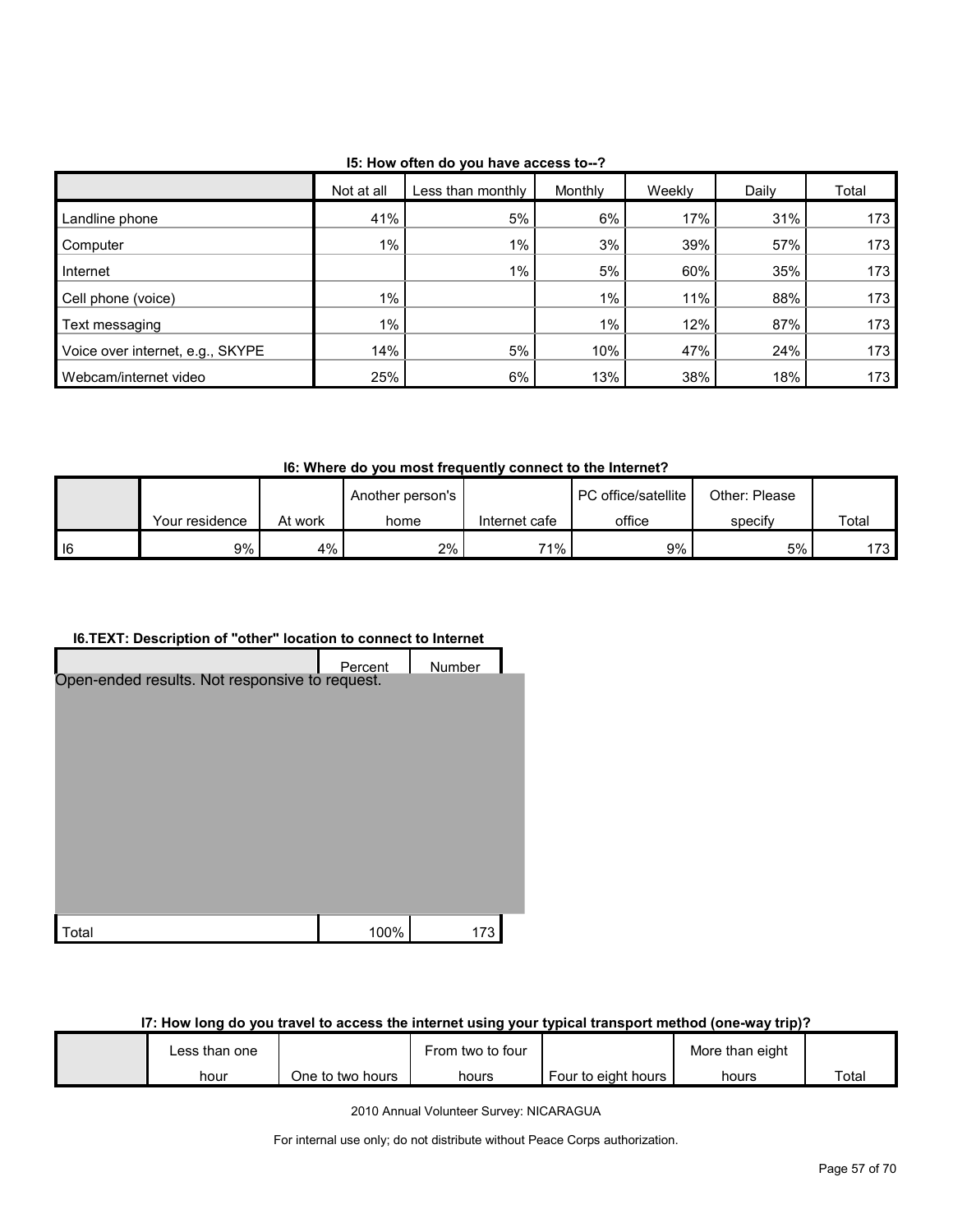| I7: How long do you travel to access the internet using your typical transport method (one-way trip)? |  |  |
|-------------------------------------------------------------------------------------------------------|--|--|
|                                                                                                       |  |  |

| Less than one |                  | From two to four |                       | More than eight |       |
|---------------|------------------|------------------|-----------------------|-----------------|-------|
| hour          | One to two hours | hours            | Four to eight hours I | hours           | Total |
| 77%           | 20%              | 2%               |                       |                 | 172   |

#### **Percent of Volunteers Traveling to/from Internet Connection in One Day (I8) by Travel Time (I7)**

|                                               |                        | 18 Return same day from traveling to Internet<br>connection? |      |       |
|-----------------------------------------------|------------------------|--------------------------------------------------------------|------|-------|
|                                               |                        | Yes                                                          | No   | Total |
| 17 Typical time to reach Internect connection | Less than one hour     | 78%                                                          | 50%  | 133   |
|                                               | One to two hours       | 21%                                                          |      | 35    |
|                                               | From two to four hours | 2%                                                           | 50%  | 4     |
|                                               | Four to eight hours    |                                                              |      |       |
|                                               | More than eight hours  |                                                              |      |       |
|                                               | Total                  | 100%                                                         | 100% | 172.  |

#### **Number of Volunteers Traveling to/from Internet Connection in One Day (I8) by Travel Time (I7)**

|                                               |                        | 18 Return same day from traveling to Internet<br>connection? |    |       |
|-----------------------------------------------|------------------------|--------------------------------------------------------------|----|-------|
|                                               |                        | Yes                                                          | No | Total |
| I7 Typical time to reach Internect connection | Less than one hour     | 132                                                          |    | 133   |
|                                               | One to two hours       | 35                                                           |    | 35    |
|                                               | From two to four hours | 3                                                            |    | 4     |
|                                               | Four to eight hours    |                                                              |    |       |
|                                               | More than eight hours  |                                                              |    |       |
|                                               | Total                  | 170                                                          |    | 172   |

#### **I9: Have you participated in the Coverdell World Wise**

### **Schools/Correspondence Match (CWWS/CM)?**

| Yes - Please          | No - Please       |       |
|-----------------------|-------------------|-------|
| describe your         | describe your     |       |
| activities/interactio | reason(s) for not |       |
| n withCWWS/CM         | participating     | Total |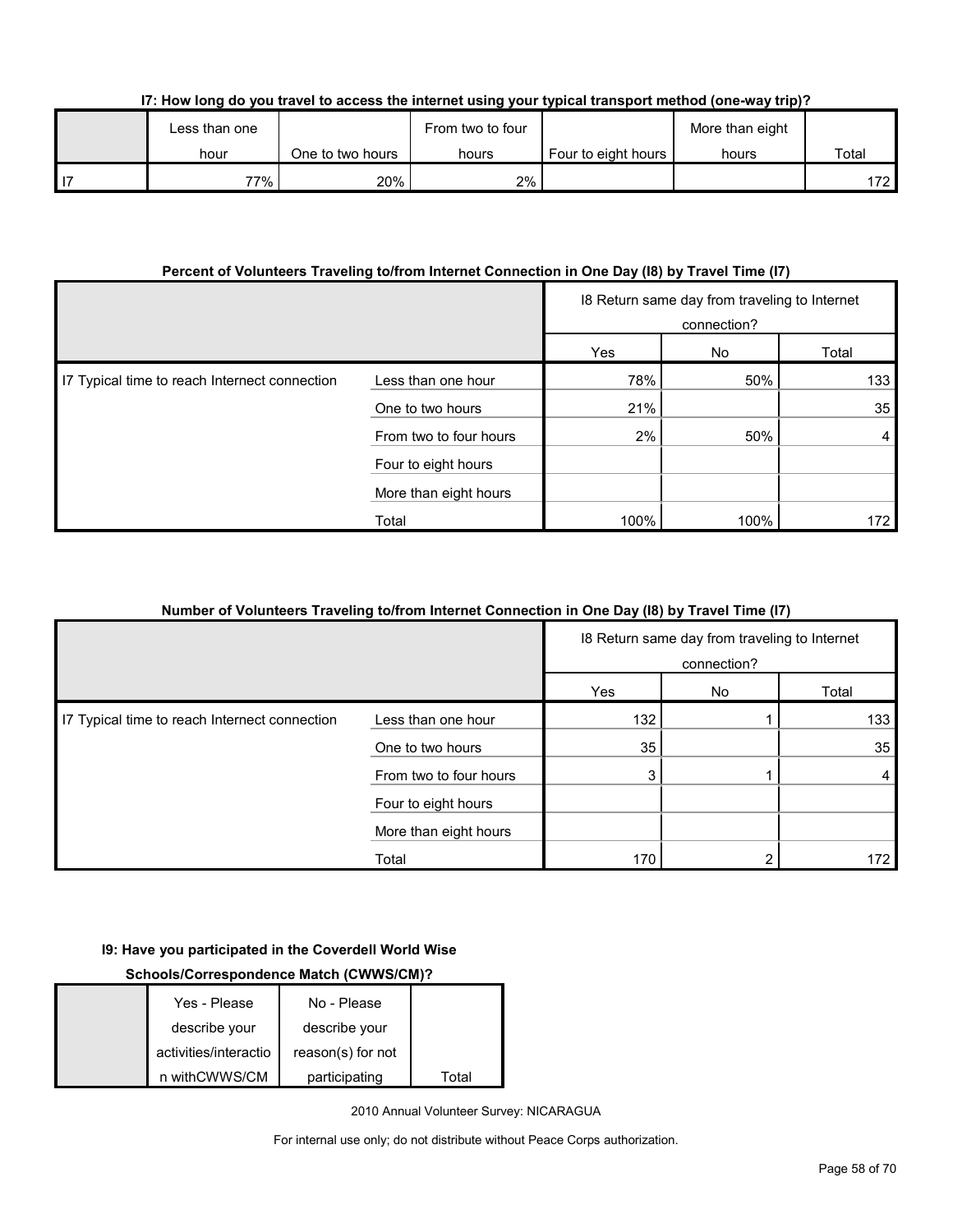|  | ı. | 0 <sup>0</sup> | FOM |  |
|--|----|----------------|-----|--|
|--|----|----------------|-----|--|

NOTE: See the Open-Ended Responses Report for PCV descriptions

of participation and reasons for not participating.

|                                                      |                      | Minimally | Moderately | Considerably |
|------------------------------------------------------|----------------------|-----------|------------|--------------|
|                                                      | Not at all stressful | stressful | stressful  | stressful    |
| Cultural issues                                      | 3%                   | 35%       | 35%        | 22%          |
| Dealing with violence in country                     | 24%                  | 39%       | 25%        | 7%           |
| Health/medical problems                              | 10%                  | 36%       | 29%        | 16%          |
| Issues including family, friends, loved ones in U.S. | 13%                  | 35%       | 30%        | 17%          |
| Isolation/Ioneliness                                 | 12%                  | 29%       | 29%        | 18%          |
| Local language                                       | 21%                  | 40%       | 24%        | 12%          |
| Primary assignment                                   | 10%                  | 27%       | 38%        | 15%          |
| Romantic relationships in-country                    | 32%                  | 22%       | 13%        | 12%          |
| Interactions with other Volunteers                   | 59%                  | 32%       | 6%         | 3%           |
| Interactions with PC Staff                           | 51%                  | 34%       | 13%        | 2%           |
| Safety and security                                  | 25%                  | 45%       | 20%        | 6%           |
| Please specify below<br>Other:                       | 7%                   |           | 4%         | 11%          |

#### **I10: To what extent do the following create stress and/or emotional health issues for you?**

#### **I10: To what extent do the following create stress and/or emotional health issues for you?**

|                                                      | Exceptionally |           |       |
|------------------------------------------------------|---------------|-----------|-------|
|                                                      | stressful     | <b>NA</b> | Total |
| Cultural issues                                      | 3%            | 1%        | 173   |
| Dealing with violence in country                     | 1%            | 4%        | 173   |
| Health/medical problems                              | 8%            | 1%        | 173   |
| Issues including family, friends, loved ones in U.S. | 5%            | 1%        | 173   |
| Isolation/loneliness                                 | 11%           | 1%        | 173   |
| Local language                                       | 2%            | 1%        | 173   |
| Primary assignment                                   | 9%            | 1%        | 172   |
| Romantic relationships in-country                    | 5%            | 16%       | 171   |
| Interactions with other Volunteers                   |               | 1%        | 172   |
| Interactions with PC Staff                           |               | 1%        | 173   |
| Safety and security                                  | 3%            | 1%        | 173   |
| Please specify below<br>Other:                       | 11%           | 67%       | 54    |

2010 Annual Volunteer Survey: NICARAGUA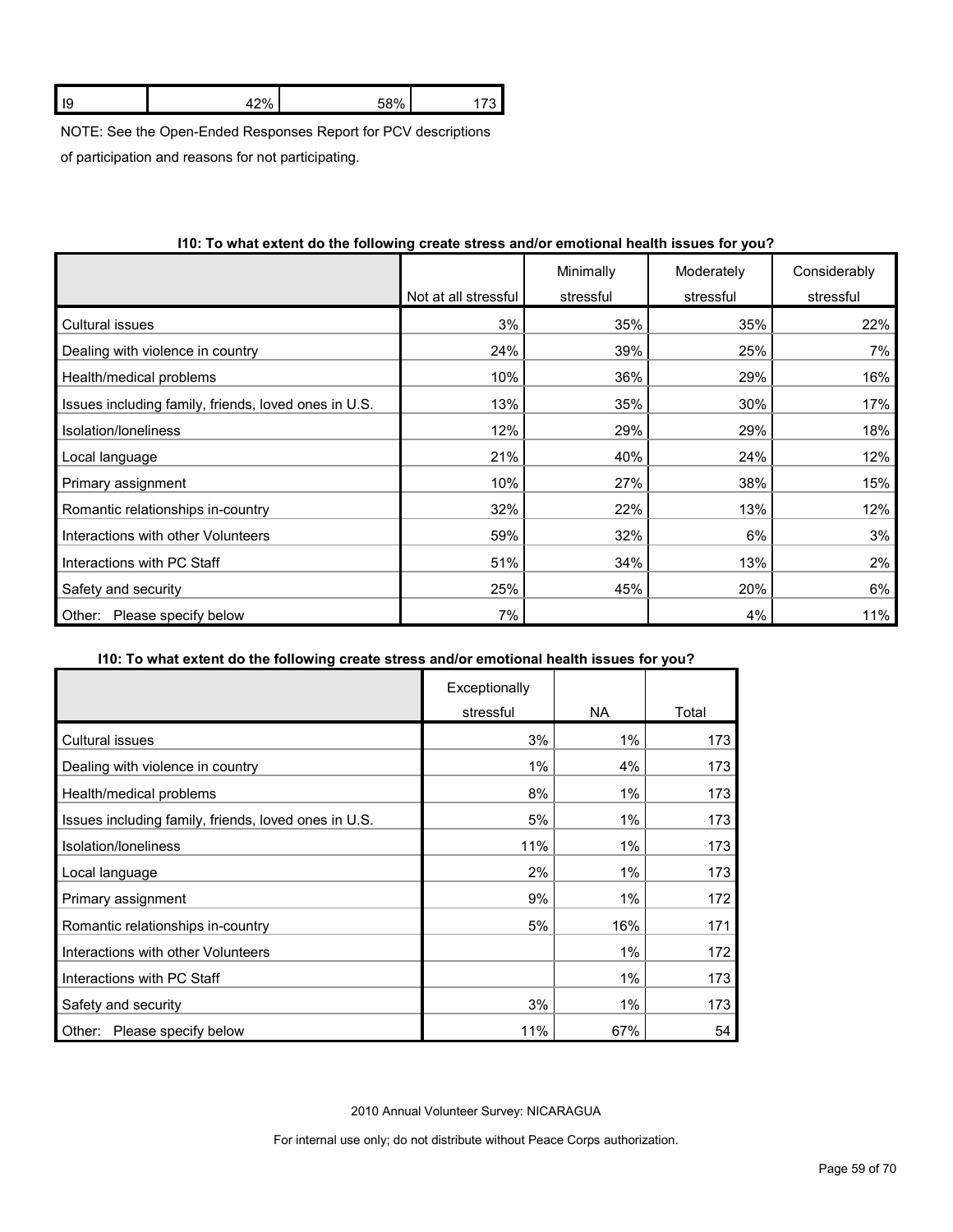| To must extent as the following create cubes | Not at all stressful | Minimally stressful | Moderately<br>stressful | Considerably<br>stressful |
|----------------------------------------------|----------------------|---------------------|-------------------------|---------------------------|
| <b>Cultural issues</b>                       | 3%                   | 35%                 | 35%                     | 22%                       |
| Dealing with violence in country             | 25%                  | 41%                 | 26%                     | 7%                        |
| Health/medical problems                      | 11%                  | 37%                 | 29%                     | 16%                       |
| Issues including family, friends, loved      | 13%                  | 35%                 | 30%                     | 17%                       |
| ones in U.S.                                 |                      |                     |                         |                           |
| Isolation/loneliness                         | 12%                  | 30%                 | 29%                     | 18%                       |
| Local language                               | 21%                  | 41%                 | 24%                     | 12%                       |
| Primary assignment                           | 10%                  | 27%                 | 39%                     | 15%                       |
| Romantic relationships in-country            | 38%                  | 26%                 | 16%                     | 14%                       |
| Interactions with other Volunteers           | 59%                  | 32%                 | 6%                      | 3%                        |
| Interactions with PC Staff                   | 51%                  | 34%                 | 13%                     | 2%                        |
| Safety and security                          | 26%                  | 45%                 | 20%                     | 6%                        |
| Other: Please specify below                  | 22%                  |                     | 11%                     | 33%                       |

**I10: To what extent do the following create stress and/or emotional health issues for you? (excluding "NA" responses)**

#### **I10: To what extent do the following create stress and/or emotional**

#### **health issues for you? (excluding "NA" responses)**

|                                         | Exceptionally |       |
|-----------------------------------------|---------------|-------|
|                                         | stressful     | Total |
| <b>Cultural issues</b>                  | 3%            | 172   |
| Dealing with violence in country        | 1%            | 166   |
| Health/medical problems                 | 8%            | 171   |
| Issues including family, friends, loved | 5%            | 172   |
| ones in U.S.                            |               |       |
| Isolation/Ioneliness                    | 11%           | 172   |
| Local language                          | 2%            | 172   |
| Primary assignment                      | 9%            | 171   |
| Romantic relationships in-country       | 6%            | 144   |
| Interactions with other Volunteers      |               | 171   |
| Interactions with PC Staff              |               | 172   |
| Safety and security                     | 3%            | 172   |
| Please specify below<br>Other:          | 33%           | 18    |

2010 Annual Volunteer Survey: NICARAGUA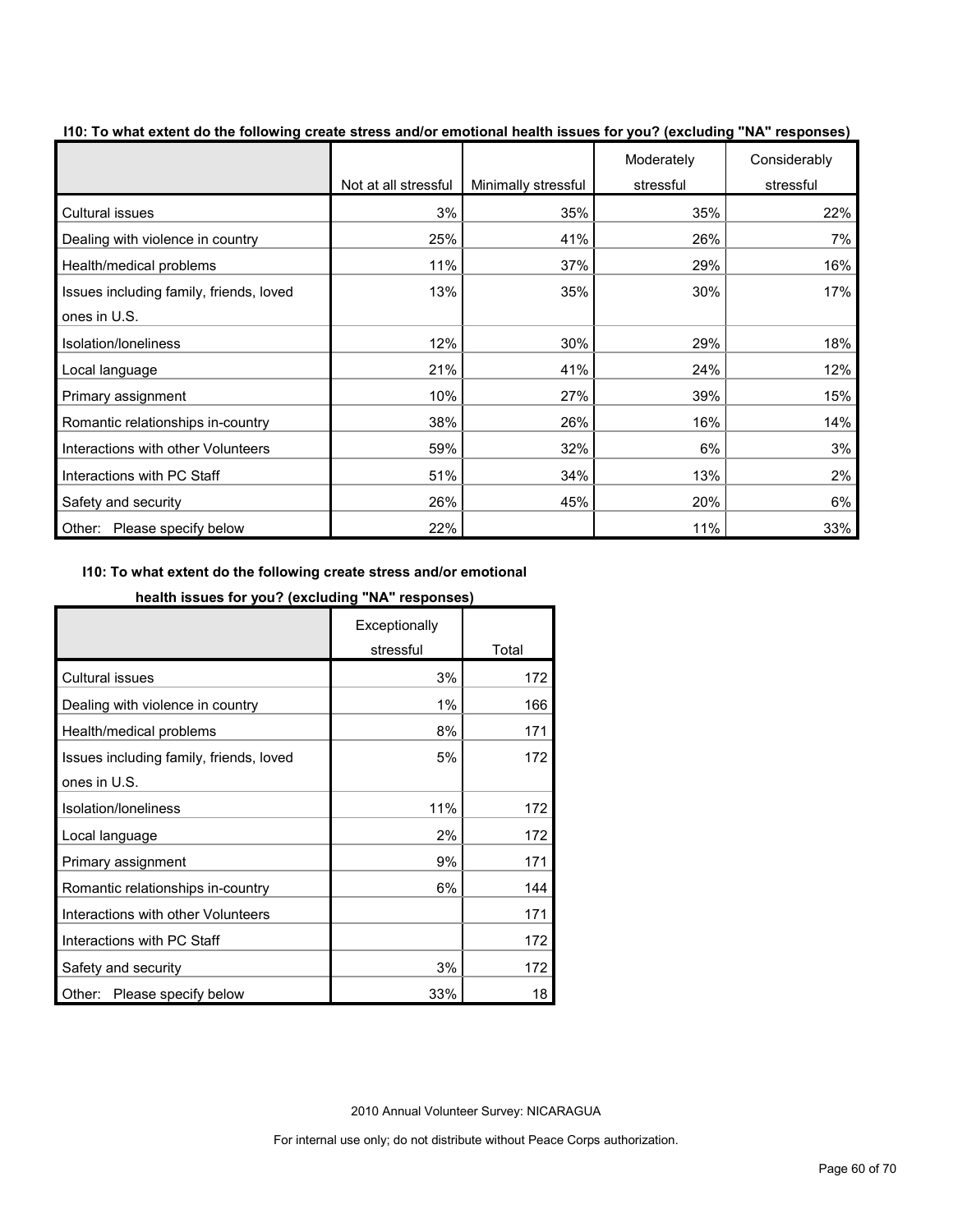| <b>110.TEXT: Description of "other" stress factor</b> |         |        |
|-------------------------------------------------------|---------|--------|
|                                                       | Percent | Number |
| Open-ended results. Not responsive to request.        |         |        |
|                                                       |         |        |
|                                                       |         |        |
|                                                       |         |        |
|                                                       |         |        |
|                                                       |         |        |
|                                                       |         |        |
|                                                       |         |        |
|                                                       |         |        |
|                                                       |         |        |
|                                                       |         |        |
|                                                       |         |        |
|                                                       |         |        |
|                                                       |         |        |
|                                                       |         |        |
|                                                       |         |        |
|                                                       |         |        |
|                                                       |         |        |
|                                                       |         |        |
|                                                       |         |        |
|                                                       |         |        |
| Total                                                 | 100%    | 173    |

NOTE: Long PCV descriptions of "other" factors may have be cut off in this table. The complete text is available upon request from OSIRP.

|                                   |                      | % Using This          | <b>Total PCVs</b> |
|-----------------------------------|----------------------|-----------------------|-------------------|
|                                   | <b>PCV Responses</b> | <b>Stress Reducer</b> | Responding        |
| Friends/family in U.S.            | 143                  | 84%                   |                   |
| PCVs outside my community         | 141                  | 82%                   |                   |
| Pursue personal hobbies/interests | 126                  | 74%                   |                   |
| Leave community for a time        | 117                  | 68%                   |                   |
| Participate in sports/exercise    | 105                  | 61%                   |                   |
| Co-workers/friends (not PCVs)     | 90                   | 53%                   |                   |
| Get involved in other projects    | 88                   | 51%                   |                   |

### **I11: Please mark all of the typical ways in which you cope with stress.**

2010 Annual Volunteer Survey: NICARAGUA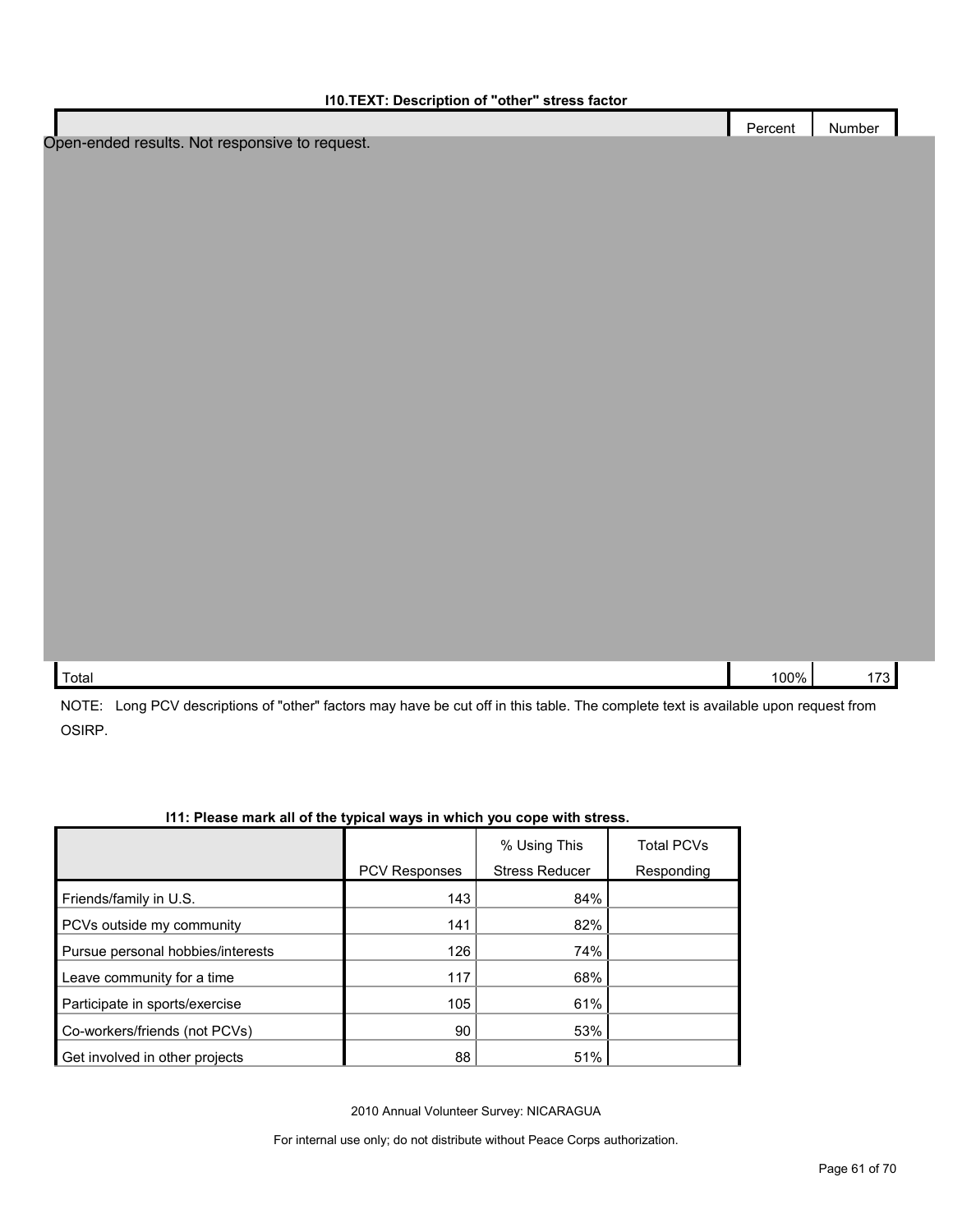| My host family                     | 83 | 49% |     |
|------------------------------------|----|-----|-----|
| PCVs in my community               | 64 | 37% |     |
| Meditate                           | 43 | 25% |     |
| Pray                               | 35 | 20% |     |
| PC in-country staff                | 32 | 19% |     |
| Others                             | 18 | 11% |     |
| Other activities                   | 16 | 9%  |     |
| Attend individual/group counseling | 8  | 5%  |     |
| Office of Special Services         | 6  | 4%  |     |
| Peer Support Network               | 6  | 4%  |     |
| Total                              |    |     | 171 |

\*Percents total to more than 100% since Volunteers were asked to "mark all that apply."

| 111: Others I talk with to reduce stress       |         |        |  |  |
|------------------------------------------------|---------|--------|--|--|
|                                                | Percent | Number |  |  |
| Open-ended results. Not responsive to request. |         |        |  |  |
|                                                |         |        |  |  |
|                                                |         |        |  |  |
|                                                |         |        |  |  |
|                                                |         |        |  |  |
|                                                |         |        |  |  |
|                                                |         |        |  |  |
|                                                |         |        |  |  |
|                                                |         |        |  |  |
|                                                |         |        |  |  |
|                                                |         |        |  |  |
|                                                |         |        |  |  |
|                                                |         |        |  |  |
|                                                |         |        |  |  |
|                                                |         |        |  |  |
|                                                |         |        |  |  |
|                                                |         |        |  |  |
|                                                |         |        |  |  |
|                                                |         |        |  |  |
| Total                                          | 100%    | 173    |  |  |

2010 Annual Volunteer Survey: NICARAGUA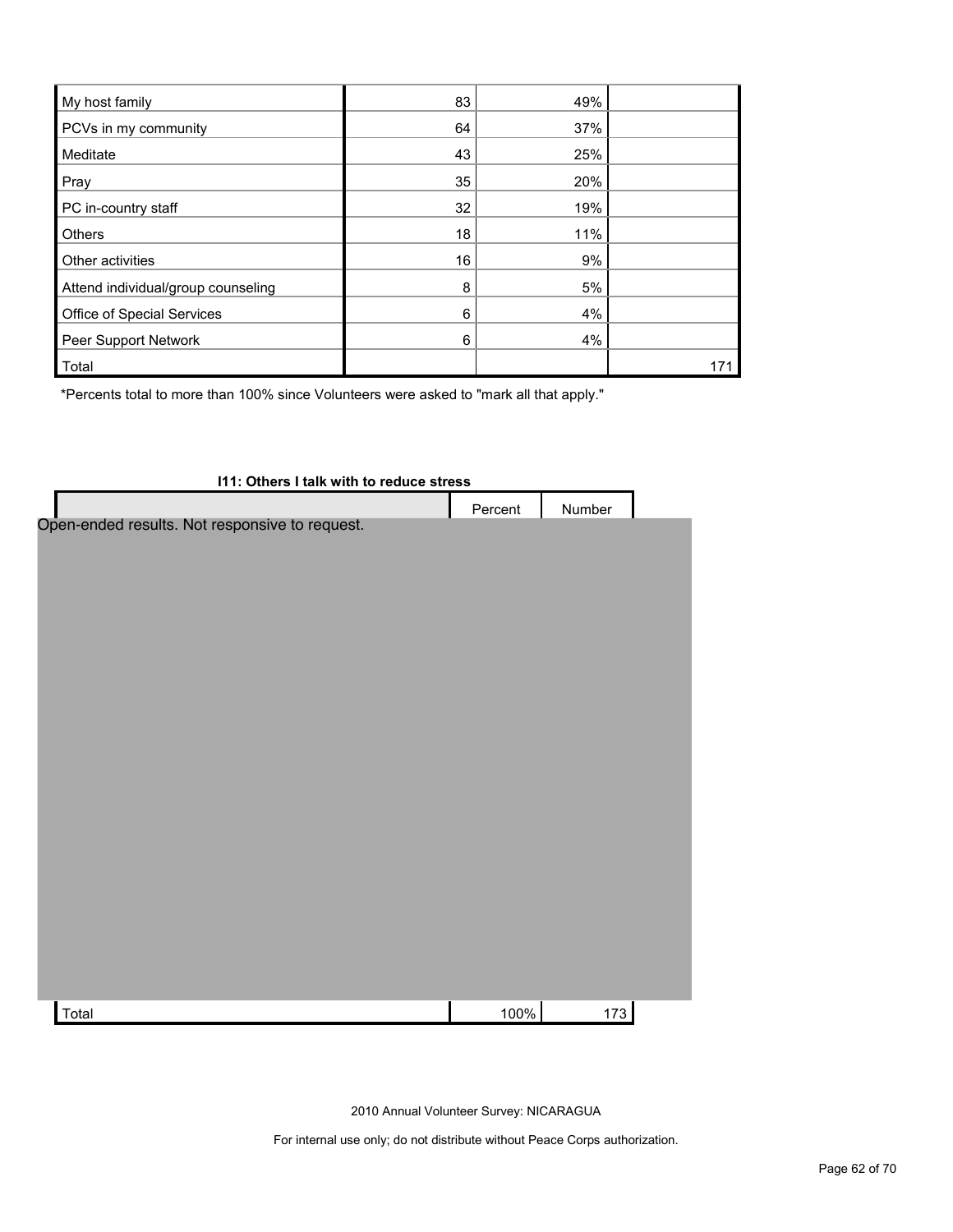| <b>111: Other activities to reduce stress</b>  |         |               |  |
|------------------------------------------------|---------|---------------|--|
|                                                | Percent | <b>Number</b> |  |
| Open-ended results. Not responsive to request. |         |               |  |
|                                                |         |               |  |
|                                                |         |               |  |
|                                                |         |               |  |
|                                                |         |               |  |
|                                                |         |               |  |
|                                                |         |               |  |
|                                                |         |               |  |
|                                                |         |               |  |
|                                                |         |               |  |
|                                                |         |               |  |
|                                                |         |               |  |
|                                                |         |               |  |
|                                                |         |               |  |
|                                                |         |               |  |
|                                                |         |               |  |
|                                                |         |               |  |
| Total                                          | 100%    | 173           |  |

### **I8: When asked about ways of coping with stress, Volunteers who answered "No stress"**

|                     | ΝA   | Yes, I have no<br>stress | Total |
|---------------------|------|--------------------------|-------|
| <b>I11.NOSTRESS</b> | 200/ | $1\%$                    |       |

## <span id="page-62-0"></span>**J. Overall Assessment of Your Peace Corps Service**

This section reports Volunteers' level of satisfaction with their Peace Corps service and their expectations about completing their service.

#### **J1: How personally rewarding do you find your--?**

2010 Annual Volunteer Survey: NICARAGUA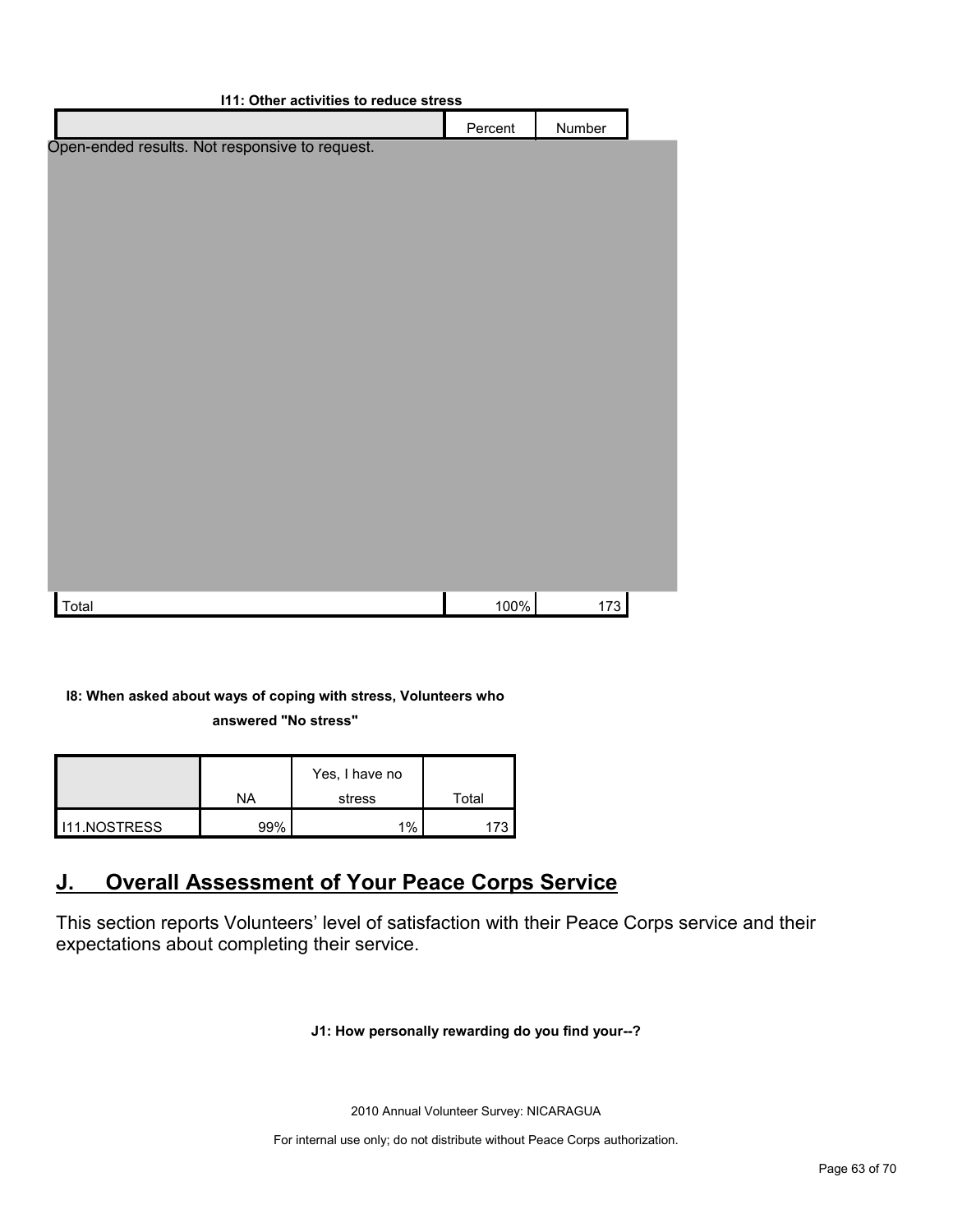|                                    | Not at all | Minimally | Adequately | Considerably | Exceptionally | Total            |
|------------------------------------|------------|-----------|------------|--------------|---------------|------------------|
| Overall Peace Corps service        | $1\%$      | 3%        | 28%        | 43%          | 26%           | 171              |
| Community involvement              | $1\%$      | 6%        | 26%        | 42%          | 24%           | 171              |
| Experience with other Volunteers   | 2%         | 9%        | 22%        | 38%          | 29%           | 170              |
| Work with counterparts/community   | 4%         | 11%       | 27%        | 42%          | 16%           | 171              |
| partners                           |            |           |            |              |               |                  |
| Experience with other host country |            | 4%        | 21%        | 50%          | 26%           | 171 <sub>1</sub> |
| nationals                          |            |           |            |              |               |                  |

NOTE: See the Open-Ended Responses Report for PCV comments on J7 "What has been the best aspect of your PC service?"

**J2: Today, would you make the same decision to join the Peace Corps?**

|                                 | No | Probably.<br>not | Possibly | Probably | Definitelv | Total          |
|---------------------------------|----|------------------|----------|----------|------------|----------------|
| $\overline{\phantom{a}}$<br>∠∪י |    | $1\%$            | 8%       | 25%      | 66%        | $1 - A$<br>. . |

**J3: Would you recommend Peace Corps service to others you think are qualified?**

|           | Nο | Probably not | Possibly | Probably | Definitely | Total |
|-----------|----|--------------|----------|----------|------------|-------|
| <b>J3</b> |    | 1%           | 6%       | 19%      | 74%        |       |

**J4: Do you intend to complete your Peace Corps service?**

|      | No    | Not sure | Yes | Might extend | Total |
|------|-------|----------|-----|--------------|-------|
| I J4 | $1\%$ | 2%       | 73% | 25%          |       |

| J5: Would your host country benefit most if the Peace Corps program was---? |  |
|-----------------------------------------------------------------------------|--|
|-----------------------------------------------------------------------------|--|

|    |              |         | Refocused/redesig |                  |          |               |
|----|--------------|---------|-------------------|------------------|----------|---------------|
|    | Discontinued | Reduced | ned               | Maintained as is | Expanded | Total         |
| J5 |              | $1\%$   | 32%               | 31%              | 36%      | $\rightarrow$ |

NOTE: See the Open-Ended Responses Report for PCV comments on J6 "How can the PC better address the needs of your host country?"

## <span id="page-63-0"></span>**K. Demographics and Factors Affecting Extensions**

This section reports on the age and gender of all respondents. It also reports on the importance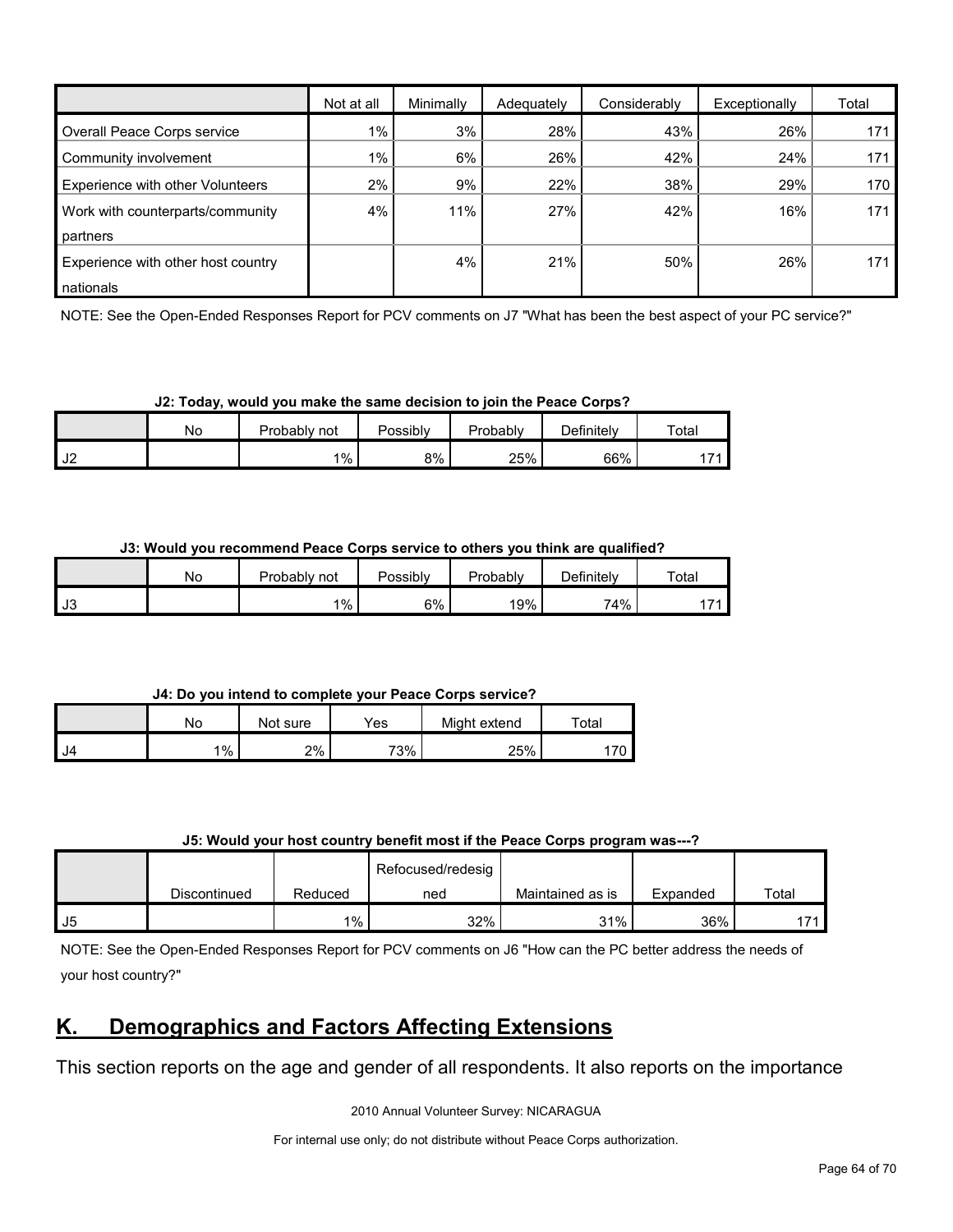Volunteers place on various factors that may influence their decision to extend or not extend their service beyond two years. Volunteers who answered that they either were considering an extension or were already serving beyond two years were asked to rate nine "motivating" factors and nine "challenging" factors. Volunteers could also write in any of their own motivating or challenging factors not included in the list.

#### **K1: What is your age?**

|         | 20-29 | $30 - 49$<br>$50+$ |       | $\tau$ otal |  |
|---------|-------|--------------------|-------|-------------|--|
| AGE3qrp | 92%   | 5%                 | $1\%$ | 169         |  |

#### **K2: What is your gender?**

|               | Female | Male | ™ota⊦ |
|---------------|--------|------|-------|
| <b>GENDER</b> | 66%    | 34%  | 163   |

Other demographic tables are available upon request

#### **K8: Are you considering a 3rd year extension?**

|                                              | Percent | Number |
|----------------------------------------------|---------|--------|
| l No                                         | 59%     | 101    |
| May extend beyond my original COS date       | 33%     | 57     |
| I am now serving beyond my original COS date | 8%      | 13     |
| Total                                        | 100%    |        |

#### **Ext Q1: Comparison of Reasons for Extending by Importance to PCVs Who May Extend Beyond COS**

|                                                                      |               | Somewhat  |           |           |       |
|----------------------------------------------------------------------|---------------|-----------|-----------|-----------|-------|
|                                                                      | Not Important | important | Important | <b>NA</b> | Total |
| Ability to partner with an NGO and/or government<br>counterpart      | 19%           | 33%       | 42%       | 5%        | 57    |
| Additional financial compensation (higher living<br>allowance, etc.) | 23%           | 16%       | 60%       | 2%        | 57    |
| Flexibility to design my extension assignment                        | 2%            | 18%       | 77%       | 4%        | 57    |
| Opportunity for more substantive work                                | 2%            | 16%       | 79%       | 4%        | 57    |
| Opportunity to finish or be more productive in my<br>project         | 11%           | 18%       | 68%       | 4%        | 57    |

2010 Annual Volunteer Survey: NICARAGUA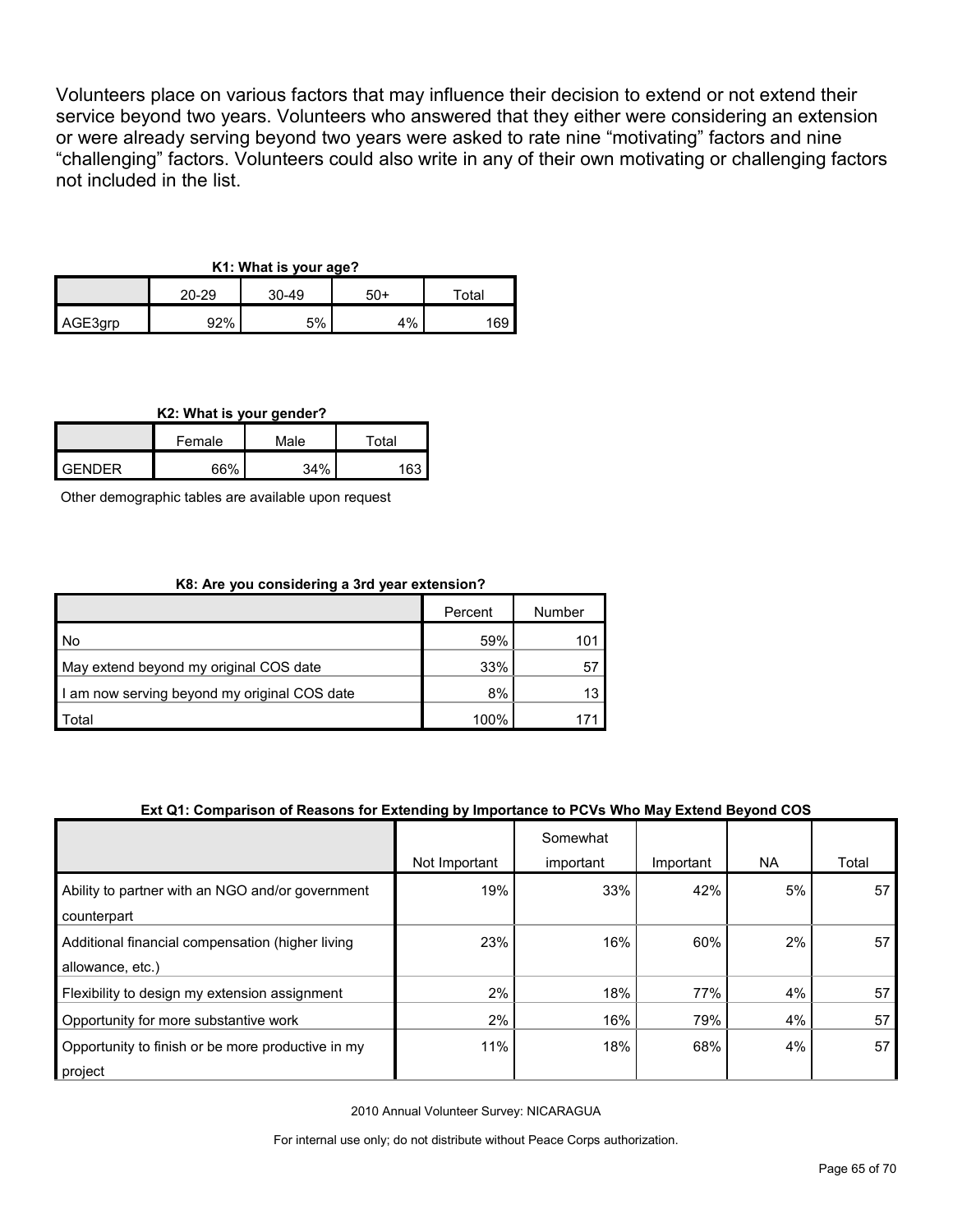| Opportunity to serve in a different site, country or    | 19% | 16% | 60% | 5%  | 57              |
|---------------------------------------------------------|-----|-----|-----|-----|-----------------|
| project                                                 |     |     |     |     |                 |
| Opportunity to take on additional responsibilities with | 16% | 33% | 49% | 2%  | 57              |
| PC at post                                              |     |     |     |     |                 |
| Recognition of excellent performance                    | 30% | 39% | 30% | 2%  | 57              |
| Support from local Peace Corps staff                    | 19% | 26% | 53% | 2%  | 57              |
| Other:<br>Please specify below                          |     |     | 17% | 83% | 12 <sub>1</sub> |

NOTE: This table includes only PCVs who answered K8="May extend beyond my original COS date"

| Ext Q1: Comparison of Reasons for Extending by Importance to PCVs Serving an Extension |  |
|----------------------------------------------------------------------------------------|--|
|----------------------------------------------------------------------------------------|--|

|                                                         |               | Somewhat  |           |           |       |
|---------------------------------------------------------|---------------|-----------|-----------|-----------|-------|
|                                                         | Not Important | important | Important | <b>NA</b> | Total |
| Ability to partner with an NGO and/or government        | 31%           | 31%       | 38%       |           | 13    |
| counterpart                                             |               |           |           |           |       |
| Additional financial compensation (higher living        | 31%           | 23%       | 38%       | 8%        | 13    |
| allowance, etc.)                                        |               |           |           |           |       |
| Flexibility to design my extension assignment           | 15%           | 8%        | 77%       |           | 13    |
| Opportunity for more substantive work                   | 8%            | 8%        | 85%       |           | 13    |
| Opportunity to finish or be more productive in my       | 17%           | 8%        | 67%       | 8%        | 12    |
| project                                                 |               |           |           |           |       |
| Opportunity to serve in a different site, country or    | 38%           | 15%       | 46%       |           | 13    |
| project                                                 |               |           |           |           |       |
| Opportunity to take on additional responsibilities with | 15%           | 15%       | 69%       |           | 13    |
| PC at post                                              |               |           |           |           |       |
| Recognition of excellent performance                    | 8%            | 38%       | 38%       | 15%       | 13    |
| Support from local Peace Corps staff                    | 8%            | 8%        | 85%       |           | 13    |
| Other:<br>Please specify below                          |               |           | 33%       | 67%       | 3     |

NOTE: This table includes only PCVs who answered K8="Now serving beyond my original COS date"

### **Ext Q1: Comparison of Reasons for Extending by Importance to PCVs Who May Extend and PCVs Serving an Extension (excluding all "NA" responses)**

| Are you considering a 3rd year extension? |                                        |           |       |  |
|-------------------------------------------|----------------------------------------|-----------|-------|--|
|                                           | May extend beyond my original COS date |           |       |  |
|                                           | Somewhat                               |           |       |  |
| Not Important                             | important                              | Important | Total |  |

2010 Annual Volunteer Survey: NICARAGUA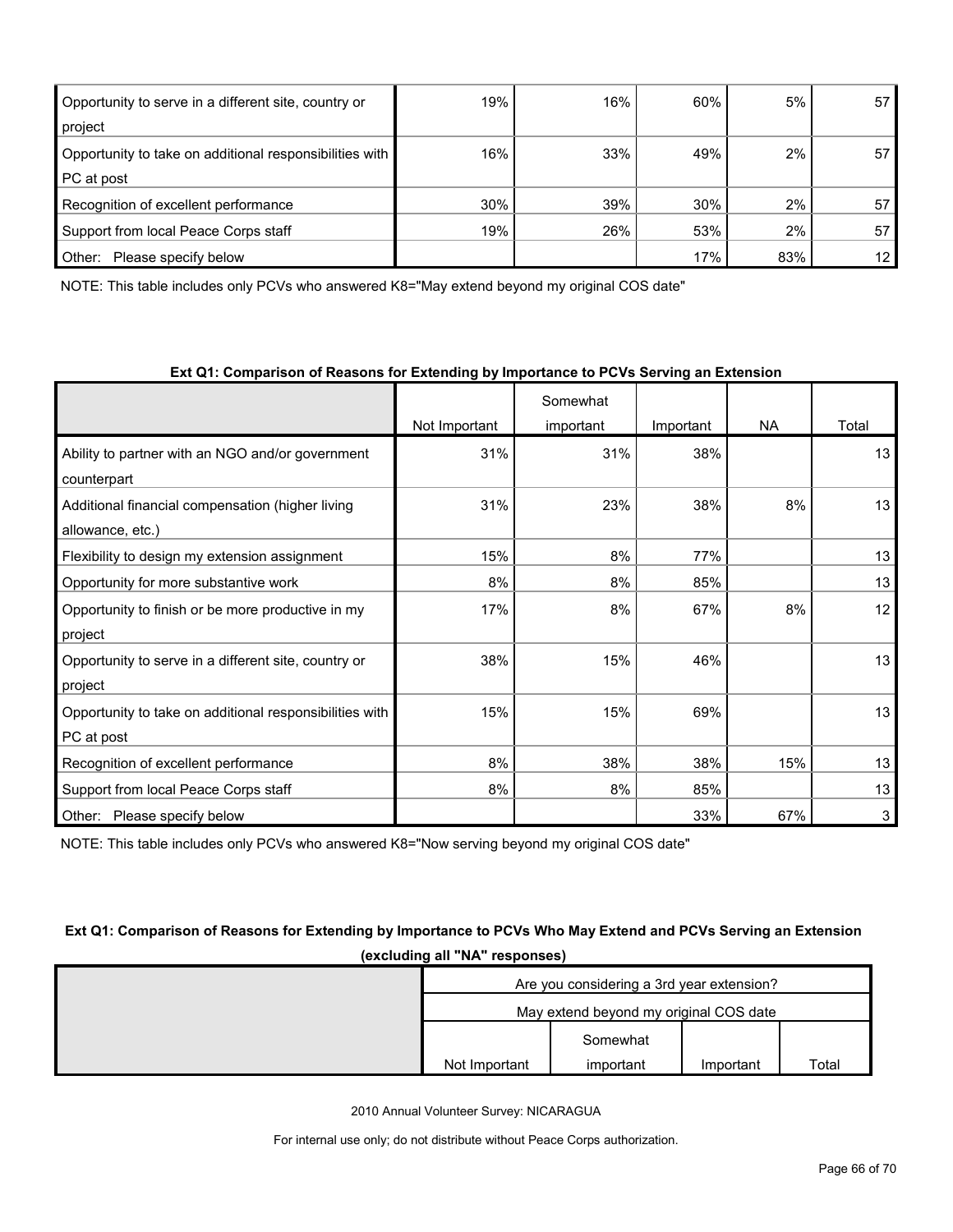| Ability to partner with an NGO and/or government             | 20% | 35% | 44%  | 54 |
|--------------------------------------------------------------|-----|-----|------|----|
| counterpart                                                  |     |     |      |    |
| Additional financial compensation (higher living             | 23% | 16% | 61%  | 56 |
| allowance, etc.)                                             |     |     |      |    |
| Flexibility to design my extension assignment                | 2%  | 18% | 80%  | 55 |
| Opportunity for more substantive work                        | 2%  | 16% | 82%  | 55 |
| Opportunity to finish or be more productive in my project    | 11% | 18% | 71%  | 55 |
| Opportunity to serve in a different site, country or project | 20% | 17% | 63%  | 54 |
| Opportunity to take on additional responsibilities with PC   | 16% | 34% | 50%  | 56 |
| at post                                                      |     |     |      |    |
| Recognition of excellent performance                         | 30% | 39% | 30%  | 56 |
| Support from local Peace Corps staff                         | 20% | 27% | 54%  | 56 |
| Other:<br>Please specify below                               |     |     | 100% | 2  |

NOTE: See Open-Ended Responses Report for "other" reasons for extending beyond COS

#### **Ext Q1: Comparison of Reasons for Extending by Importance to PCVs Who May Extend and PCVs Serving an Extension**

**(excluding all "NA" responses)**

|                                                              | Are you considering a 3rd year extension? |                                              |           |       |  |
|--------------------------------------------------------------|-------------------------------------------|----------------------------------------------|-----------|-------|--|
|                                                              |                                           | I am now serving beyond my original COS date |           |       |  |
|                                                              |                                           | Somewhat                                     |           |       |  |
|                                                              | Not Important                             | important                                    | Important | Total |  |
| Ability to partner with an NGO and/or government             | 31%                                       | 31%                                          | 38%       | 13    |  |
| counterpart                                                  |                                           |                                              |           |       |  |
| Additional financial compensation (higher living             | 33%                                       | 25%                                          | 42%       | 12    |  |
| allowance, etc.)                                             |                                           |                                              |           |       |  |
| Flexibility to design my extension assignment                | 15%                                       | 8%                                           | 77%       | 13    |  |
| Opportunity for more substantive work                        | 8%                                        | 8%                                           | 85%       | 13    |  |
| Opportunity to finish or be more productive in my project    | 18%                                       | 9%                                           | 73%       | 11    |  |
| Opportunity to serve in a different site, country or project | 38%                                       | 15%                                          | 46%       | 13    |  |
| Opportunity to take on additional responsibilities with PC   | 15%                                       | 15%                                          | 69%       | 13    |  |
| at post                                                      |                                           |                                              |           |       |  |
| Recognition of excellent performance                         | 9%                                        | 45%                                          | 45%       | 11    |  |
| Support from local Peace Corps staff                         | 8%                                        | 8%                                           | 85%       | 13    |  |
| Other: Please specify below                                  |                                           |                                              | 100%      |       |  |

NOTE: See Open-Ended Responses Report for "other" reasons for extending beyond COS

#### **Ext Q2: Comparison of Reasons for Not Extending by Importance to PCVs Who May Serve Beyond COS**

2010 Annual Volunteer Survey: NICARAGUA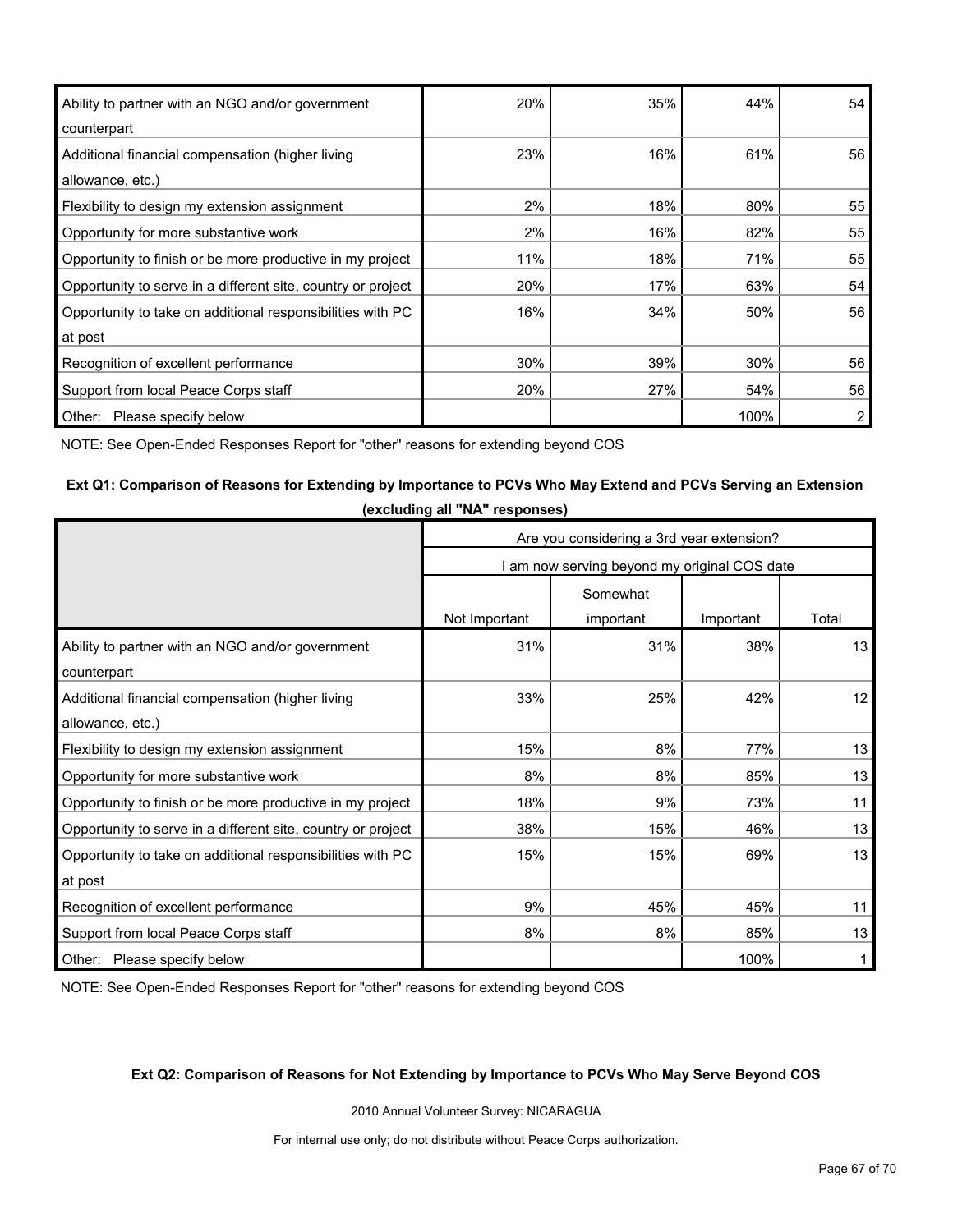|                                                       | Not Important | Somewhat<br>important | Important | NA. | Total |
|-------------------------------------------------------|---------------|-----------------------|-----------|-----|-------|
| Adjustment to new country or site                     | 36%           | 35%                   | 22%       | 7%  | 55    |
| Bureaucratic challenges related to extension          | 35%           | 35%                   | 29%       | 2%  | 55    |
| process                                               |               |                       |           |     |       |
| Delaying the pursuit of professional/educational      | 16%           | 27%                   | 55%       | 2%  | 55    |
| opportunities                                         |               |                       |           |     |       |
| Family and personal reasons                           | 5%            | 35%                   | 58%       | 2%  | 55    |
| Feeling that I am ready to go home                    | 9%            | 33%                   | 55%       | 4%  | 55    |
| Fellow Volunteers are leaving/have left               | 44%           | 36%                   | 18%       | 2%  | 55    |
| Lack of information about/difficulty defining the 3rd | 42%           | 35%                   | 18%       | 5%  | 55    |
| year extension role                                   |               |                       |           |     |       |
| Lack of professional development opportunities        | 25%           | 33%                   | 36%       | 5%  | 55    |
| Lack of support from Peace Corps staff                | 36%           | 29%                   | 25%       | 9%  | 55    |
| Other:<br>Please specify below                        |               | 8%                    | 17%       | 75% | 12    |

NOTE: This table includes only PCVs who answered K8="May extend beyond my original COS date"

|                                                       | .<br>Not Important | Somewhat<br>important | Important | <b>NA</b> | Total |
|-------------------------------------------------------|--------------------|-----------------------|-----------|-----------|-------|
| Adjustment to new country or site                     | 8%                 | 23%                   | 31%       | 38%       | 13    |
| Bureaucratic challenges related to extension          | 15%                | 38%                   | 8%        | 38%       | 13    |
| process                                               |                    |                       |           |           |       |
| Delaying the pursuit of professional/educational      | 8%                 | 31%                   | 15%       | 46%       | 13    |
| opportunities                                         |                    |                       |           |           |       |
| Family and personal reasons                           | 23%                | 23%                   | 15%       | 38%       | 13    |
| Feeling that I am ready to go home                    | 15%                | 23%                   | 23%       | 38%       | 13    |
| Fellow Volunteers are leaving/have left               | 54%                | 8%                    |           | 38%       | 13    |
| Lack of information about/difficulty defining the 3rd | 15%                | 15%                   | 23%       | 46%       | 13    |
| year extension role                                   |                    |                       |           |           |       |
| Lack of professional development opportunities        | 33%                | 8%                    | 17%       | 42%       | 12    |
| Lack of support from Peace Corps staff                | 25%                | 8%                    | 17%       | 50%       | 12    |
| Please specify below<br>Other:                        |                    |                       |           | 100%      | 5     |

#### **Ext Q2: Comparison of Reasons for Not Extending by Importance to PCVs Serving Beyond COS**

NOTE: This table includes only PCVs who answered K8="Now serving beyond my original COS date"

2010 Annual Volunteer Survey: NICARAGUA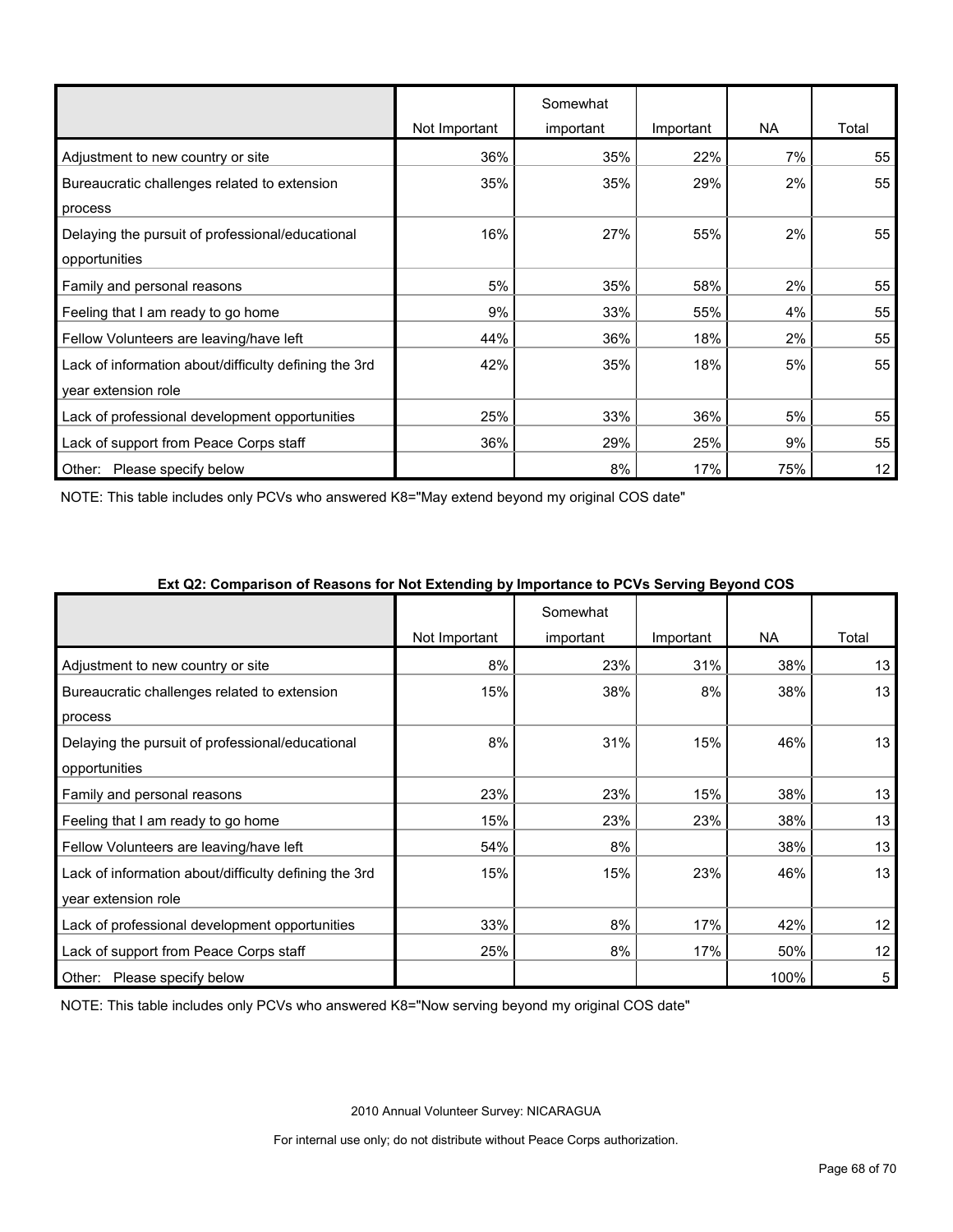#### **Ext Q2: Comparison of Reasons for Not Extending by Importance to PCVs Who May Extend and PCVs Serving an**

|                                                            | Are you considering a 3rd year extension? |           |           |       |
|------------------------------------------------------------|-------------------------------------------|-----------|-----------|-------|
|                                                            | May extend beyond my original COS date    |           |           |       |
|                                                            |                                           | Somewhat  |           |       |
|                                                            | Not Important                             | important | Important | Total |
| Adjustment to new country or site                          | 39%                                       | 37%       | 24%       | 51    |
| Bureaucratic challenges related to extension process       | 35%                                       | 35%       | 30%       | 54    |
| Delaying the pursuit of professional/educational           | 17%                                       | 28%       | 56%       | 54    |
| opportunities                                              |                                           |           |           |       |
| Family and personal reasons                                | 6%                                        | 35%       | 59%       | 54    |
| Feeling that I am ready to go home                         | 9%                                        | 34%       | 57%       | 53    |
| Fellow Volunteers are leaving/have left                    | 44%                                       | 37%       | 19%       | 54    |
| Lack of information about/difficulty defining the 3rd year | 44%                                       | 37%       | 19%       | 52    |
| extension role                                             |                                           |           |           |       |
| Lack of professional development opportunities             | 27%                                       | 35%       | 38%       | 52    |
| Lack of support from Peace Corps staff                     | 40%                                       | 32%       | 28%       | 50    |
| Other: Please specify below                                |                                           | 33%       | 67%       | 3     |

**Extension (excluding all "NA" responses)**

NOTE: See Open-Ended Responses Report for "other" reasons for not extending beyond COS

#### **Ext Q2: Comparison of Reasons for Not Extending by Importance to PCVs Who May Extend and PCVs Serving an**

**Extension (excluding all "NA" responses)**

|                                                            | Are you considering a 3rd year extension?    |           |           |       |
|------------------------------------------------------------|----------------------------------------------|-----------|-----------|-------|
|                                                            | I am now serving beyond my original COS date |           |           |       |
|                                                            |                                              | Somewhat  |           |       |
|                                                            | Not Important                                | important | Important | Total |
| Adjustment to new country or site                          | 13%                                          | 38%       | 50%       | 8     |
| Bureaucratic challenges related to extension process       | 25%                                          | 63%       | 13%       | 8     |
| Delaying the pursuit of professional/educational           | 14%                                          | 57%       | 29%       | 7     |
| opportunities                                              |                                              |           |           |       |
| Family and personal reasons                                | 38%                                          | 38%       | 25%       | 8     |
| Feeling that I am ready to go home                         | 25%                                          | 38%       | 38%       | 8     |
| Fellow Volunteers are leaving/have left                    | 88%                                          | 13%       |           | 8     |
| Lack of information about/difficulty defining the 3rd year | 29%                                          | 29%       | 43%       |       |
| extension role                                             |                                              |           |           |       |
| Lack of professional development opportunities             | 57%                                          | 14%       | 29%       |       |
| Lack of support from Peace Corps staff                     | 50%                                          | 17%       | 33%       | 6     |
| Please specify below<br>Other:                             |                                              |           |           |       |

2010 Annual Volunteer Survey: NICARAGUA